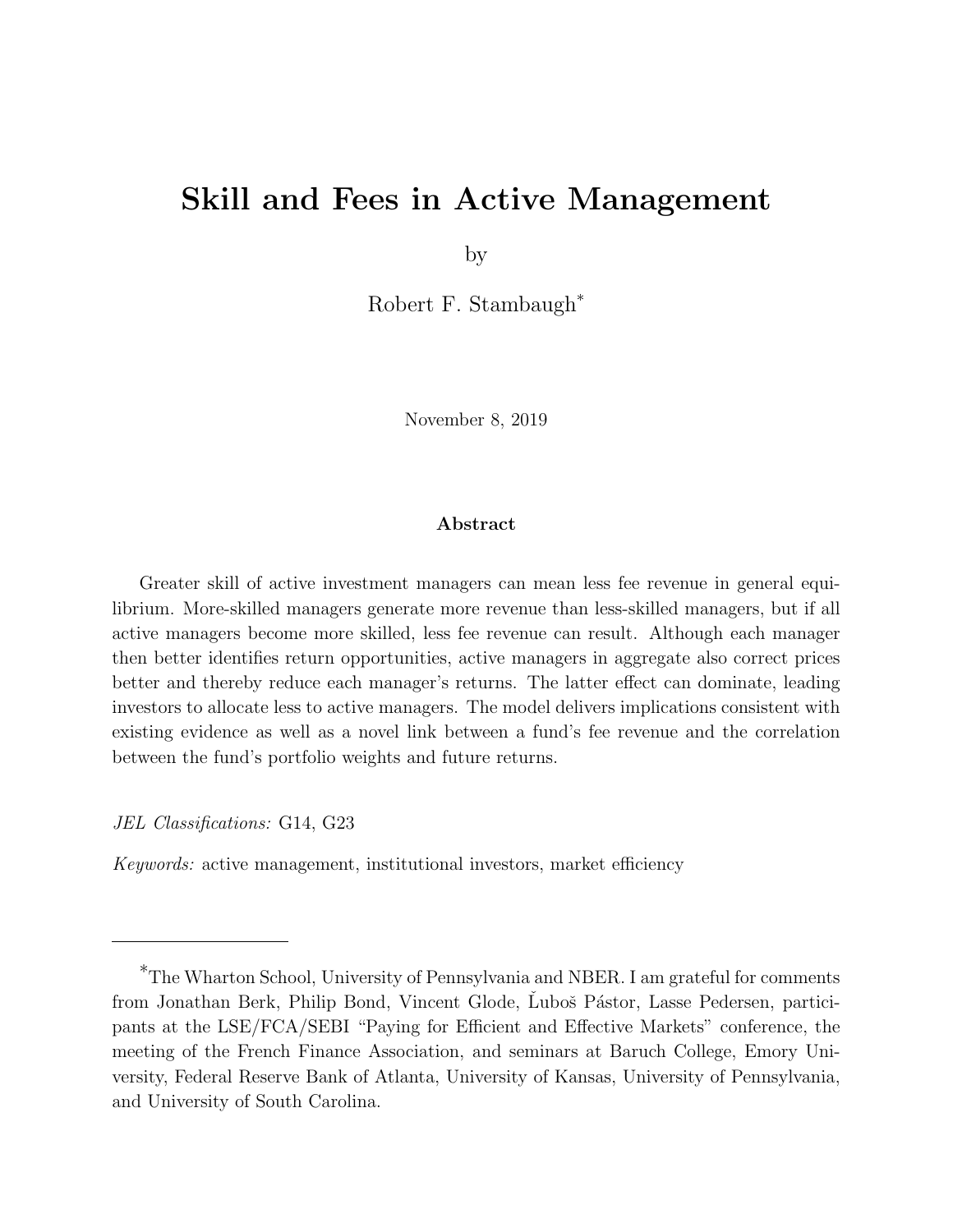## 1. Introduction

Active investment managers seek to outperform a passive benchmark portfolio by identifying and trading securities likely to over- or under-perform. In exchange for doing so, the managers are compensated by fees their investors pay. The fees are supported by active managers' investment profits, in excess of what investing in the benchmark would produce. Given the alternative of investing in the passive benchmark, rational investors do not consistently invest with active managers whose fees are not covered by investment profits.

Should active managers produce greater investment profits, and thus receive more fee revenue, if they are more skilled? A more-skilled manager should receive more fee revenue than a less-skilled manager, but that is not the whole story. There are many active managers. What if most of them become more skilled? Then, for example, a stock that is truly underpriced is more likely to be identified correctly as such by active managers, and that stock is more likely to be bought by them. This collective higher demand for the stock raises the price managers pay for it, reducing the investment profit they make from buying it. That negative effect of skill on profits works against the positive effect of better identifying the right stocks to buy. Of course the same opposing effects of skill apply to overpriced stocks, raising the chances such stocks are correctly identified but reducing the investment profits from under-weighting or shorting them.

What is the outcome of the opposing skill effects for active managers' investment profits, and thus fee revenue? The answer can go either way, with greater skill producing either more revenue or less for the active management industry. For seemingly plausible scenarios explored here, greater skill brings lower fee revenue in a general equilibrium that captures the effects of skill on stocks' prices.

The model essentially extends Berk and Green (2004) to a general equilibrium by introducing a universe of many stocks, whose prices are influenced by the portfolio demands of many competing active managers. Otherwise the model has familiar features. Chief among them, as in Berk and Green (2004), is that all of the benchmark-beating investment profit produced by active managers is captured as fee revenue, so their investors earn zero net alpha. In equilibrium, investors are indifferent between putting their last incremental dollar of stock-market investment into an active fund versus a passive index fund, as both funds offer the same expected benchmark-adjusted return.

One mechanism through which the returns on active and passive funds are equalized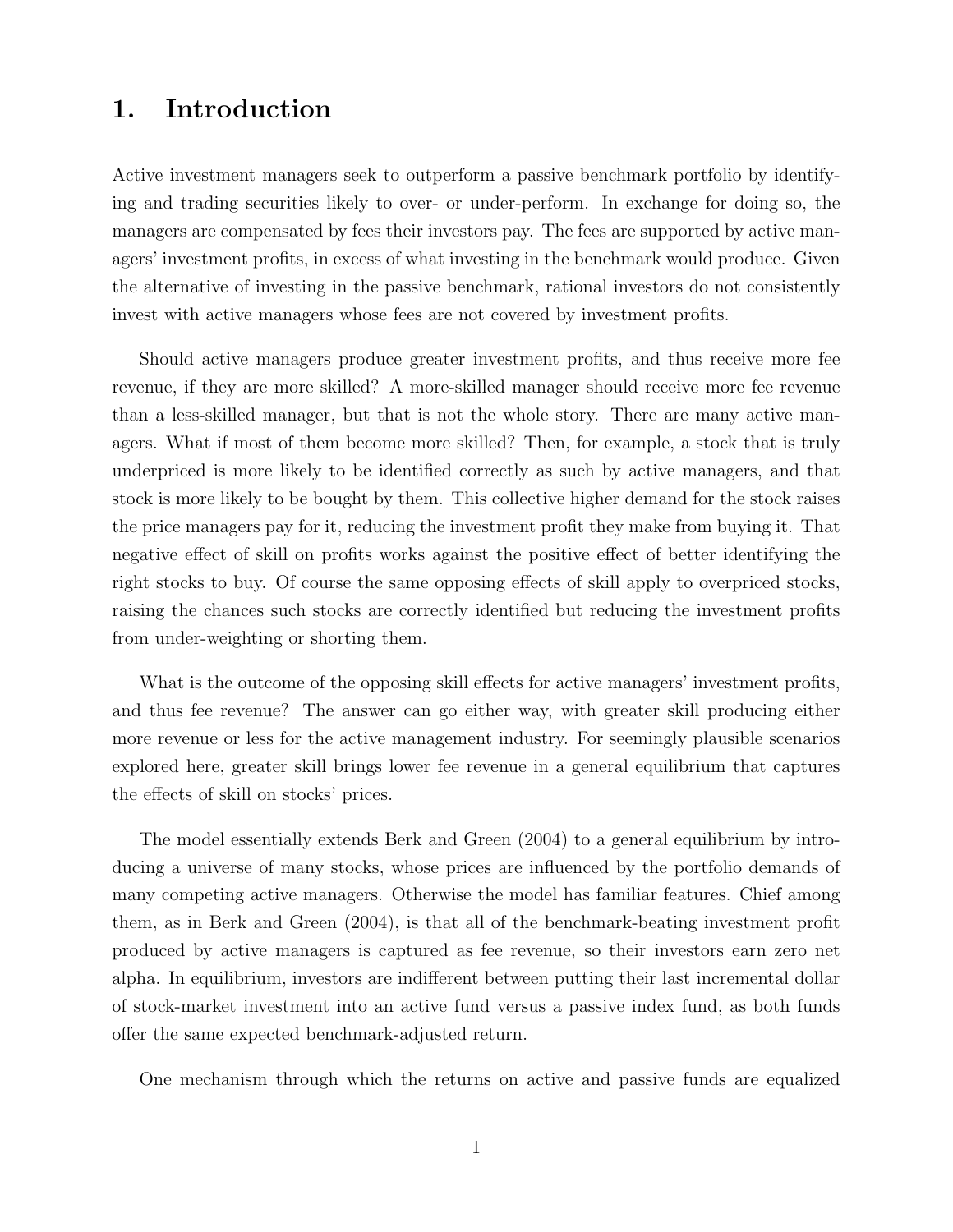involves trading costs, which are introduced in the same manner as Stambaugh (2014) and Pástor, Stambaugh, and Taylor (2019): an active fund's proportional cost of trading a stock is increasing in the amount of that stock the fund trades. These stock-level trading costs mean the fund effectively faces decreasing returns with respect to its size, as a larger fund trades larger dollar amounts of stocks and thus incurs higher proportional costs. In this respect the model of active management here, with convex trading costs paid to intermediaries, differs from those of Garcia and Vanden (2009) and Gârleanu and Pedersen (2018), for example, in which managers do not face such liquidity costs and the resulting decreasing returns to scale. Berk and Green (2004) assume decreasing returns with respect to fund size, reasoning that trading costs are convex in fund size. That mechanism in their model, also essentially at work here, allows active and passive returns to equalize in equilibrium.

Including trading costs in a model of the active management industry seems desirable, given empirical evidence of such costs' economic importance. For example, Edelen, Evans, and Kadlec (2007) conclude that trading costs present an important source of scale diseconomies for mutual funds. Edelen, Evans, and Kadlec (2013) find that mutual funds' trading costs as a fraction of net asset value are comparable in magnitude to the funds' expense ratios.

Pástor and Stambaugh (2012) introduce decreasing returns with respect to the overall scale of the active management industry. They consider a setting in which competing managers do not internalize the effect of the industry's scale on investment profits. Similarly, the many competing active managers in my model do not internalize the effect of their aggregated demands on equilibrium stock prices. These pricing effects, which reduce each manager's overall profit in equilibrium, constitute the model's other source of decreasing returns to industry scale, in addition to the trading costs paid to intermediaries.

The model implies that the skill of an active manager relevant to fee revenue is captured by the correlation across stocks between the manager's assessed alphas and the stocks' true alphas. The correlation is defined with respect to the value-weight measure, meaning that the probability weight assigned to the stock when computing cross-sectional moments is the stock's weight in the market portfolio. Conditional on the amount of equilibrium mispricing, a more-skilled manager receives more fee revenue than a less-skilled manager. The zeronet-alpha equilibrium condition implies that a fund's fee revenue equals its expected "value added," as defined by Berk and van Binsbergen (2015). Thus, the model supplies formal justification for those authors' economically appealing argument that managers producing higher value added are more skilled than those with lower value added. At the same time,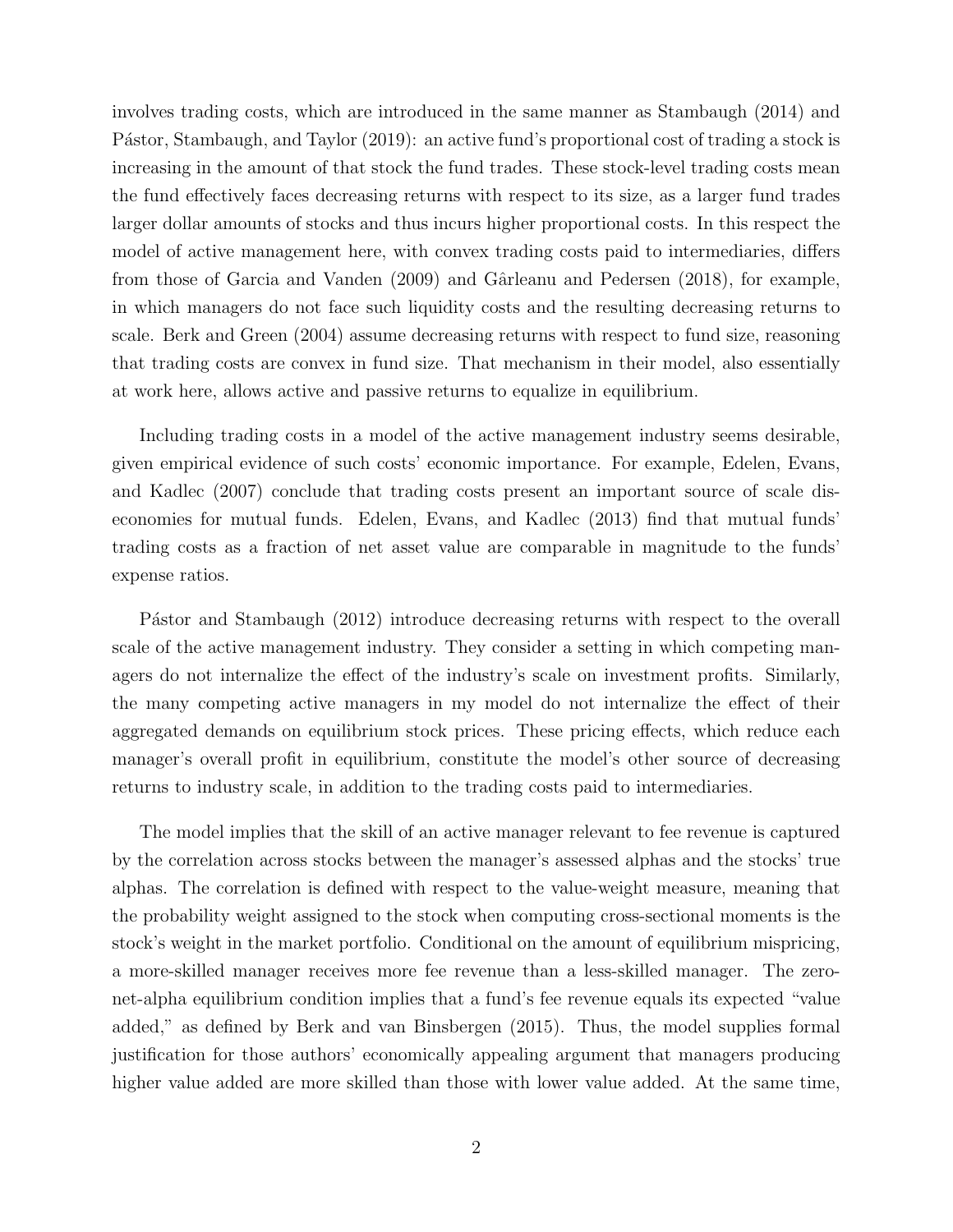a given manager's value added need not increase if her skill increases. Her value added can instead fall if competing managers also become more skilled, due to the greater degree of price correction that occurs when overall skill is higher.

To address the pricing effects, I specify additional features of the market and derive a general equilibrium. For active management in aggregate to beat the market benchmark, before costs and fees, other market participants must underperform that benchmark (e.g., Sharpe (1991)). The potentially underperforming segment is typically assumed to comprise "noise" traders whose asset demands deviate exogenously from those consistent with rational assessments of fundamental values. I include such noise traders in the model. The distribution of the stock-specific distortions introduced by noise traders for a large cross section of stocks is flexibly characterized by a single parameter, following Stambaugh (2014). Unlike that study, I maintain for simplicity the zero-net-alpha assumption for active funds, thereby extending the Berk and Green (2004) model to a general equilibrium. Also, unlike Stambaugh (2014), I allow a flexible presence of skill among active managers.

For the general equilibrium model, I specify two exogenous dimensions along which managers make valuation errors that impair skill. The first dimension allows stock-specific distortions reflected in noise-traders' demands to arise in the beliefs of active managers to some extent as well. The motivation here is that the noise-trader demands might reflect pervasive sentiment about individual stocks to which professional managers are also somewhat susceptible. Such a scenario seems motivated, for example, by the empirical evidence of Dasgupta, Prat, and Verardo, (2011), Akbas, Armstrong, Sorescu, and Subrahmanyam (2015), Edelen, Ince, and Kadlec (2016), and DeVault, Sias, and Starks (2019). The second dimension of valuation errors is idiosyncratic across managers, reflecting manager-specific limitations and mistakes.

Active management corrects prices less when skill is impaired by either a partial echoing of noise-trader demands or by manager-specific errors. Not surprisingly, the more that managers' active positions echo noise-trader demands, the less that establishing those active positions corrects the mispricing that noise traders originate. Manager-specific errors wash out across managers and do not affect the mispricing of one asset relative to another. At the same time, however, the overall aggressiveness of an individual manager's positions is limited by trading costs. The more such positions across individual stocks reflect managerspecific errors, which wash out of aggregate active positions, the less aggressive the aggregate positions become, and the less prices get corrected.

In addition to the above insights, the model delivers a number of empirical implications.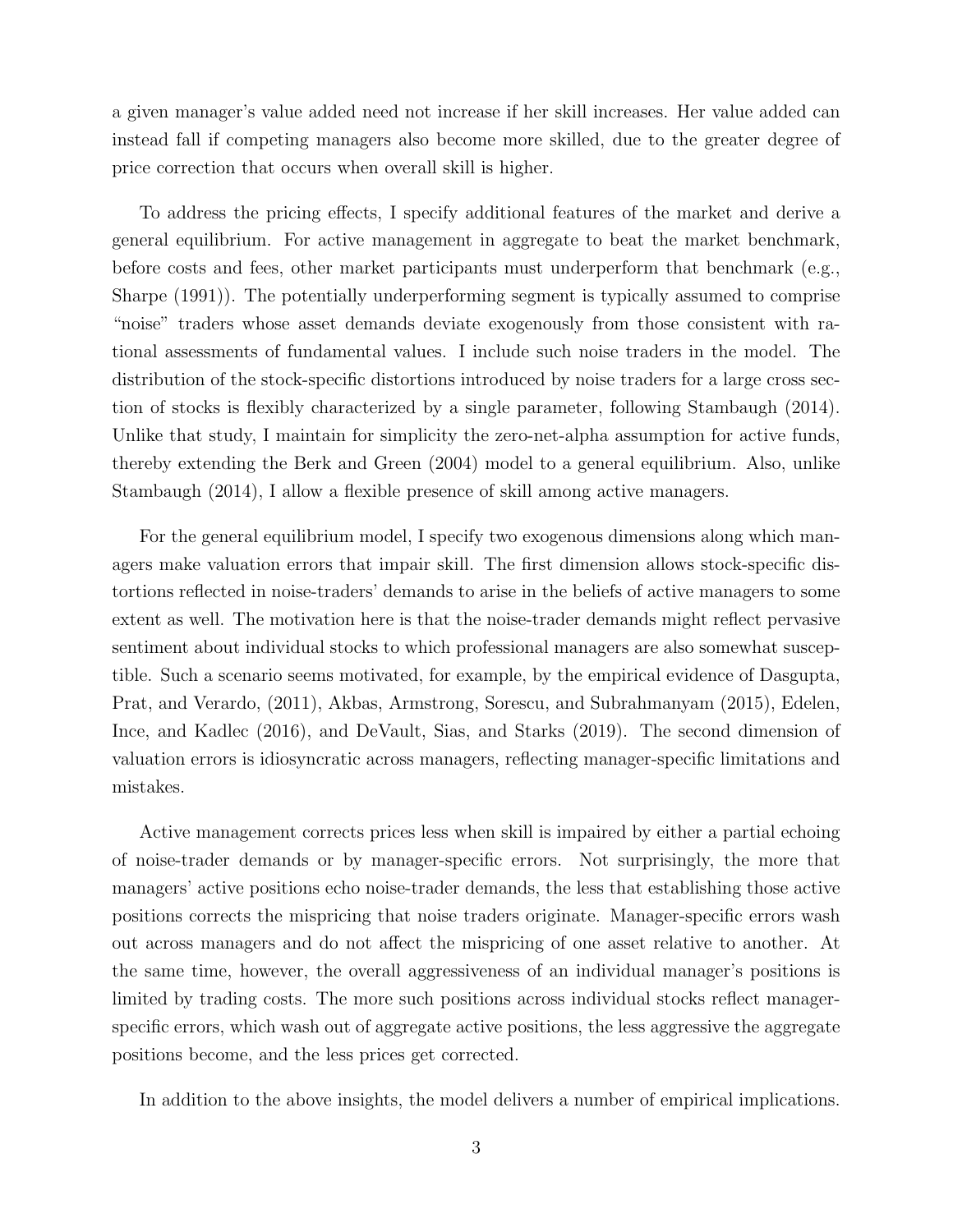For example, it predicts that a fund's equilibrium fee revenue equals its trading costs, an implication largely consistent with the evidence reported by Edelen, Evans, and Kadlec (2013) mentioned earlier. Also, the model predicts that, other things equal, a fund charging a higher expense ratio should have lower AUM, and the fund's portfolio weights across stocks should depart more from benchmark weights. Both implications are consistent with evidence reported by Pástor, Stambaugh, and Taylor (2019). An additional implication for future empirical investigation is that the funds with greater fee revenue are those with a higher correlation across stocks (computed using market weights as probabilities) between the fund's active stock weights (relative to market weights) and stocks' future returns.

### 2. Model assumptions

The model considers a single investment period. Active managers identify and exploit opportunities to outperform the market benchmark by having their weights on individual stocks deviate from those of the benchmark. The ultimate objective of the active managers is to maximize the fee revenue received from the investors they attract. There are many managers, acting competitively, each taking stock prices as given. Each manager incurs trading costs when deviating from benchmark stock weights. At the beginning of the period, manager j sets a proportional fee rate equal to  $f^{(j)}$ . Investors then invest in aggregate the dollar amount  $W^{(j)}$  with the manager, whose fee revenue is thus  $F^{(j)} = f^{(j)}W^{(j)}$ .

#### 2.1. Trading costs and decreasing returns to scale

The trading costs faced by active managers are convex in the amount traded. Specifically, for any manager, I assume the dollar cost  $C_i$  of trading dollar amount  $D_i$  of stock i is

$$
C_i = c\delta_i D_i,\tag{1}
$$

where  $\delta_i$  is the fraction of stock i's total market capitalization represented by  $D_i$ , and c is a constant. In other words, the proportional trading cost is linear in the amount traded. These costs represent compensation to liquidity-providing intermediaries for taking shortlived positions to facilitate the ultimate market clearing in a stock between managers and noise traders. In this interpretation, the trading cost is not to be viewed as a manager-specific price impact, such that if many other managers independently produce similar price impacts, the sum of such impacts aggregates to an implausibly large total price effect. Instead, one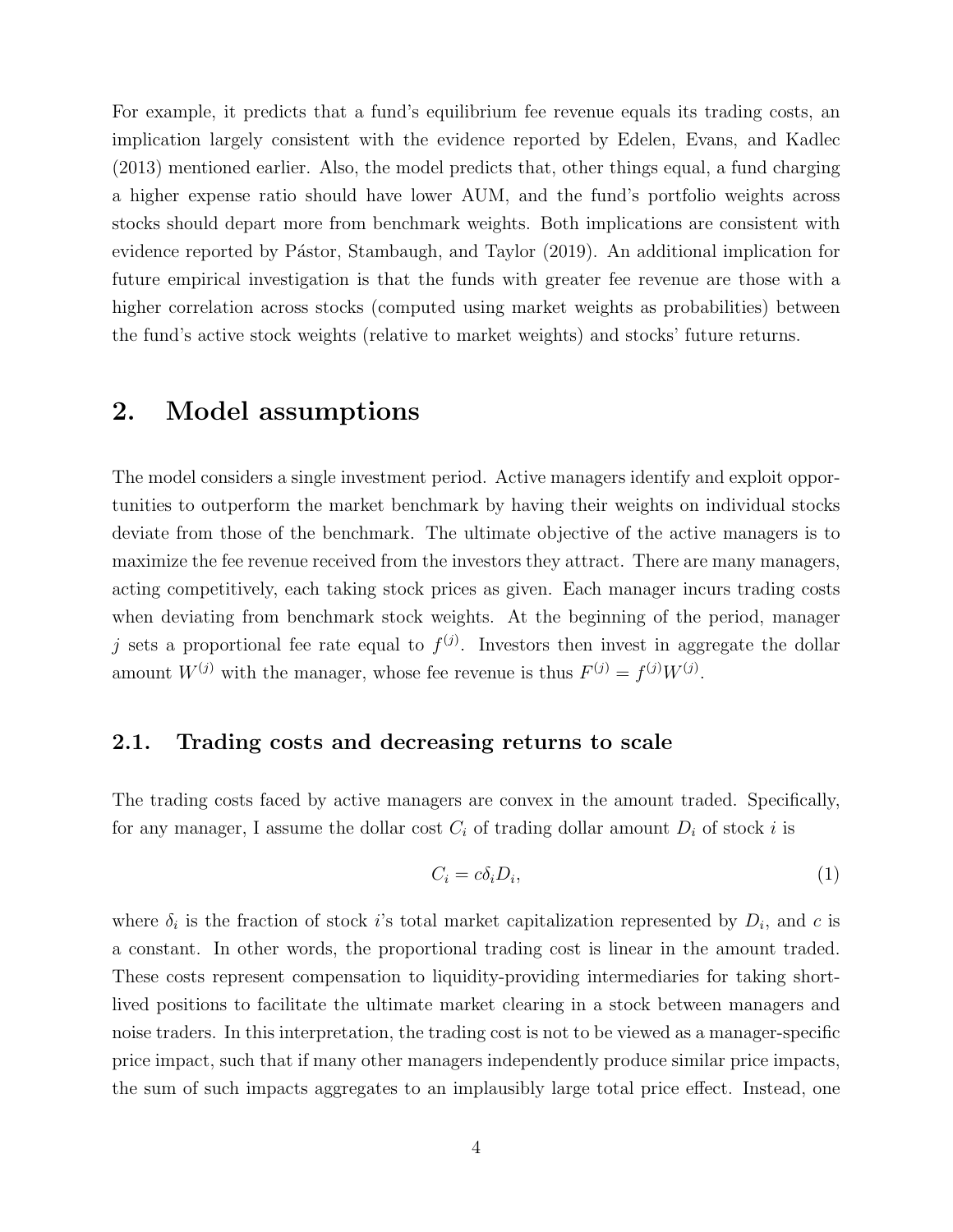might imagine many intermediaries accessing different sources of liquidity or acting at slightly different times. This specification of trading costs also appears in Stambaugh (2014) and Pástor, Stambaugh, and Taylor (2019).

Convex trading costs imply active managers face decreasing returns to scale. Larger funds trade larger dollar amounts, representing larger fractions of stocks' market capitalizations, so proportional trading costs increase in fund size. An assumption of fund-level decreasing returns to scale is central to the model of Berk and Green (2004).

#### 2.2. Zero net alpha for funds

Let  $\alpha_A^{(j)}$  denote active fund j's alpha net of costs and fees, defined with respect to investors' passive alternative, the market index fund. As in Berk and Green (2004), I assume investors allocate money to an active fund up to point at which additional investment in the fund, given decreasing returns to scale, would drive  $\alpha_A^{(j)}$  below zero. That is, the equilibrium size of a given active fund  $j$  is such that

$$
\alpha_A^{(j)} = 0.\tag{2}
$$

Berk and Green (2004) impose equation (2) in analyzing a partial equilibrium, with the sources of an active fund's benchmark-beating gross returns not modeled. I too begin with a partial equilibrium, imposing the same zero-alpha condition. Later, in a general equilibrium with noise traders, still imposing equation (2), I link the sources of the fund's gross returns to departures of endogenously determined prices from their fundamental values.

#### 2.3. Stocks

The stock market contains N stocks, and the total supply of each stock equals one share. Stock i has share price  $p_i$  at the beginning of the investment period and value (including dividends) equal to  $x_i$  at the end of the period. The market portfolio has total end-ofperiod value  $x_m = \sum_{i=1}^N x_i$ . There are N shares in the market portfolio, each with price  $p_m = (1/N) \sum_{i=1}^{N} p_i$ . Let  $\mu$  denote one plus the required discount rate, equal across stocks in the risk-neutral setting. Let  $\bar{x}_i$  equal the correct expected value of  $x_i$ , in the sense that if  $p_i$ , is equal to

$$
\bar{p}_i = \frac{\bar{x}_i}{\mu},\tag{3}
$$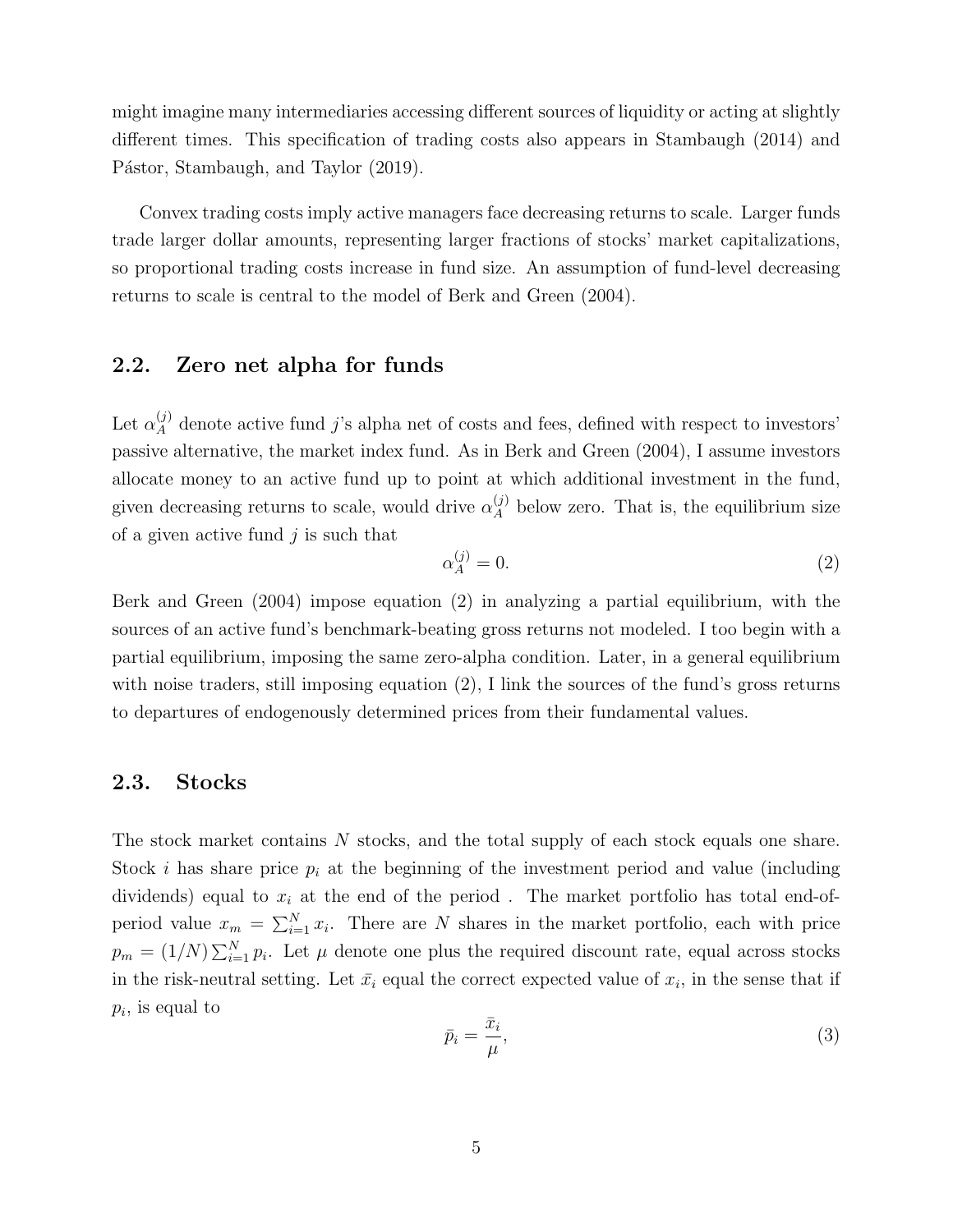then stock  $i$  is priced at its fundamental value. I assume the overall market is fairly priced, so that

$$
p_m = \frac{\bar{x}_m}{N\mu}.\tag{4}
$$

That is, active managers can profit only through stock picking, not market timing or overall asset allocation. The expected difference in return between stock i and the market benchmark is therefore equal to

$$
\alpha_i = \frac{\bar{x}_i}{p_i} - \mu = \mu \left( \frac{\bar{p}_i - p_i}{p_i} \right). \tag{5}
$$

### 2.4. Fund managers' expectations

Manager *j* expects end-of-period value for stock *i* to be  $\tilde{x}_i^{(j)}$  $i^{(j)}$  instead of  $\bar{x}_i$ ,  $i = 1, \ldots, N$ . I assume the manager does not misvalue the overall market, however, so  $\sum_{i=1}^{N} \tilde{x}_i^{(j)} = \bar{x}_m$ . Instead of the true alpha in equation  $(5)$ , manager j's assessed alpha for stock i is therefore

$$
\tilde{\alpha}_i^{(j)} = \mu \left( \frac{\tilde{p}_i^{(j)} - p_i}{p_i} \right),\tag{6}
$$

with the manager's assessed fair price for the stock being

$$
\tilde{p}_i^{(j)} = \frac{\tilde{x}_i^{(j)}}{\mu}.\tag{7}
$$

I do not assume managers necessarily use their available information correctly in forming rational expectations about the payoffs on individual stocks. The difference between  $\tilde{x}_i^{(j)}$ i and  $\bar{x}_i$  can reflect a failure to condition correctly on whatever information is available. In that sense, a more skilled manager simply makes smaller conditioning mistakes. While not a necessary assumption, one interpretation of  $\bar{x}_i$  is that it represents the correct conditional expectation given a common signal about stock  $i$  that is observed by all of the managers, each of whom pays a cost to be a manager. Such an interpretation is somewhat analogous to having perfectly skilled managers, for whom  $\tilde{x}_i^{(j)} = \bar{x}_i$ , correspond to the Grossman-Stiglitz (1980) rational informed agents who pay a cost to observe a common informative signal. A common-signal scenario is motivated, for example, by the U.S. Securities and Exchange Commission's Regulation Fair Disclosure, which seeks to reduce disparities across investors in the information released by firms.

The distinction between exercising skill versus acquiring costly information can be illustrated via the findings of McLean and Pontiff (2016). That study's evidence suggests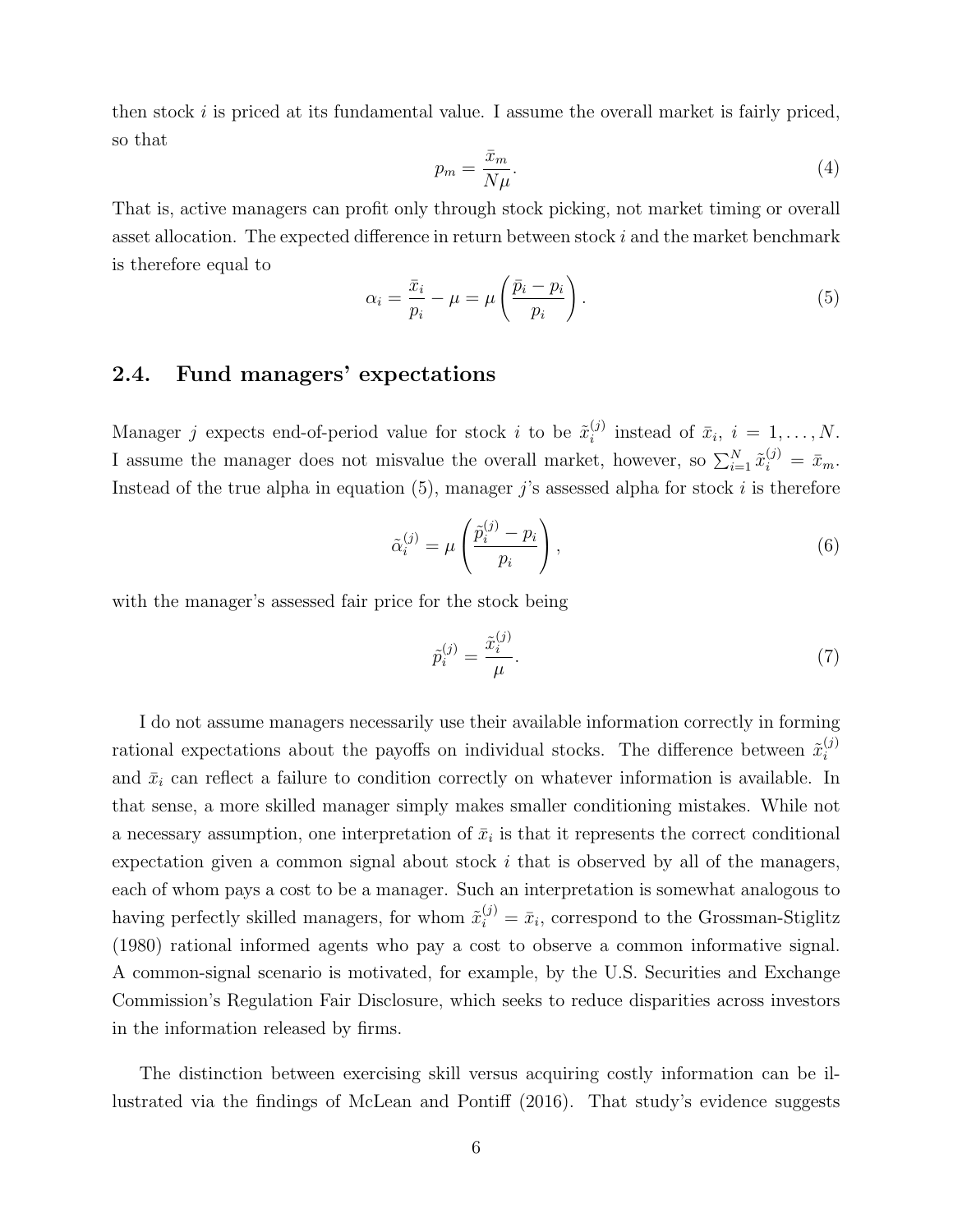arbitrageurs (corresponding to fund managers in the current setting), upon the publication of academic studies, learn how various stock characteristics can be used to produce alpha by buying some stocks and selling others. The stock characteristics are generally publicly or rather cheaply available, as are the academic studies. In the post-publication scenario supported by the study, arbitrageurs don't condition on additional costly information but instead simply condition better on information (stock characteristics) already at hand.

Define manager  $j$ 's active weight in stock i as

$$
\phi_i^{(j)} = \phi_{A,i}^{(j)} - \phi_{m,i},\tag{8}
$$

where  $\phi_{A,i}^{(j)}$  is stock *i*'s weight in the manager's portfolio, and  $\phi_{m,i}$  is stock *i*'s weight in the market portfolio. Note that

$$
\sum_{i=1}^{N} \phi_i^{(j)} = 0.
$$
\n(9)

Let  $g^{(j)}$  denote the true gross alpha on the manager's portfolio, given by

$$
g^{(j)} = \sum_{i=1}^{N} \phi_i^{(j)} \alpha_i,
$$
\n(10)

and define  $\tilde{g}^{(j)}$  as

$$
\tilde{g}^{(j)} = \sum_{i=1}^{N} \phi_i^{(j)} \tilde{\alpha}_i^{(j)},
$$
\n(11)

which is the gross alpha on the portfolio implied by the  $\tilde{\alpha}_i^{(j)}$  $i^{(j)}$ 's.

### 2.5. Fund-level rational expectations and managers' optimization

While I do not assume managers form rational expectations about payoffs on individual stocks, I do assume both investors and managers have rational expectations about fund-level performance. That is, neither a fund's manager nor its investors are surprised on average by the fund's performance, whether gross or net of fees and costs. In this respect, although the model operates within a single period, I implicitly assume that this period is preceded by sufficiently many having the same properties, such that investors and managers come to have rational expectations about fund-level quantities. In other words, both investors and managers have realistic assessments of a manager's skill insofar as how it translates to fund performance.

The specifics of this assumption involve the following. Consider the fund's true net alpha, given by

$$
\alpha_A^{(j)} = g^{(j)} - C^{(j)}/W^{(j)} - f^{(j)},\tag{12}
$$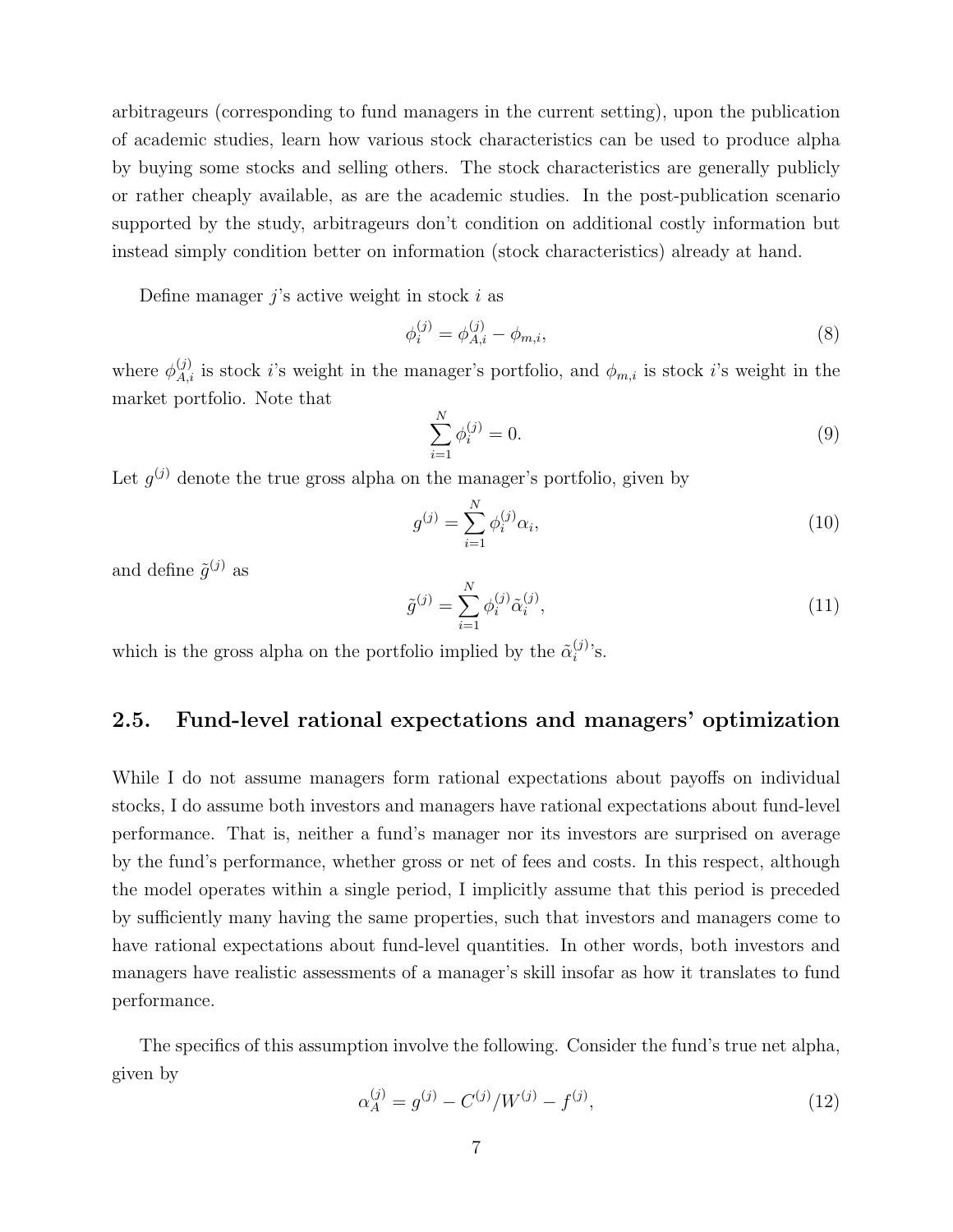where  $C^{(j)}$  equals the fund's total trading cost,

$$
C^{(j)} = c \sum_{i=1}^{N} \underbrace{\left( |\phi_i^{(j)}| W^{(j)} / p_i \right)}_{\delta_i} \underbrace{|\phi_i^{(j)}| W^{(j)}}_{D_i} = c \left( W^{(j)} \right)^2 \sum_{i=1}^{N} \left( \phi_i^{(j)} \right)^2 / p_i, \tag{13}
$$

obtained by applying equation (1). I assume that investors correctly assess  $\alpha_A^{(j)}$  and that they invest  $W^{(j)}$  with the fund such that equation (2) is satisfied. I also assume fund managers know that their equilibrium fund sizes are determined as such, and thus managers are not surprised by the amount of fee revenue they receive. That revenue is determined by setting the right-hand side of equation  $(12)$  equal to zero (by equation  $(2)$ ), substituting from equation (13) for  $C^{(j)}$ , solving for  $W^{(j)}$ , and then multiplying through by  $f^{(j)}$ , giving

$$
F^{(j)} = \frac{f^{(j)}\left(g^{(j)} - f^{(j)}\right)}{c \sum_{i=1}^{N} \left(\phi_i^{(j)}\right)^2 / p_i}.
$$
\n(14)

This assumption about managers means that even though they incorrectly assess the true alphas of individual stocks, they correctly assess the true gross alphas of their portfolios. Specifically, manager j knows by experience the value of  $\lambda^{(j)}$  such that

$$
g^{(j)} = \lambda^{(j)} \tilde{g}^{(j)}.\tag{15}
$$

Combining equations  $(11)$ ,  $(14)$ , and  $(15)$  gives fee revenue as

$$
F^{(j)} = \frac{f^{(j)}\left(\lambda^{(j)}\sum_{i=1}^{N}\phi_i^{(j)}\tilde{\alpha}_i^{(j)} - f^{(j)}\right)}{c\sum_{i=1}^{N}\left(\phi_i^{(j)}\right)^2/p_i},\tag{16}
$$

which the manager maximizes by choosing  $\phi_1^{(j)}$  $j_1^{(j)}, \ldots, \phi_N^{(j)}$  and  $f^{(j)}$ , subject to equation (9).

## 3. Skill and fees in the cross section

The partial equilibrium condition in equation (2) and the additional assumptions above deliver implications about the cross section of skill versus revenue as well as the role of the fee rate.

#### 3.1. Differences in fee revenue across managers

The following proposition reveals what drives differences in fee revenue across funds. (Proofs of all propositions are in the Appendix.)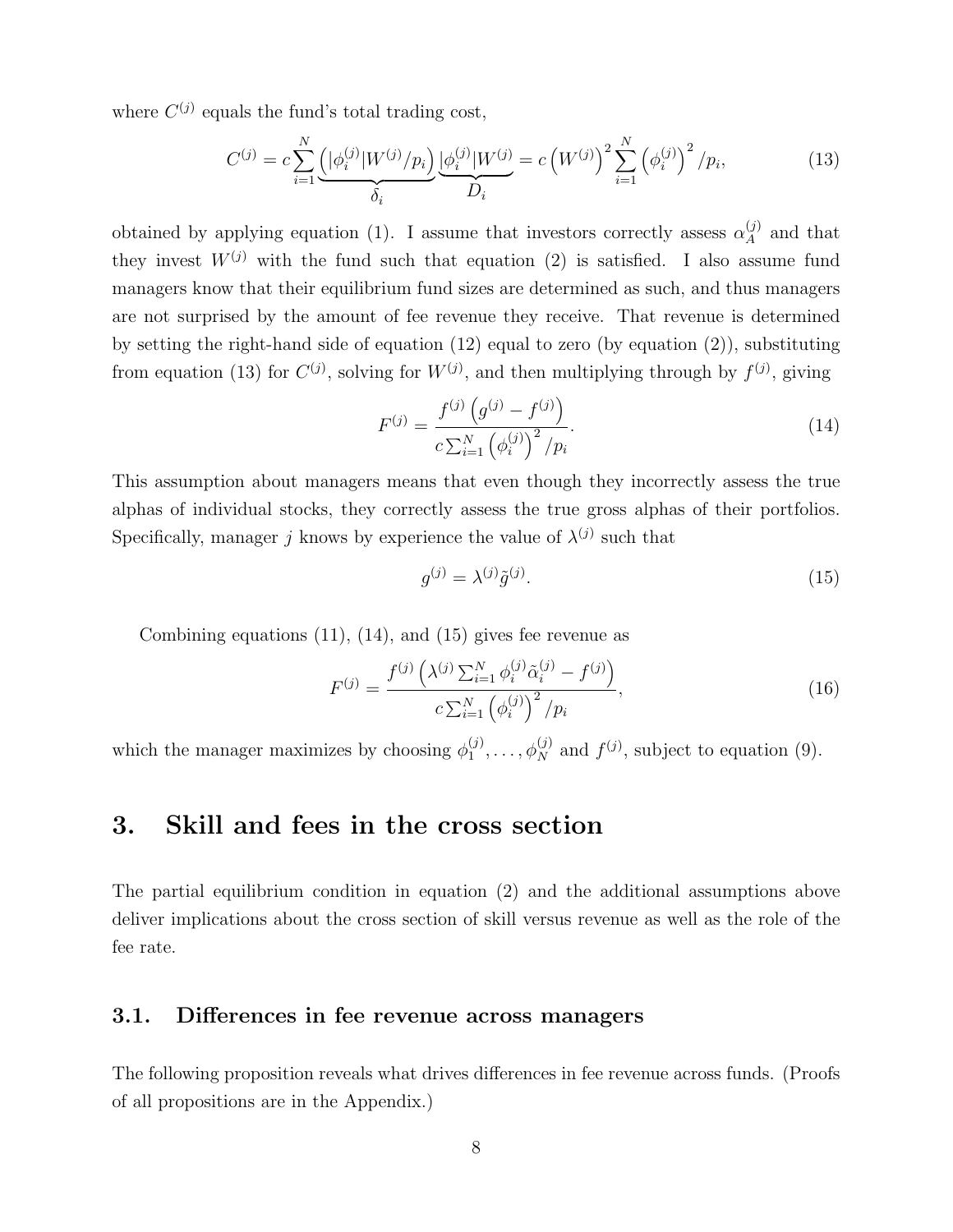**Proposition 1.** Fund j's fee revenue in equilibrium is given by

$$
F^{(j)} = \frac{V_m}{4c} \psi \left( \rho^{(j)} \right)^2, \tag{17}
$$

with

$$
\psi = \text{Var}^*(\alpha_i) \tag{18}
$$

and

$$
\rho^{(j)} = \frac{\text{Cov}_i^*(\tilde{\alpha}_i^{(j)}, \alpha_i)}{\left[\text{Var}^*(\alpha_i)\text{Var}^*(\tilde{\alpha}_i^{(j)})\right]^{1/2}},\tag{19}
$$

where  $V_m$  is the value of the stock market  $(Np_m)$ . The moments  $Var^*(\cdot)$  and  $Cov^*(\cdot, \cdot)$  denote the cross-sectional variance and covariance of stock-specific quantities, defined across the N stocks using  $\phi_{m,i}$  as probabilities. The fund's choice of the fee rate,  $f^{(j)}$ , does not affect the equilibrium value of  $F^{(j)}$ .

We see from the above that differences in fee revenue across funds depend solely on  $\rho^{(j)}$ , the correlation across stocks between the manager's assessed alphas and the true alphas (with correlation defined over the value-weight measure). This correlation captures the manager's revenue-relevant skill. The higher is  $\rho^{(j)}$ , the more skilled is the manager in assessing relative alphas across stocks. Managers with greater skill generate more fee revenue than those with less skill.

The value of  $\psi$ , the true alphas' cross-sectional variance (defined over the value-weight measure), captures the revenue-relevant mispricing present in equilibrium. The larger is the variance of the  $\alpha_i$ 's, the greater are the relative deviations of  $p_i$  from  $\bar{p}_i$ , as is evident from equation (5). Equation (17) shows that, ceteris paribus, greater equilibrium mispricing is accompanied by higher fee revenue for all funds, as  $\psi$  is not manager-specific. The equilibrium analyzed thus far is a partial one, however, in that equilibrium prices, and thus the determinants of  $\psi$ , are not addressed. One of those determinants is the collective skill of active management as an industry, as shown in the general equilibrium analyzed later.

#### 3.2. Value added and skill

Berk and van Binsbergen (2015) define the fund's "value added" as its AUM times its benchmark-adjusted rate of return net of trading costs but gross of fees. Denote the latter return as  $\tilde{r}_A^{(j)}$ , and note  $E(\tilde{r}_A^{(j)}) = \alpha_A^{(j)} + f^{(j)}$ . Expected value added is therefore  $V_A^{(j)}$  =  $W^{(j)}(\alpha_A^{(j)} + f^{(j)})$ . The equilibrium condition in equation (2),  $\alpha_A^{(j)} = 0$ , then implies  $V_A^{(j)} =$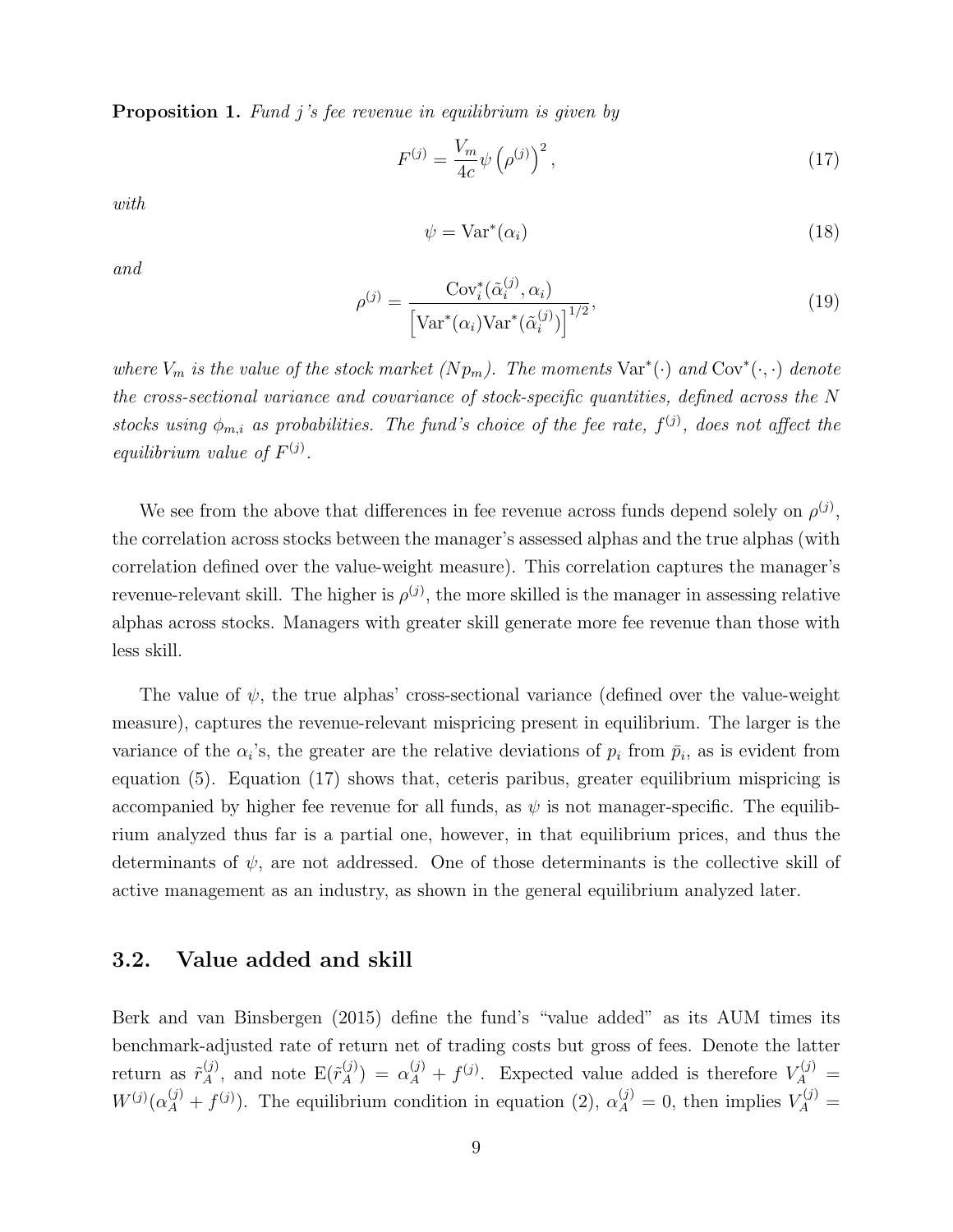$W^{(j)}f^{(j)} = F^{(j)}$ , i.e., fee revenue equals expected value added. Supporting this equilibrium implication, Berk and van Binsbergen (2015) find that fee revenue predicts future value added in a large sample of active equity mutual funds.

Berk and van Binsbergen (2015) also argue that the skill of a manager corresponds to his value added—the value his fund extracts from financial markets. This economically appealing argument receives formal support from Proposition 1 in a cross-sectional context. When combined with equation (2)'s implication that  $F^{(j)} = V_A^{(j)}$ , Proposition 1 implies that managers with higher  $\rho^{(j)}$  have higher  $V_A^{(j)}$ . That is, managers with more skill, in that their assessed alphas correlate more with true alphas, have higher expected value added. As demonstrated later, however, a manager's fee revenue, and thus his value added, need not rise with his skill if competing managers also become more skilled.

### 3.3. Portfolio weights, trading costs, and fee rates

The following proposition gives the fund's active weights and establishes the equality of trading costs and fee revenue.

**Proposition 2.** Fund j's active weight in stock i is

$$
\phi_i^{(j)} = 2f^{(j)} \left( \lambda^{(j)} \tilde{\psi}^{(j)} \right)^{-1} \phi_{m,i} \tilde{\alpha}_i^{(j)}, \tag{20}
$$

with

$$
\tilde{\psi}^{(j)} = \text{Var}^*(\tilde{\alpha}^{(j)}). \tag{21}
$$

The fund's trading costs equal its fee revenue in equilibrium,

$$
C^{(j)} = F^{(j)},\tag{22}
$$

and the fund's gross alpha is twice its fee rate,

$$
g^{(j)} = 2f^{(j)}.\t(23)
$$

The value of  $\lambda^{(j)}$ , defined in equation (15), is given by

$$
\lambda^{(j)} = \frac{\text{Cov}^*(\tilde{\alpha}^{(j)}, \alpha)}{\text{Var}^*(\tilde{\alpha}^{(j)})}.
$$
\n(24)

We now see the role played by the fund's fee rate,  $f^{(j)}$ , and why it is irrelevant for the fund's equilibrium fee revenue,  $F^{(j)}$ . The irrelevance of  $f^{(j)}$  for  $F^{(j)}$  means that raising  $f^{(j)}$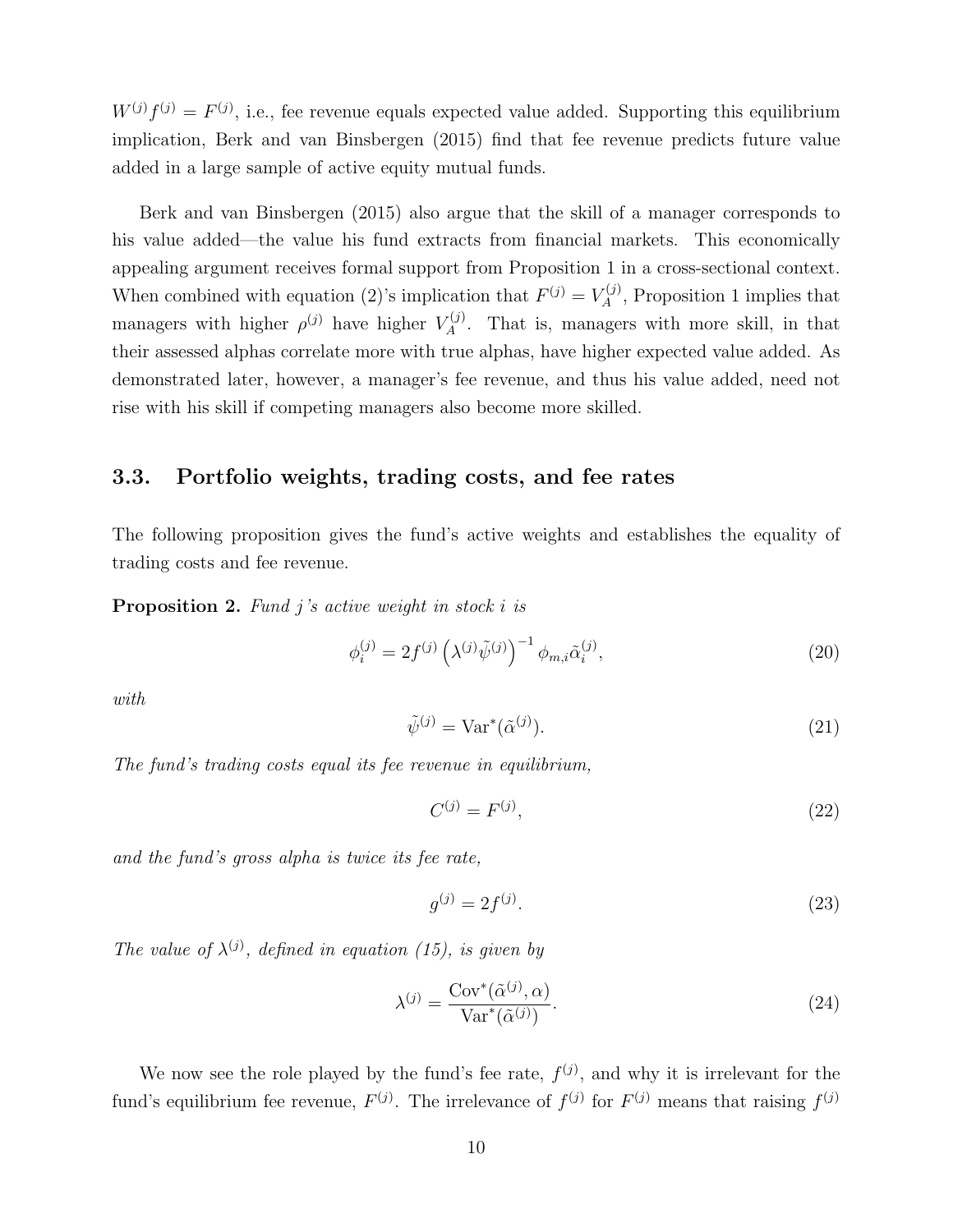simply gives the manager proportionately lower  $W^{(j)}$  to manage. In managing that lower  $W^{(j)}$ , we see from equation (20) that the manager simply scales up all of the fund's active weights in proportion to the higher fee rate  $f^{(j)}$ . The dollar sizes of the active positions, and thus total trading costs, are unaffected. Berk and Green (2004) and Stambaugh (2014) also present settings in which the fee rate is irrelevant to fee revenue and simply scales active weights up or down.

Other things equal, the portfolio weights of a fund with a higher fee rate should depart more from benchmark weights. This cross-sectional implication of the model is consistent with the empirical evidence of Pástor, Stambaugh, and Taylor (2019), who find that among active equity mutual funds, those with a higher  $f^{(j)}$ , measured as the expense ratio, tend to be less diversified in essentially this sense. Also, other things equal, a fund with a higher  $f^{(j)}$  should have a lower  $W^{(j)}$ . Consistent with this implication, Pástor, Stambaugh, and Taylor (2019) also observe a strong negative cross-sectional correlation between fund size and expense ratio.

#### 3.4. Fee revenue and the weight-return correlation

By Proposition 1, a manager's fee-relevant skill measure,  $\rho^{(j)}$ , is the market-weight-based correlation between the manager's assessed alphas on stocks  $(\tilde{\alpha}_i^{(j)})$  $i^{(j)}$  and stocks' true alphas  $(\alpha_i)$ . Neither set of alphas is directly observable. However, the fund's active portfolio weights reflect the manager's assessed alphas, via equation (20), and stocks' realized benchmarkadjusted returns reflect (albeit noisely) their true alphas. The following proposition links the correlation between these observable proxies to fee revenue.

Proposition 3. Across funds,

$$
F^{(j)} \propto \frac{\text{Cov}^*(\phi_i^{(j)}/\phi_{m,i}, r_i)}{\left[\text{Var}^*(\phi_i^{(j)}/\phi_{m,i})\text{Var}^*(r_i)\right]^{1/2}},\tag{25}
$$

where  $r_i$  is stock i's future benchmark-adjusted return, gross of the fund's trading cost.

The empirical implication is that fee revenue should be greater for funds exhibiting a stronger correlation between their active portfolio weights and subsequent benchmarkadjusted stock returns. (Market weights scale the active weights, and they weight the observations across stocks when computing correlations.) In essence, funds that exhibit greater skill in predicting better versus worse performing stocks, as inferred from active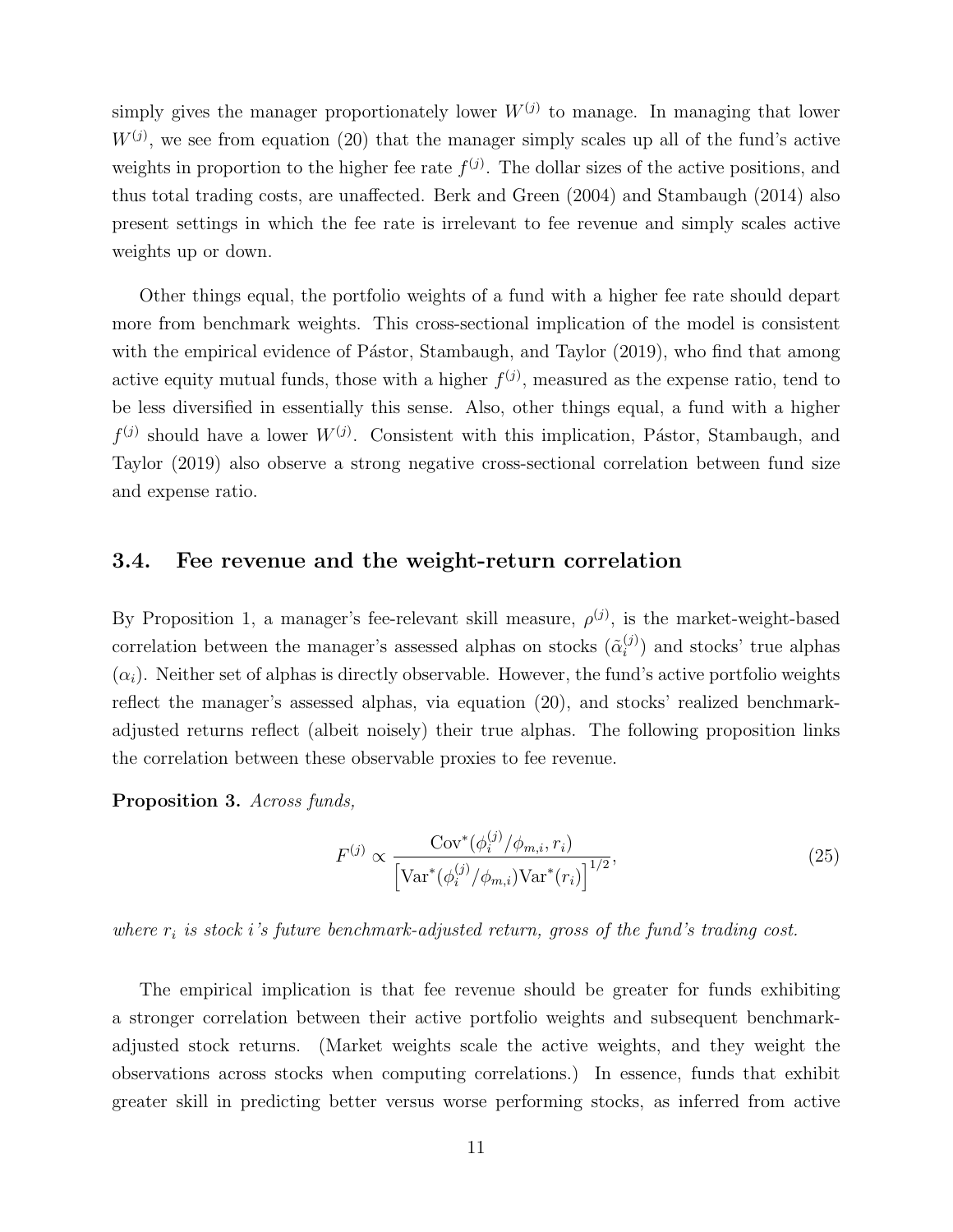portfolio weights, should receive more fee revenue. This implication could be investigated empirically using holdings of active mutual funds, while recognizing some inherent limitations. A reasonable concession to the degree of abstraction in the simple model would be to test this implication within style sectors (e.g., separately for large-cap funds and small-cap funds). Also, funds' holdings are reported quarterly, obscuring effects of intra-quarter portfolio choices that could be nontrivial, given the evidence of Kazperczyk, Sialm, and Zheng (2008).

A number of previous studies, including Grinblatt and Titman (1993), Daniel, Grinblatt, Titman, and Wermers (1997), and Kacperczyk, van Nieuwerburgh, and Veldkamp (2014), estimate a fund's stock-selection skill as essentially a covariance between weights and future returns. For example, Kacperczyk, van Nieuwerburgh, and Veldkamp (2014) measure stockpicking skill as  $\sum_{j=1}^{N} \phi_i^{(j)}$  $i^{(j)}r_i$ . In this respect the numerator of the correlation in Proposition 3,  $\text{Cov}^*(\phi_i^{(j)}/\phi_{m,i}, r_i)$ , is similar to previous skill measures. An important distinction, however, is that this covariance gets divided by the standard deviation of  $\phi_i^{(j)}/\phi_{m,i}$  when computing the above correlation. Accounting for this cross-sectional dispersion of a fund's active stock weights is necessary to capture differences in skill across funds. Otherwise, what one identifies as skill differences, using just the covariance, can simply reflect differences in fee rates. Too see this, observe from equation (8) that, given a manager's assessed alphas  $(\tilde{\alpha}_i^{(j)})$  $j^{(j)}_i$ s), halving the fund's fee rate,  $f^{(j)}$  also halves the magnitudes of  $\phi_i^{(j)}/\phi_{m,i}$ , thus halving both  $Cov^*(\phi_i^{(j)}/\phi_{m,i},r_i)$  and the square root of  $Var^*(\phi_i^{(j)}/\phi_{m,i})$ . This change does not affect the correlation in Proposition 3, consistent with a change in the fee rate not affecting fee revenue, as discussed earlier.

## 4. Skill and fees of the industry in general equilibrium

To analyze a general equilibrium, I make further assumptions, all of which are nested in the setting presented thus far. The most notable is to assume that all active managers are equally skilled, in a manner specified below. Abstracting from cross-manager differences sharpens the focus on overall industry skill, in addition to making the equilibrium solution tractable.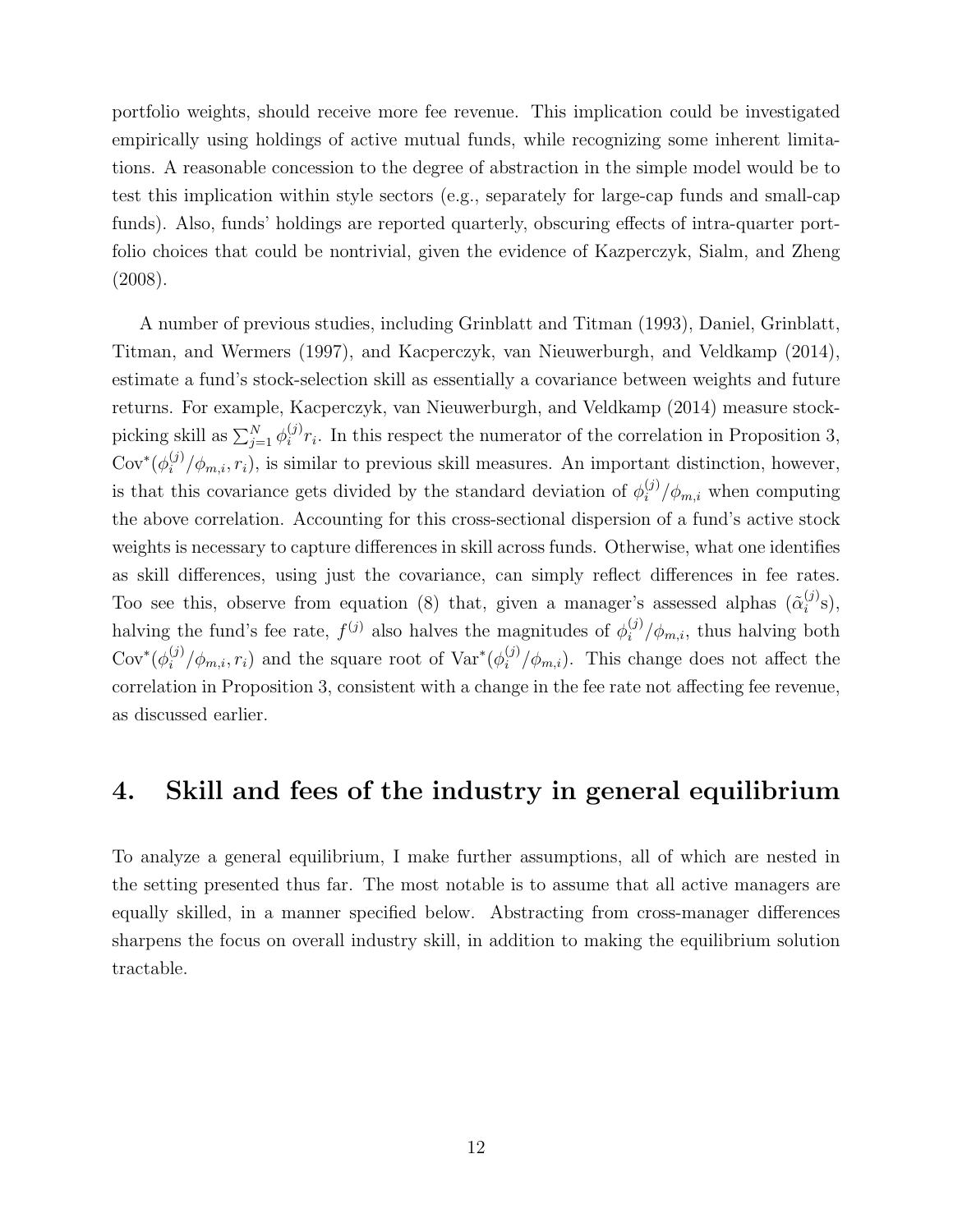#### 4.1. Additional assumptions

The number of active managers in the model,  $M$ , while finite, is sufficiently large to justify the earlier assumption that each manager takes stock prices as given. Intermediaries receive the trading costs incurred by active managers but otherwise play no role. Noise traders own fraction h of total stock-market wealth and invest through neither the M active managers nor index funds. Investors own the remaining fraction  $1-h$  of stock-market wealth. They invest in the stock market only through the active managers and index funds. Passive managers offer a zero-cost market-index fund that invests any money the investors do not allocate to active managers.

Who are the noise traders? They can be individuals who invest directly in stocks without involving professional managers, such as in Stambaugh (2014). They can also represent professional managers with negative gross alpha who nevertheless receive money from unwitting investors similar to the "noise allocators" in Gârleanu and Pedersen  $(2018)$ . Such managers are not included in the model's  $M$  active managers, as each of the latter instead has a zero net alpha in equilibrium. Also, the money placed with any negative-gross-alpha managers is included in the fraction h of stock-market wealth owned by noise-traders, not in the remaining fraction  $1 - h$  owned by the model's investors.

Let  $\phi_{H,i}$  denote the weight on stock i in the aggregate portfolio of the noise traders, with  $\phi_{H,i}$  assumed to be exogenous and non-negative (no short selling by the noise traders). The price of stock  $i$  that would arise in an equilibrium with no active management, with prices thus determined solely by the asset demands of noise traders, is equal to

$$
\hat{p}_i = N p_m \phi_{H,i}.\tag{26}
$$

Note that  $\hat{p}_i$  does not depend on h, the fraction of the market owned by noise traders. That is, even a small presence of noise traders could distort prices significantly in the absence of active management.

I assume that manager  $j$ 's assessment of the fair price for stock  $i$  obeys

$$
\tilde{p}_i^{(j)} = (1 - \nu_1)\bar{p}_i + \nu_1 \hat{p}_i + \nu_2 \zeta_i^{(j)} \bar{p}_i,\tag{27}
$$

with  $0 \leq \nu_1 < 1$  and  $\nu_2 > 0$ . The  $\zeta_i^{(j)}$  $i^{(j)}$ 's are purely idiosyncratic across both stocks and managers and cross-sectionally independent of both the  $\bar{p}_i$ 's and  $\hat{p}_i$ 's. For a given manager j, the  $\zeta_i^{(j)}$  $i^{(j)}$ 's have zero mean and unit variance across stocks. The overall market remains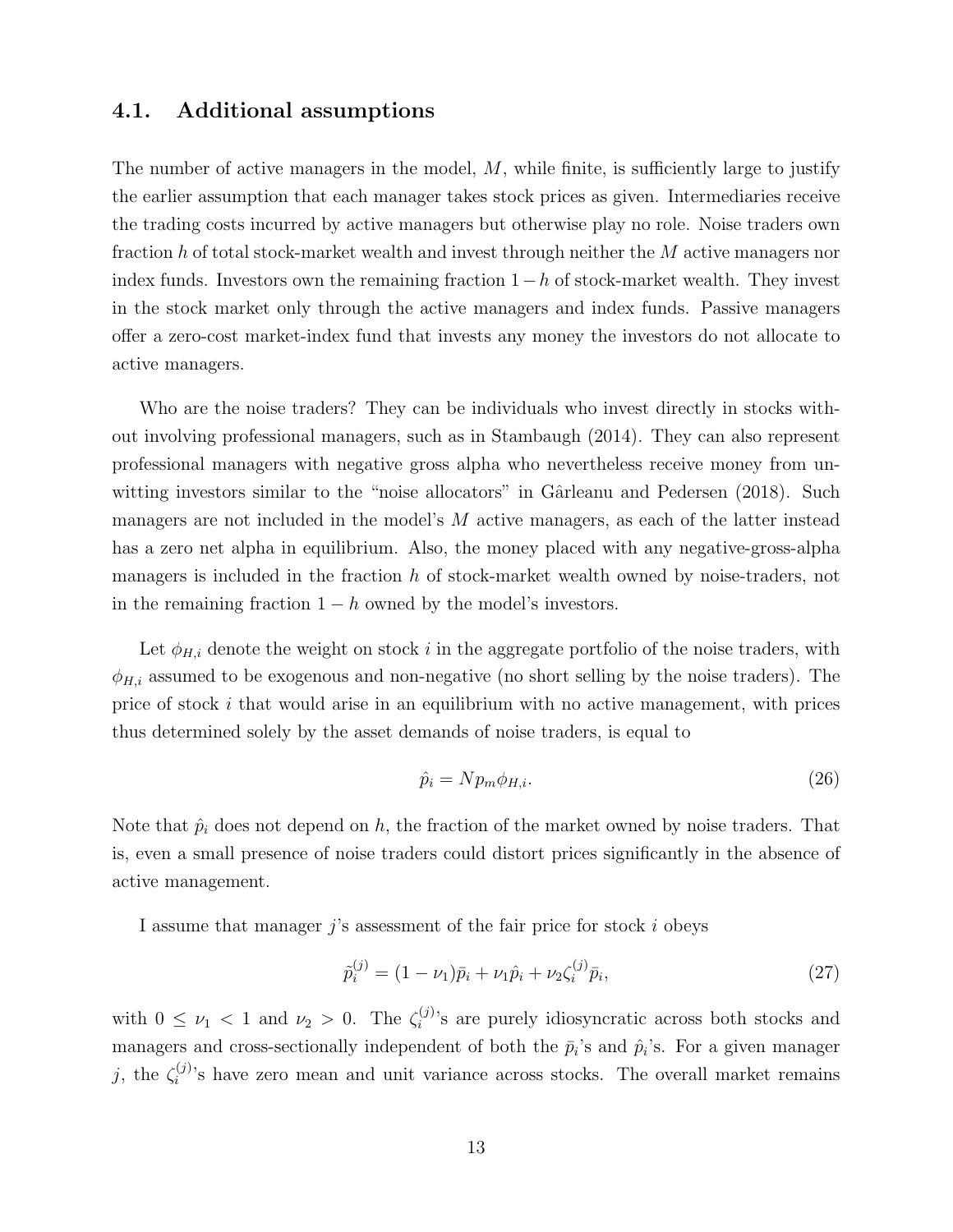correctly valued, with

$$
N p_m = \sum_{i=1}^{N} \hat{p}_i = \sum_{i=1}^{N} \tilde{p}_i.
$$
\n(28)

Although managers' beliefs differ from each other to at least some degree, because  $\nu_2 > 0$ , managers are equally skilled in that the exogenous parameters  $\nu_1$  and  $\nu_2$  are the same across managers. The skill with which managers assess stocks' fundamental values is decreasing in both  $\nu_1$  and  $\nu_2$ . The parameter  $\nu_1$  governs the extent to which noise-traders' demands also arise in the beliefs of active managers, as discussed earlier. The parameter  $\nu_2$  governs the magnitudes of manager-specific limitations and mistakes.

### 4.2. Equilibrium conditions

An equilibrium occurs when, simultaneously,

- 1. for each manager j, the choices of  $\phi_1^{(j)}$  $j_1^{(j)}, \ldots, \phi_N^{(j)}$ , and  $f^{(j)}$  satisfy the manager's maximization of fee revenue,  $F^{(j)}$ ,
- 2.  $\alpha_A^{(j)} = 0$  holds for each manager, and
- 3. stock prices,  $\{p_1, p_2, \ldots, p_N\}$  satisfy the market-clearing condition

$$
h\phi_{H,i} + (1-h)\phi_{S,i} = \phi_{m,i}, \quad i = 1, \dots, N,
$$
\n(29)

where  $\phi_{m,i} = p_i / \sum_{j=1}^{N} p_j$  is stock *i*'s market weight,  $\phi_{H,i}$  is the stock's weight in the aggregate stock portfolio of the noise traders, and  $\phi_{S,i}$  is the stock's weight in investors' aggregate stock portfolio (which combines the index fund with the aggregate active portfolio).

### 4.3. Implications

The following proposition characterizes the stock prices and fee revenue that satisfy equilibrium.

**Proposition 4.** In equilibrium,  $\rho^{(j)}$  and  $\tilde{\psi}^{(j)}$  are identical across managers and denoted as  $\rho$  and  $\tilde{\psi}$ . Fee revenue is identical across managers, given by

$$
F = \frac{V_m}{4c} \psi \rho^2,\tag{30}
$$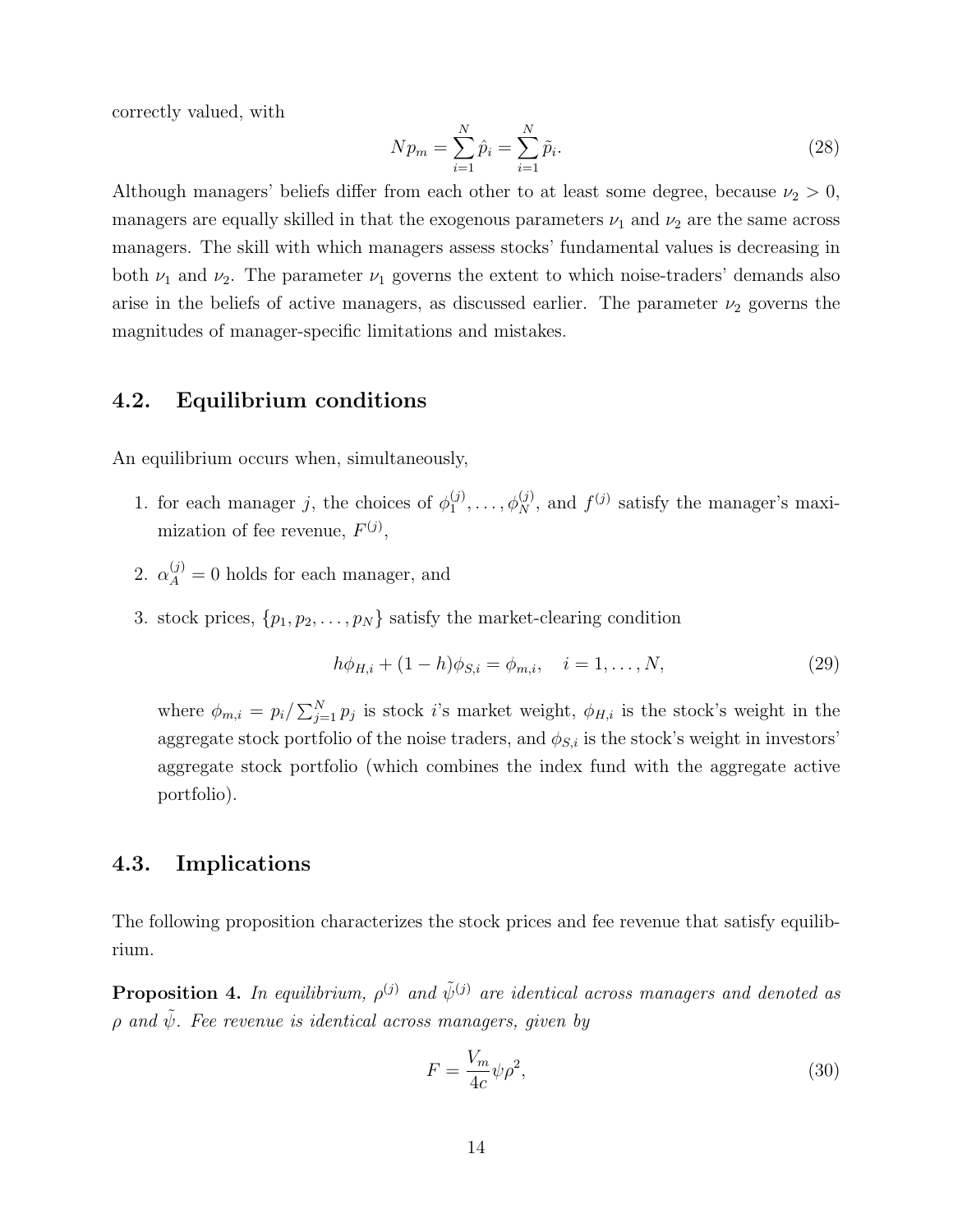and the ratio of aggregate fee revenue to the total value of the stock market is

$$
\Pi = \frac{M}{4c} \psi \rho^2. \tag{31}
$$

The price of stock i is given by

$$
p_i = \bar{p}_i + \theta(\hat{p}_i - \bar{p}_i), \qquad (32)
$$

where the scalar,  $\theta$ , equal across stocks, is the solution to

$$
\theta = \frac{1 + \nu_1 q(\theta)}{1 + q(\theta)},\tag{33}
$$

with

$$
q(\theta) = \left(\frac{\theta - \nu_1}{\theta}\right) \left(\frac{\psi}{\tilde{\psi}}\right) \left(\frac{M\mu}{2ch}\right),\tag{34}
$$

$$
\psi = \theta^2 \mu^2 \left(\frac{1}{N}\right) \sum_{i=1}^N \frac{[(\hat{p}_i - \bar{p}_i)/p_m]^2}{\bar{p}_i/p_m + \theta[(\hat{p}_i - \bar{p}_i)/p_m]},
$$
\n(35)

and

$$
\tilde{\psi} = \left(\frac{\theta - \nu_1}{\theta}\right)^2 \psi + \nu_2^2 \mu^2 \left(\frac{1}{N}\right) \sum_{i=1}^N \frac{(\bar{p}_i / p_m)^2}{\bar{p}_i / p_m + \theta(\hat{p}_i - \bar{p}_i) / p_m}.
$$
\n(36)

The value of the skill measure,  $\rho$ , is given by

$$
\rho = \left(\frac{\theta - \nu_1}{\theta}\right) \left(\frac{\psi}{\tilde{\psi}}\right)^{1/2}.
$$
\n(37)

For a given quantitative specification of the noise-trader demands, as provided in the next section, the value of the scalar  $\theta$  can be obtained by solving equation (33) numerically.

The general equilibrium reveals the role of skill in price correction. As shown earlier, a partial equilibrium is sufficient to show that  $\rho$  captures each manager's fee-relevant skill, conditional on a given amount of equilibrium mispricing. Of course, that property of  $\rho$  still holds in the general equilibrium. In the latter, however, the amount of mispricing depends on skill as well. Each manager, being one of many, takes prices as given when making decisions, but the skill all managers apply to those decisions affects how much mispricing survives in equilibrium. The amount of mispricing that is relevant for fee revenue is captured by  $\psi$ . Note from equation (35) that  $\psi$  depends on  $\theta$ , which from equation (32) is the fraction of mispricing that survives, relative to the mispricing that would prevail in the absence of active management. The solution for  $\theta$  in turn depends on both  $\nu_1$  and  $\nu_2$ , the parameters that govern the skill with which managers assess fundamental value, via equation (27). The next section illustrates that the product  $\psi \rho^2$  in equation (30) can either increase or decrease in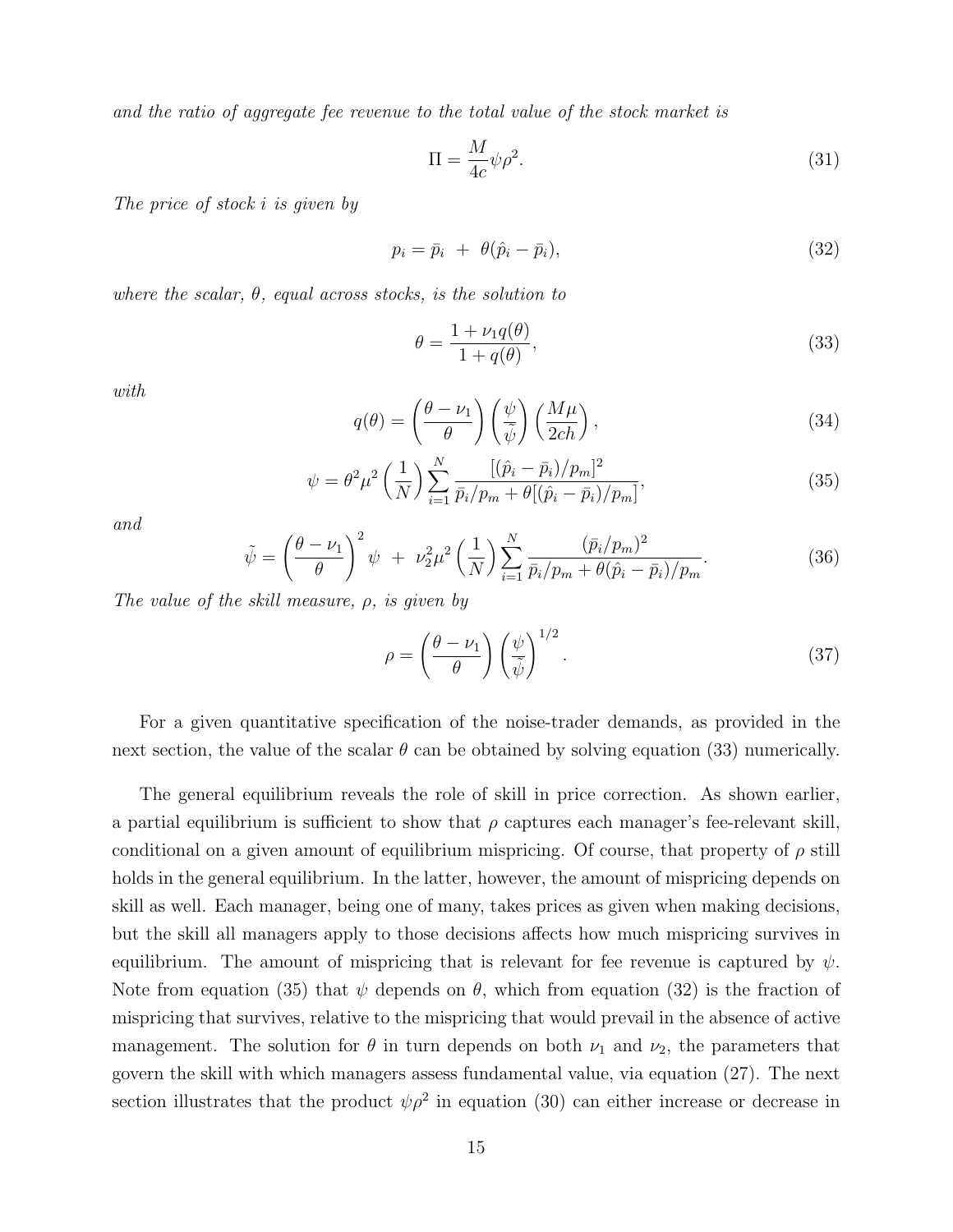response to a simultaneous increase in  $\rho$  and decrease in  $\psi$ . In other words, fee revenue need not increase with skill.

Although both  $\nu_1$  and  $\nu_2$  matter for  $\theta$ , note from equation (27) that prices do not contain any of the manager-specific noise given by the last term in equation (27). That noise washes out of the ratio of one active weight to another in the aggregate portfolio of active managers, but the presence of such noise does impact the magnitudes of those weights and thus the degree of price correction.

Useful for the later quantitative analysis is a measure that summarizes the size of the active positions in the aggregate portfolio of active managers. The first step in constructing such a measure is to obtain that portfolio's active weights, provided by the following proposition.

**Proposition 5.** The active weight on stock i in the aggregate portfolio of active managers is given by

$$
\phi_i = -\frac{2\bar{f}\mu\theta}{N\psi} \left(\frac{\hat{p}_i - \bar{p}_i}{p_m}\right),\tag{38}
$$

where  $\bar{f}$  is the harmonic mean of fee rates,

$$
\bar{f} = \left(\frac{1}{M} \sum_{j=1}^{M} \frac{1}{f^{(j)}}\right)^{-1}.
$$
\n(39)

Cremers and Petajisto (2009) propose active share as a measure summarizing the degree to which a portfolio's weights deviate from those of a benchmark portfolio. Their definition of active share applied to the aggregate active portfolio, with respect to the market benchmark, is given by

$$
AS = (1/2) \sum_{i=1}^{N} |\phi_i|.
$$
 (40)

Substituting the expression for  $\phi_i$  in equation (38) gives

$$
AS = \frac{\bar{f}\mu\theta}{\psi} \left(\frac{1}{N}\right) \sum_{i=1}^{N} \left| \frac{\hat{p}_i - \bar{p}_i}{p_m} \right|.
$$
\n(41)

Multiplying  $AS$  by the amount of money allocated to active management,  $W$ , puts the economic magnitude of active share in dollar terms, what might be termed "active position." For a given set of active portfolio weights, active management's impact on equilibrium prices is greater the larger the amount of money being deployed at those weights. Applying equation (30),

$$
W = \sum_{j=1}^{M} W^{(j)} = \sum_{j=1}^{M} \frac{F^{(j)}}{f^{(j)}} = \frac{N p_m \psi \rho^2}{4c} \sum_{j=1}^{M} \frac{1}{f^{(j)}} = \frac{N p_m M \psi \rho^2}{4c} \left(\bar{f}\right)^{-1}.
$$
 (42)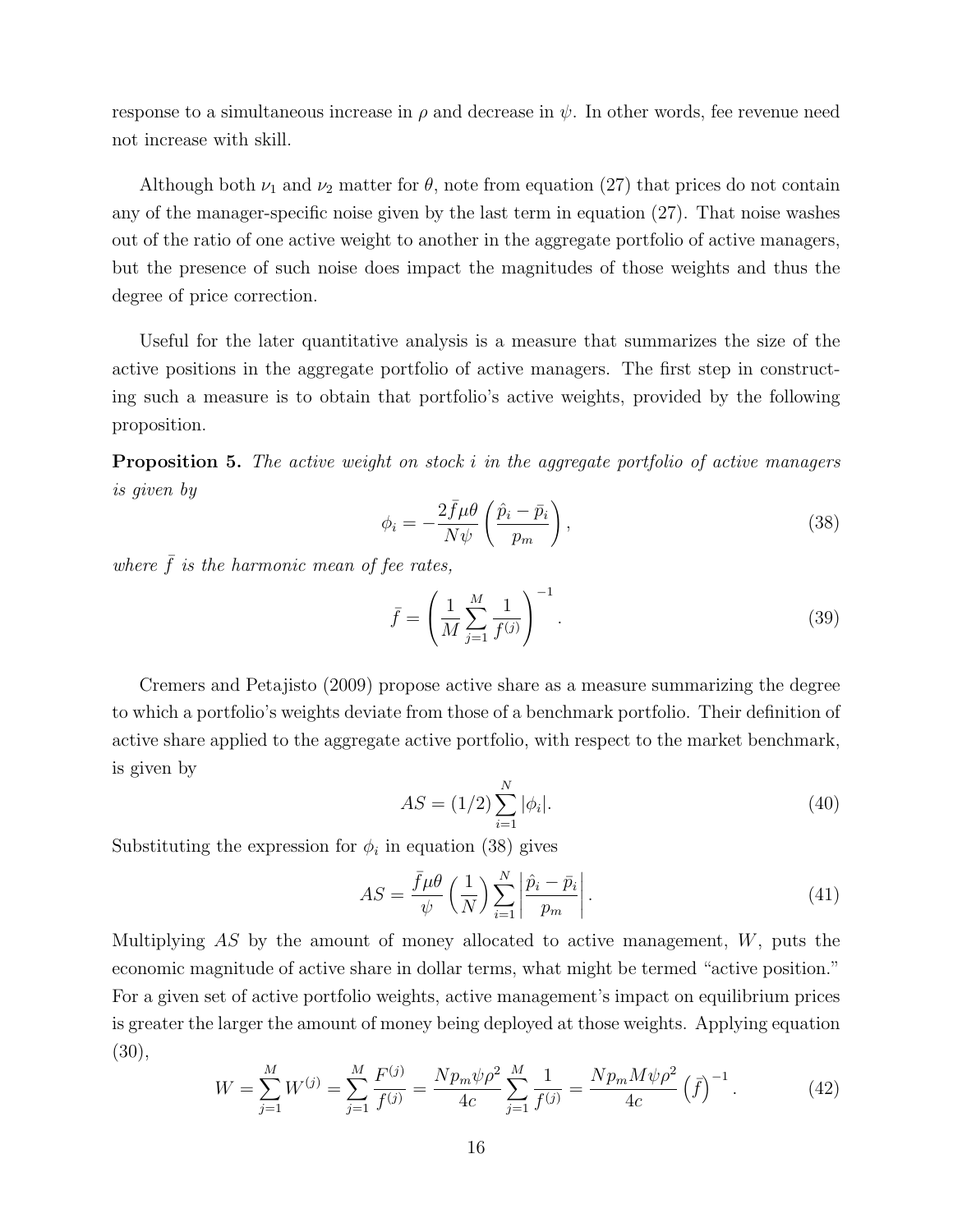Dividing  $W \times AS$  by  $Np_m$  gives the active position as a fraction of the total value of the stock market,

$$
AP = \frac{M\rho^2\mu\theta}{4c} \left(\frac{1}{N}\right) \sum_{i=1}^{N} \left|\frac{\hat{p}_i - \bar{p}_i}{p_m}\right|.
$$
 (43)

The value of AP, which essentially gauges the size of active management's trading footprint on the market, proves useful in understanding the amount of price correction that active management effects.

## 5. Quantitative analysis

#### 5.1. Parameter specifications

The main task in parameterizing the model is specifying the exogenous noise-trader demands. The approach here follows that in Stambaugh (2014). First, the price and payoff of each stock *i* are normalized by expected end-of-period value, so that  $\bar{x}_i = \bar{x}_m$ , and thus  $\bar{p}_i = p_m$ . The relative pricing error  $(\hat{p}_i - \bar{p}_i)/p_m$  appearing in the mispricing measure  $\psi$  in equation (35) is then given by

$$
(\hat{p}_i - \bar{p}_i)/p_m = N\phi_{H,i} - \bar{p}_i/p_m
$$

$$
= v_i - 1
$$
 (44)

with

$$
v_i = N\phi_{H,i},\tag{45}
$$

using equation (26). The mispricing measure  $\psi$  in equation (35) can then be written as

$$
\psi = \theta^2 \mu^2 \left(\frac{1}{N}\right) \sum_{i=1}^N \frac{(v_i - 1)^2}{1 + \theta(v_i - 1)}.
$$
\n(46)

Similarly, equation (36) can then be written as

$$
\tilde{\psi} = \left(\frac{\theta - \nu_1}{\theta}\right)^2 \psi + \nu_2^2 \mu^2 \left(\frac{1}{N}\right) \sum_{i=1}^N \frac{1}{1 + \theta(v_i - 1)}.
$$
\n(47)

I assume that the number of stocks, N, is large enough such that the cross-sectional distribution of the  $v_i$ 's is well approximated by a continuous distribution for the random variable,  $v$ . Specifically, I assume a Weibull distribution for  $v$ . The distribution is defined for  $v \geq 0$ , consistent with the assumption that noise-traders do not short. The Weibull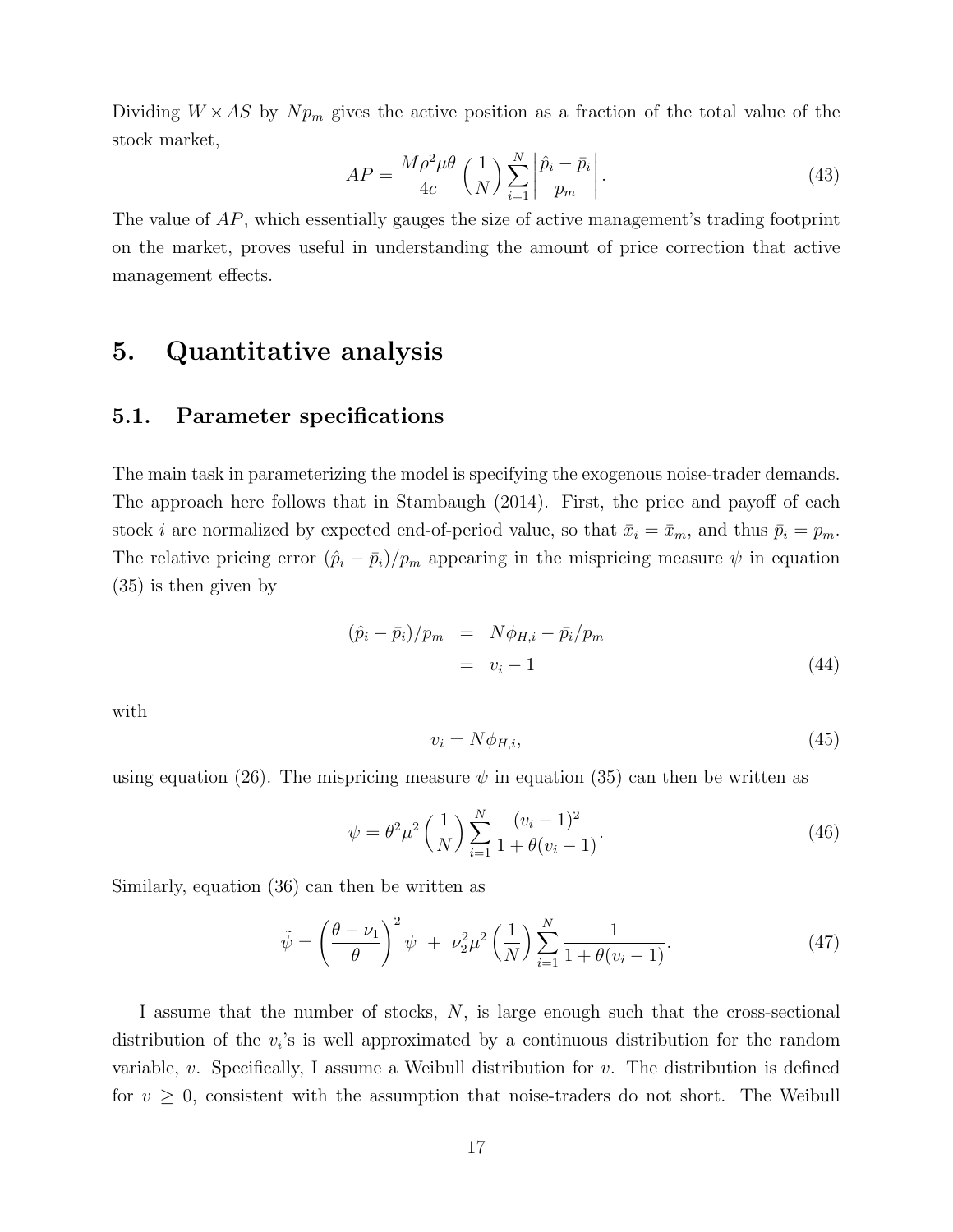distribution has two parameters, determining the distribution's scale and shape.<sup>1</sup> Because  $\sum_{i=1}^{N} \phi_{H,i} = 1$ , the scale is determined by  $E(v) = 1$ , so there is one free parameter k that determines the distribution's shape. As k becomes large, the density concentrates around  $v = 1$ , yielding the completely diversified portfolio that puts equal weights on all stocks. As k becomes small, the mass concentrates toward zero and skewness increases, corresponding to an undiversified portfolio that puts low weights on most stocks and large weights on a relative few. Figure 1 displays densities under alternative values of k.

As Stambaugh (2014) discusses, numerous studies report evidence indicating that direct holdings of individuals are quite undiversified and exhibit significant commonality across individuals.<sup>2</sup> Commonality in holdings limits the extent to which the low diversification by individuals washes out when their holdings are aggregated, making the relatively low values of k plausible to the extent that noise trading reflects direct holdings by individuals. In contrast, an absence of commonality among noise traders implies a distribution of their aggregate weights across stocks similar to the density displayed in Figure 1 for  $k = 20$ , corresponding to a relatively well diversified portfolio. In the quantitative analysis here, I set  $k = 1$  but explore sensitivity to variation between  $k = 0.5$  and  $k = 2$ .

The analogs of equations (46) and (47) in terms of the continuous  $v$  are

$$
\psi = \theta^2 \mu^2 \mathcal{E} \left\{ \frac{(v-1)^2}{1 + \theta(v-1)} \right\} \tag{48}
$$

and

$$
\tilde{\psi} = \left(\frac{\theta - \nu_1}{\theta}\right)^2 \psi + \nu_2^2 \mu^2 \mathbf{E} \left\{ \frac{1}{1 + \theta(v - 1)} \right\}.
$$
\n(49)

Applying equation (26) and the same normalization as above in which  $\bar{p}_i = p_m$  allows the active position in equation (43) to be written as

$$
AP = \frac{M\rho^2\mu\theta}{4c} \left(\frac{1}{N}\right) \sum_{i=1}^{N} |N\phi_{H,i} - 1|
$$
  

$$
= \frac{M\rho^2\mu\theta}{4c} \left(\frac{1}{N}\right) \sum_{i=1}^{N} |v_i - 1|,
$$
 (50)

and the analog in terms of the continuous  $v$  becomes

$$
AP = \frac{M\rho^2\mu\theta}{4c} \mathcal{E}\{|v-1|\}.
$$
\n(51)

<sup>&</sup>lt;sup>1</sup>For a discussion of the Weibull distribution, see for example Johnson and Kotz (1970, chapter 20).

<sup>2</sup>Studies presenting evidence of poor diversification include Blume, Crockett, and Friend (1974), Lease, Lewellen, and Schlarbaum (1974), Blume and Friend (1975), Kelly (1995), Polkovnichenko (2005), and Goetzmann and Kumar (2008). Evidence of significant commonality in individuals' stock holdings is reported by Feng and Seasholes (2004), Dorn, Huberman, and Sengmueller (2008), Barber and Odean (2008), and Barber, Odean, and Zhu (2009).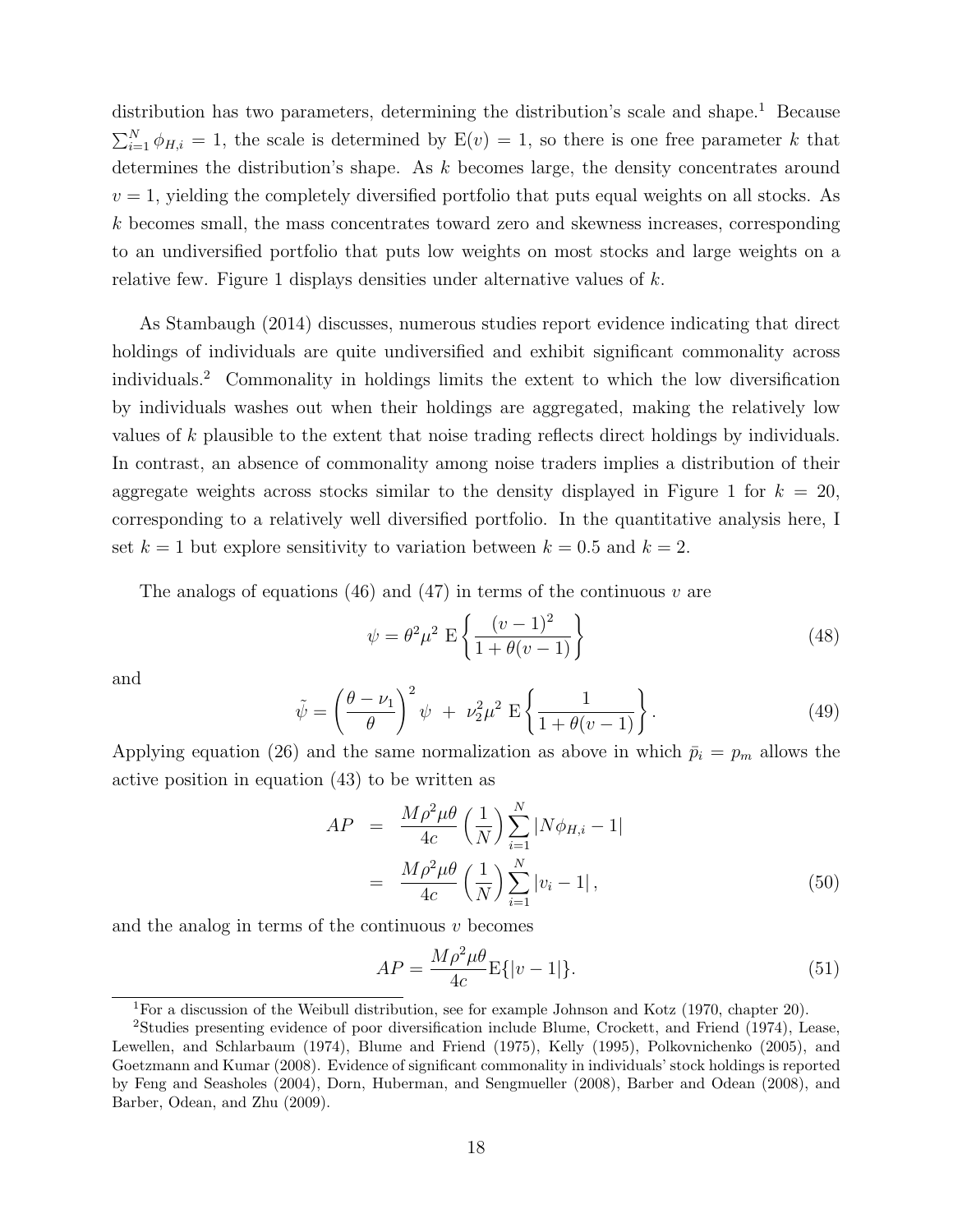The errors in managers' expectations are governed by the parameters  $\nu_1$  and  $\nu_2$  in equation (27). Recall that  $\nu_1$  is the fraction of noise-trader demands that pervade managers' expectations. Values of  $\nu_1$  entertained below cover this parameter's entire permissible range,  $0 \leq \nu_1 < 1$ . The value of  $\nu_2$  governs the magnitude of managers' idiosyncratic expectation errors, and recall  $\nu_2 > 0$ . Because the  $\zeta_i^{(j)}$  $i^{(j)}$ 's have unit variance across stocks,  $\nu_2$  represents a manager's typical valuation error relative to correct fundamental value. For much of the analysis below, the value of  $\nu_2$  ranges from 0.01 to 0.50, corresponding to typical valuation errors between 1% and 50% of fundamental value. In one case, however, much larger values of  $\nu_2$  are entertained, in order to explore more fully the effects of this component of managers' skill.

The other parameters to be specified are the fraction of the stock market owned by noise traders,  $h$ , the trading cost parameter,  $c$ , the number of active managers,  $M$ , and one plus the discount rate for stocks,  $\mu$ . I set  $h = 0.25$  but explore sensitivity to variation between 0 and 0.5. Noise traders are often viewed as individuals who invest directly on their own. As discussed by Stambaugh (2014), who incorporates estimates reported by French (2008), the fraction of the equity market owned directly by individuals has trended steadily downward over the decades, from nearly 0.50 in 1980 to less than 0.20 in recent years. For trading costs, I set  $c = 1$  but explore sensitivity to variation between 0.25 and 2.50. With  $c = 1$ , the proportional cost of trading a given amount of a stock is equal to that amount's fraction of the stock's total market capitalization. The number of managers is set at  $M = 3000$ , but I explore sensitivity to variation between 500 and 5000. Finally, I set  $\mu = 1.065$ , with 6.5% being roughly the average stock-market return over recent decades, but plausible variation in this parameter has negligible effects.

Verifying a unique solution to equation (33) seems analytically intractable. With the above specifications, however, extensive numerical investigations verify a unique solution, with  $\theta > \nu_1$ .

### 5.2. Equilibrium outcomes

#### 5.2.1. Fee revenue, skill, and mispricing

Figure 2 illustrates the study's main result. The figure plots active management's fee revenue versus  $\nu_1$ , with revenue stated as a fraction of the stock-market's total value, given by  $\Pi$  in equation (31). Recall that a higher value of  $\nu_1$  means that the beliefs of active managers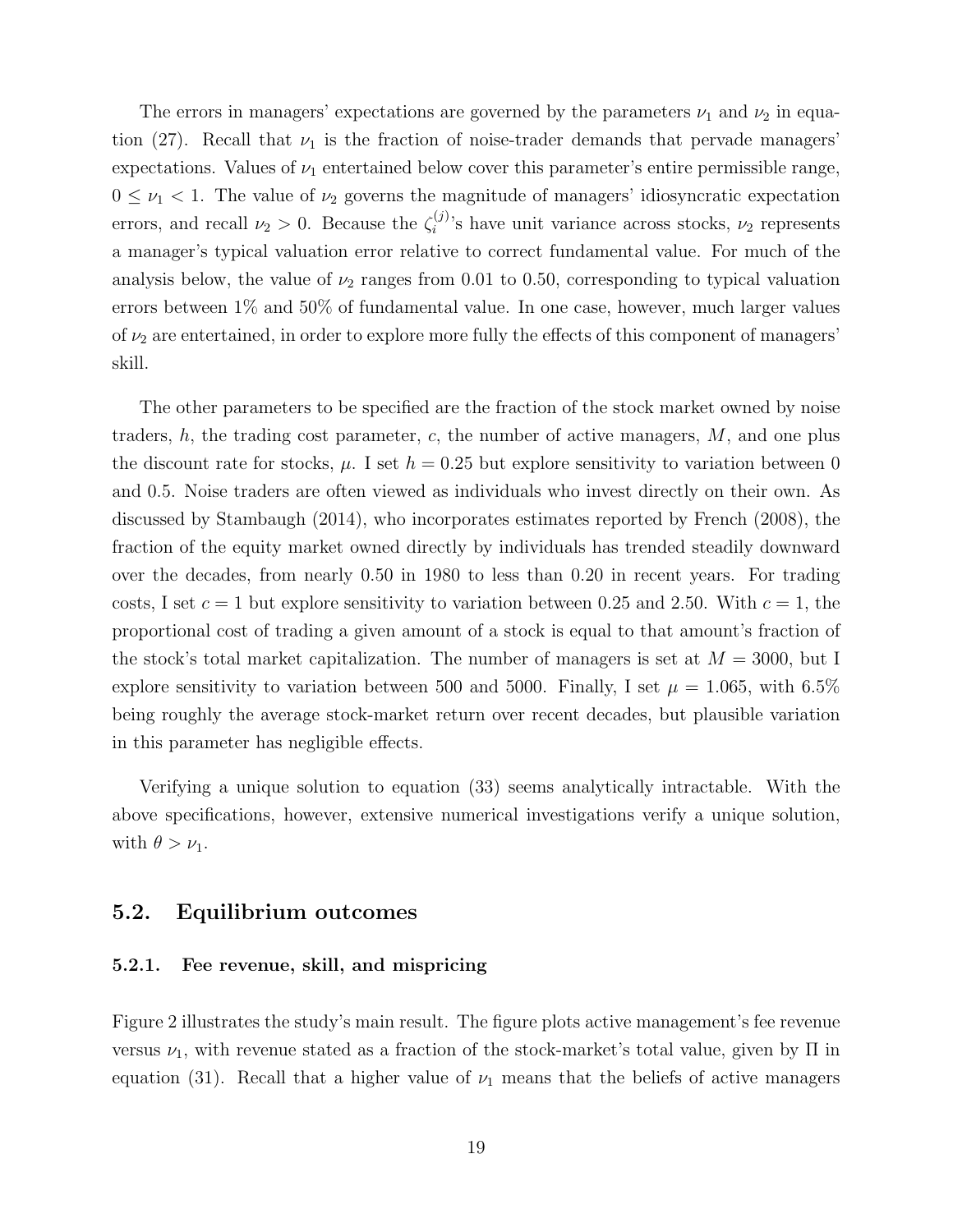contain more of the same noise present in the demands of noise traders. A higher  $\nu_1$  thus means managers have less skill in assessing stocks' fundamental values. Observe that fee revenue is hump shaped with respect to  $\nu_1$ . In particular, as  $\nu_1$  increases from zero to about 0.6, fee revenue increases from less than 50 basis points of the stock-market's capitalization to over 250 basis points. Not until managers' beliefs are quite strongly in sympathy with noise-trader demands does a further decline in skill erode revenue. We also see that fee revenue is higher for the larger of the two values for  $\nu_2$ . Recall that a higher  $\nu_2$  also means less skill, as it corresponds to higher variance of the idiosyncratic noise in managers' beliefs. Overall, Figure 2 strikingly illustrates that greater skill for the industry can result in less revenue.

Define the market share of active management as the ratio of its size (AUM) to the total amount invested with both active and passive managers. In the model, the latter amount is the total value of the stock market times the fraction of the market owned by investors,  $1-h$ . Recall that active management's fee revenue, as opposed to its AUM, is the quantity determined uniquely in equilibrium. The AUM is simply fee revenue divided by the average fee rate,  $\bar{f}$ . Therefore, dividing the quantity on the vertical axis of Figure 2 (fee revenue as a fraction of the stock-market's value) by  $\bar{f}(1-h)$  gives active management's market share. If  $\bar{f}$  and h are held fixed, then the model's implications about market share mirror those plotted for fee revenue. Suppose, for example, that  $\bar{f} = 0.012$ , the average expense ratio for active equity mutual funds reported by Pástor, Stambaugh, and Taylor (2019), and recall the earlier specification of  $h = 0.25$ . Then if  $\nu_2$  stays fixed at 0.01 but  $\nu_1$  drops from 0.10 to 0.05, thereby raising skill, the market share of active management drops from roughly 100% to 75% (corresponding to a drop on Figure 2's vertical axis from about 0.01 to 0.007).

The basic intuition behind the potentially negative effect of increased skill on fee revenue (or market share) is illustrated by the two panels of Figure 3. Equilibrium fee revenue in equation (30) depends on  $\rho$  and  $\psi$ , both of which are endogenous equilibrium quantities. The degree of managerial skill relevant to fee revenue is summarized by  $\rho$ , the correlation between each manager's assessed alphas on individual stocks and the stocks' true alphas. The amount of fee-relevant mispricing is summarized by  $\psi$ , which reflects the magnitudes of stocks' true alphas, as summarized their cross-sectional variance. (Recall that correlation and variance here are with respect to the value-weight measure.) Panel A of Figure 3 confirms that as  $\nu_1$  increases, skill as captured by  $\rho$  decreases. At the same time, however, more skill results in more price correction. We see in Panel B that the degree of equilibrium mispricing, captured by  $\psi$ , does indeed increase as  $\nu_1$  increases (and skill declines). These two effects of skill—more accurate alpha assessments versus lower alpha magnitudes—affect fee revenue in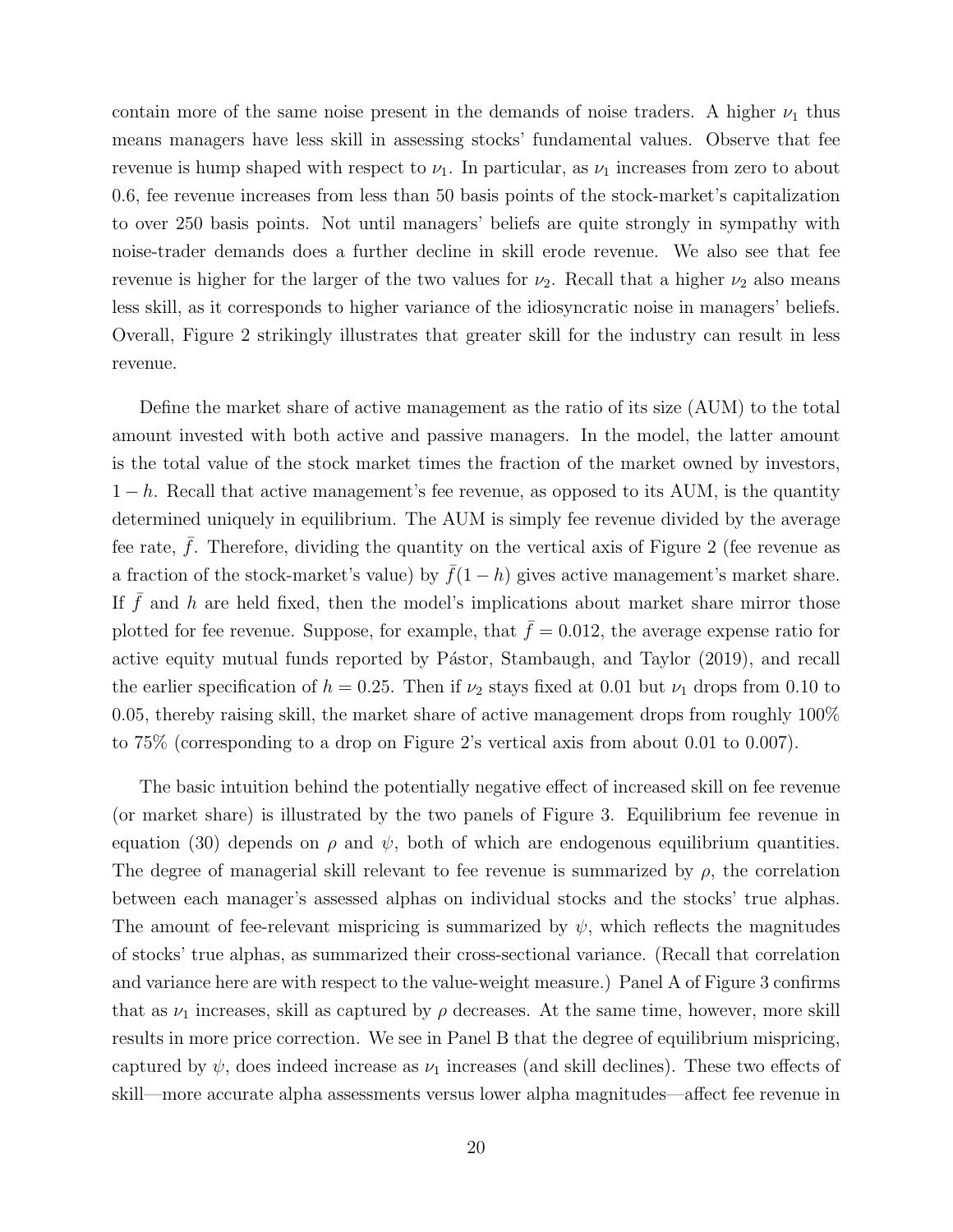opposite directions. Their net effect on fee revenue depends on the product  $\psi \rho^2$ , as shown by the equilibrium value of F in equation (30). Over much of the range for  $\nu_1$ , Figure 2 reveals that as skill decreases, the decline in  $\rho$  is outweighed by the increase in  $\psi$ , and thus fee revenue increases. That is, in the determination of equilibrium fee revenue, the weaker price correction more than offsets managers' worse assessments of alphas.

Why is fee revenue especially low both when managers are close to unskilled and when they are highly skilled? When managers are close to unskilled, the aggregate effect of their competitive trading does little to correct prices in equilibrium. Profit opportunities thus abound, but managers possess little skill to identify them. Managers trade to exploit perceived opportunities, but those perceptions are very inaccurate, resulting in active positions that produce little profit, even before trading costs. As a result, investors don't find it worthwhile to reward them with much fee revenue. Put differently, for a given fee rate, each manager hits the zero-alpha condition pretty quickly as AUM increases, because most of their trades just burn trading costs. When managers are instead highly skilled, they identify profit opportunities quite accurately. Those identified profits are rather small, however. The reason is that the aggregate effect of the competitive trading of such managers, all accurately identifying the true profit opportunities, is to correct prices substantially. Thus those equilibrium prices at which managers enter profitable positions leave only small expected rates of return on those positions, before trading costs. With convex trading costs, only small positions in such opportunities offer net profits. So, again, for a given fee rate, each manager hits the zero-alpha condition quickly as AUM increases. The intermediate skill levels present a Goldilocks scenario, in which there's not so much skill that most mispricing gets eliminated but still enough skill that managers identify and profit, after trading costs, from the mispricing that does exist in equilibrium. Investors then find active management worthy of greater fee revenue.

Skill's role in equilibrium price correction can be understood further from Figure 4. Panel A displays the effect of  $\nu_1$  on the quantity  $1 - \theta$ , which from equation (32) is the fraction of noise-trader distortions of prices that active management eliminates. As  $\nu_1$  goes from zero to one,  $1 - \theta$  goes from almost one to a value of zero. This near-linear decline in the fraction of price correction is echoed in Panel B by a near-linear decline in active position, the value of  $AP$  in equation (51). The latter quantity drops from roughly  $9\%$  of the stock market's value at  $\nu_1 = 0$  to a zero active position at  $\nu_1 = 1$ . As managers become less skilled, their aggregate active position declines monotonically, resulting in correspondingly less correction of noise-trader distortions of prices.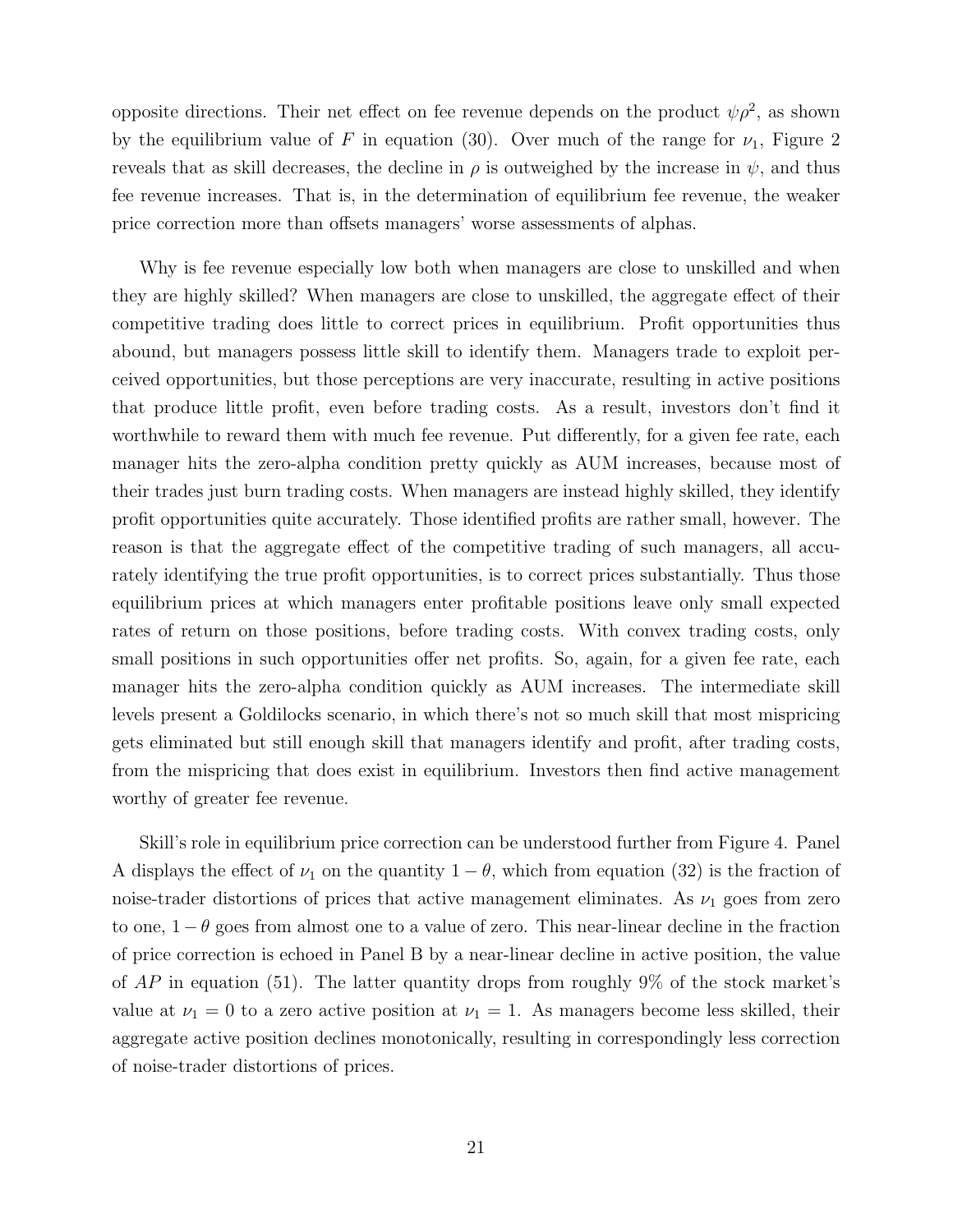Recall from Figure 1 that at higher levels of skill (lower  $\nu_1$ ), fee revenue increases as skill decreases ( $\nu_1$  increases). In other words, for a given fee rate, AUM then increases as skill decreases. As AUM increases, how can the size of the active position decrease, as Figure 4 indicates it does? Of course the weights in managers' portfolios must then be getting closer to market weights, but why? As  $\nu_1$  increases, and thus managers' views increasingly echo noise trader demands, those views move closer to seeing the highest-priced stocks as underpriced and the lowest-priced stocks as overpriced—views consistent with noise trader demands. In other words, as managers become less skilled and think more in harmony with the noise traders, managers increasingly see (incorrectly) the market portfolio's positions as offering the most profitable exploitation of mispricing.

The plots in Figures 2 through 4 display results under two values of  $\nu_2$ , the standard deviation of the manager-specific valuation errors in equation (7). Throughout those plots, the higher value of  $\nu_2$ , 0.50, gives greater fee revenue than does the lower value, 0.01. Panel A of Figure 5 plots fee revenue for the entire range of  $\nu_2$  up to that higher value of 0.50. Throughout that range, fee revenue increases as that dimension of skill decreases, i.e, as  $\nu_2$ increases. As shown in Figure 1, for sufficiently high values of  $\nu_1$ , fee revenue is decreasing in  $\nu_1$ . Is the same true for  $\nu_2$ ? The answer is yes, as revealed in Panel B of Figure 5, but very large values of  $\nu_2$  are required before revenue becomes increasing in this dimension of skill, i.e., decreasing in  $\nu_2$ . For both of the  $\nu_1$  values (0.05 and 0.10), fee revenue doesn't become decreasing in  $\nu_2$  until  $\nu_2$  reaches values of roughly 40, corresponding to a 4000% standard deviation of relative valuation errors. For practical purposes in the setting analyzed here, fee revenue increases as managers' idiosyncratic assessments of fair value become noisier.

#### 5.2.2. Relation of the results to previous studies

As  $\nu_1$  increases, managers assess true alphas less accurately, as reflected by the decline in  $\rho$ shown in Figure 3. This drop in accuracy has an analog in the model of Grossman and Stiglitz (1980). Specifically, lower cross-sectional correlation between managers' assessed alphas and true alphas is analogous to higher variance of the costly signal about the risky-asset's payoff in the Grossman-Stiglitz model. Those authors identify opposing effects analogous to those in the current model. That is, higher variance of the signal reduces the benefit of having it, but the accompanying lower informativeness of equilibrium prices increases the benefit of having it. As a result, an increase in the signal variance can either increase or decrease the equilibrium fraction of traders choosing to pay for the informative signal. As stated in Theorem 4.D of Grossman and Stiglitz (1980), the fraction of informed traders rises with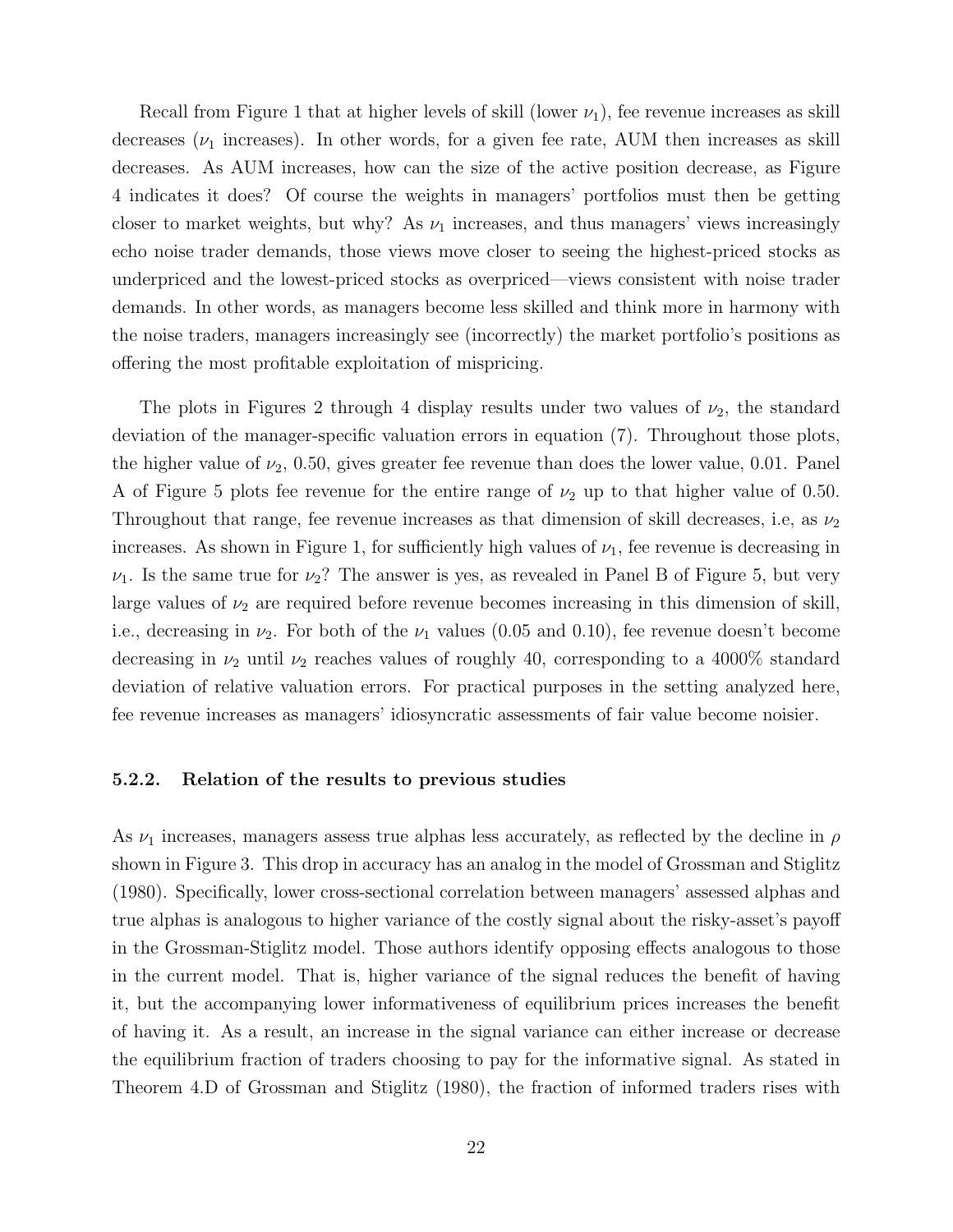signal variance when the latter is sufficiently low and decreases otherwise. That hump shape in the fraction of traders paying to be informed is analogous to the hump shape in fee revenues paid to active managers, displayed in Figure 1. At higher levels of accuracy in managers' alpha assessments, fee revenue rises as those assessments become less accurate, but otherwise fee revenue declines as accuracy drops.

Grossman and Stiglitz (1980) do not model delegated asset management, but Gârleanu and Pedersen (2018) do so in a model paralleling the Grossman-Stiglitz framework. Traders in the Grossman and Stiglitz (1980) model can each pay a cost to acquire the informative signal; investors in the Gârleanu-Pedersen model can each pay a cost to identify a manager who acquires the informative signal (and pays for it once on behalf of all his investors). The search cost an individual can pay to find an informed manager is essentially the analog to the information-acquisition cost a trader can pay in Grossman-Stiglitz. As Gârleanu and Pedersen explain, if the search cost falls, prices become more informative, as when the information cost falls in Grossman-Stiglitz. Further, Theorem 4.D of Grossman-Stiglitz has an analogous result in Proposition 4 of Gârleanu and Pedersen  $(2018)$ , which states that an increase in signal precision can either raise or lower fee revenue.

The setting modeled here differs in a number of respects from those of Grossman and Stiglitz (1980) and Gârleanu and Pedersen (2018). As compared to both studies, inaccuracy in managers' assessments can arise differently, and there are many risky assets instead of one. In addition, the current setting assumes that trading to exploit perceived opportunities incurs convex (quadratic) costs paid to intermediaries, whereas trading is costless in the above two studies. Thus, for example, the Gârleanu-Pedersen model does not include fundlevel decreasing returns to scale, unlike Berk and Green (2004) and the current setting. Recent studies such as Zhu (2018), using fund returns, and Pástor, Stambaugh, and Taylor (2019), using fund characteristics, find significant evidence of fund-level decreasing returns to scale. More generally, empirical evidence indicates that trading costs are substantial for mutual funds, as mentioned earlier, and the microstructure literature generally supports the concept that trading costs are convex in amounts traded. As Davila and Parlatore (2019) demonstrate, the extent to which trading costs affect price correction can be quite dependent on specific features of the setting. It is noteworthy that essentially the same types of opposing effects of signal precision identified by Grossman and Stiglitz (1980) also emerge here in a setting with numerous features different from theirs and from Gârleanu and Pedersen (2018). Finally, unlike the related results discussed above, this study includes a quantitative calibration of the degree to which greater skill for the industry can imply lower fee revenue.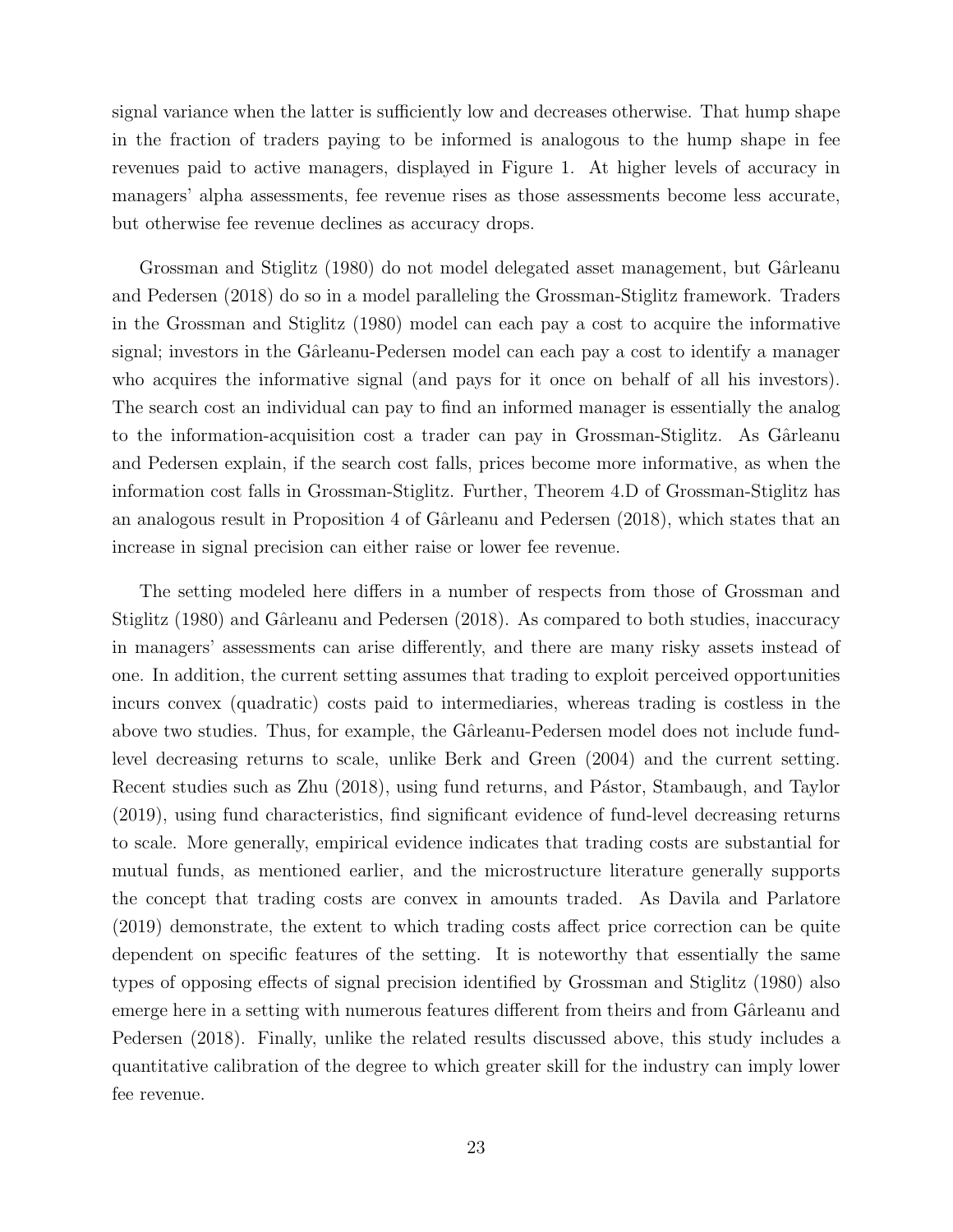Stambaugh (2014) also conducts a quantitative calibration for a multi-stock general equilibrium model of the active management industry. That model shares the same specifications of trading costs and noise-trader demands as the current setting, but it does not assume the zero-alpha equilibrium condition in equation (2), and, more importantly, it does not include a role for managerial skill. In particular, instead of having fund managers' expectations given by equation (27), that study simply assumes  $\tilde{p}_i^{(j)} = \bar{p}_i$ , i.e., essentially perfect skill in the current setting. In Figures 2 through 4, that scenario corresponds closely to the  $\nu_1 = 0$ intercepts of the plots with  $\nu_2 = 0.01$ . We see that equilibrium fee revenue is then less than 10 basis points of stock-market value (Figure 2), and a high degree of price correction occurs (Figure 4, Panel B). The calibration in Stambaugh (2014) implies substantially greater fee revenue and mispricing. The reason is that, under the essentially perfect-skill setting in Stambaugh (2014), achieving those levels of fee revenue and mispricing requires more disperse and skewed noise-trader demands, i.e., a lower value for k (cf. Figure 1). Recall that  $k = 1$  in the results reported above, whereas the calibration in Stambaugh (2014) sets  $k$  to approximately 0.2. In essence, when managers are less skilled, the higher levels of fee revenue and mispricing obtain with less-noisy noise traders.

#### 5.2.3. Robustness to parameter specifications

Figure 6 displays plots confirming robustness to alternative values of  $k$ ,  $h$ ,  $c$ , and  $M$ . Recall that in Figures 2 through 5, I specify those four parameters as  $k = 1$ ,  $h = 0.25$ ,  $c = 1$ , and  $M = 3000$ . The four panels of Figure 6 plot fee revenue with respect to each of those parameters, over ranges extending in both directions around the above values. Each panel contains four plots, with  $\nu_1$  set to 0.05 or 0.10 and  $\nu_2$  set to 0.01 or 0.50. All of the results in Figure 6 agree with the scenario described earlier, in which fee revenue declines as skill increases along both of the dimensions governed by  $\nu_1$  and  $\nu_2$ . That is, at all values of k, h, c, and M, fee revenue is greater at the higher values of both  $\nu_1$  and  $\nu_2$ .

Figure 6 also illustrates the roles of k, h, c, and M in determining equilibrium fee revenue. Understanding these roles provides further insight into the model of active management presented here. Consider first the noise traders, a key component of the model. Revenue is decreasing in  $k$ , as shown in Panel A. Active management therefore makes more when noise traders place inappropriately large fractions of their stock investments in a relative few overvalued stocks. Active management also makes more, not surprisingly, when noise traders own a larger fraction,  $h$ , of the stock market, as shown in Panel B.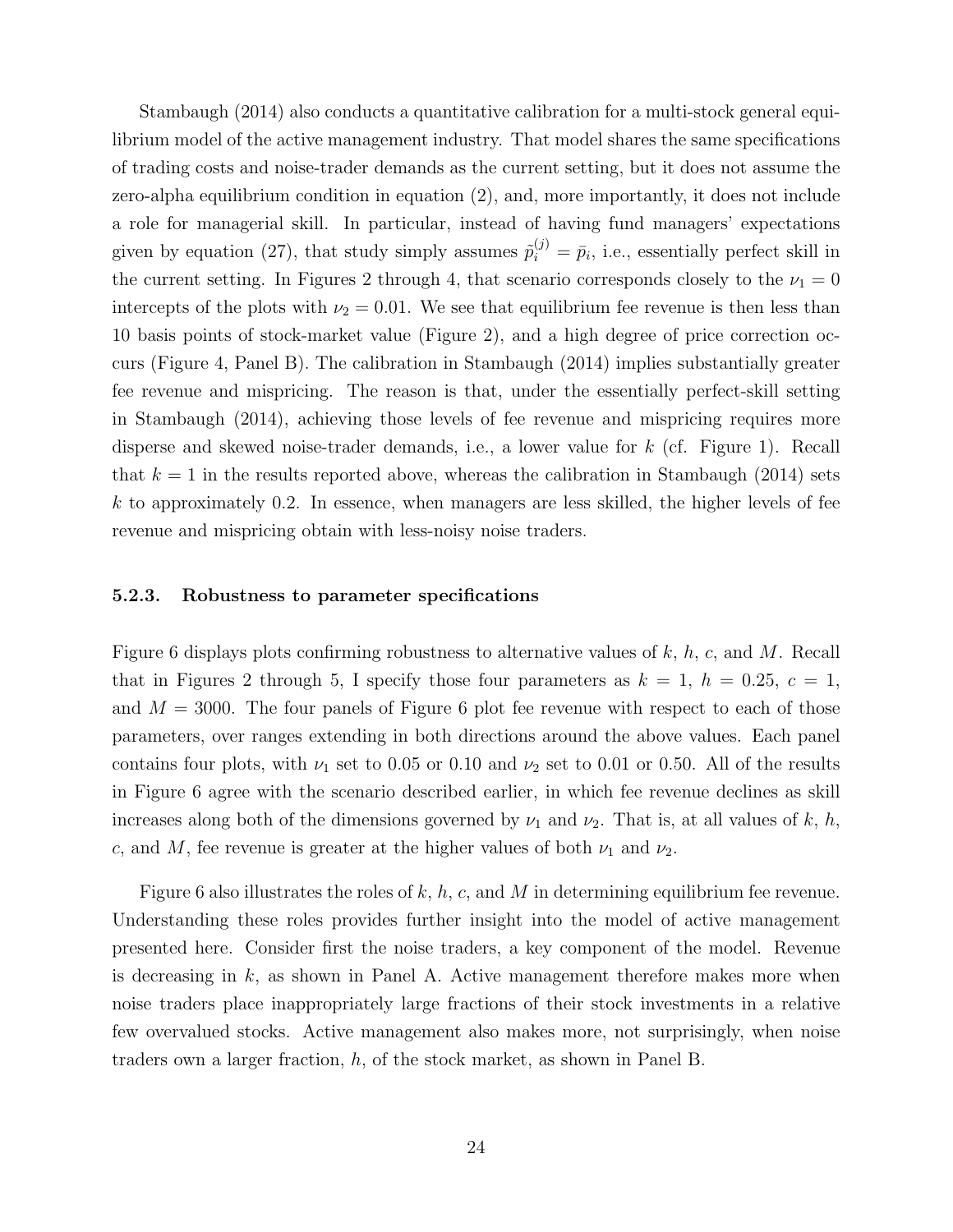Trading costs, which present each fund manager with decreasing returns to scale, are another essential component of the model. When c in equation  $(1)$  is higher, the cost of trading a given amount of stock is higher. Panel C reveals that an increase in  $c$  has a negligible (barely visible) positive effect on fee revenue when  $\nu_2 = 0.01$ , but that positive effect is stronger when  $\nu_2 = 0.50$ . Although the idiosyncratic noise in managers' beliefs, governed by  $\nu_2$ , washes out of the aggregate active position, higher trading costs cause each manager's positions to be less aggressive, and thereby cause the aggregate active position to be less aggressive. As a result, more of the noise-trader distortions survive in equilibrium, leaving greater mispricing. The latter means greater fee revenue at the skill levels considered.

The same trading-cost channel is at work in Panel D of Figure 6, which shows that fee revenue declines as the number of managers, M, increases. This negative effect is barely visible when  $\nu_2 = 0.01$ , but it is stronger when  $\nu_2 = 0.50$ . Managers are competitive price takers at all values of  $M$ , but when more of them compete, each essentially receives less money to manage (for a given distribution of fee rates). Trading smaller dollar amounts lowers proportional trading costs, so raising M essentially plays the same role as lowering c. The latter statement can made more precise by noting that c and M enter  $\Pi$ , the ratio of fee revenue to stock-market value plotted in Figure 6, only as the ratio  $M/c$ , appearing in equations (31) and (34). Given the results in Panels C and D of Figure 6, we see  $\Pi$  is decreasing in  $M/c$ .

#### 5.2.4. Potential endogeneity of trading costs and the number of managers

Both the trading-cost parameter,  $c$ , and the number of active managers,  $M$ , are treated as exogenous in the equilibrium analysis. An alternative treatment could have one or both quantities depend endogenously on managers' skill. For example, greater skill could imply greater information asymmetry between managers and intermediaries, potentially increasing what an intermediary charges a manager to trade a given amount of a stock. Such a channel is somewhat similar to that analyzed by Glode, Green, and Lowery (2012), who show that an "arms race" to acquire skill by competing financial firms works to those firms' collective disadvantage due to adverse-selection concerns under information asymmetry.

As discussed above, a higher value of the trading-cost parameter, c, implies a higher amount of fee revenue for active managers. Therefore, an endogenous increase in c can weaken or reverse a drop in fee revenue that, as shown earlier, can otherwise accompany an increase in managers' skill. The magnitude of this potential effect of  $c$  does not appear to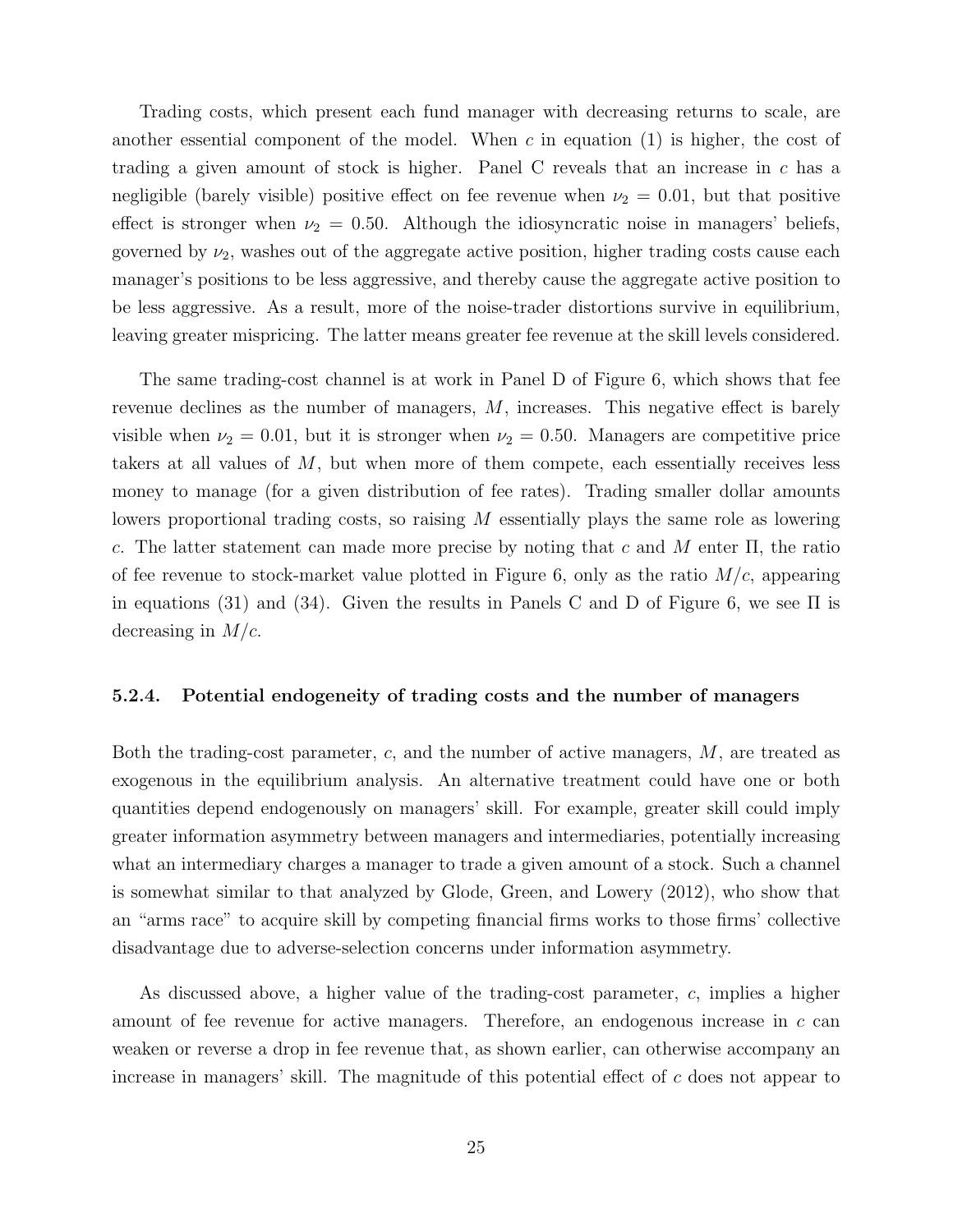be large, however. First recall from Panel C of Figure 6 that, when the skill parameter  $\nu_2$ is only 0.01, fee revenue is virtually flat over values of c ranging from 0.25 to 2.5. When  $\nu_2$  is instead 0.50, meaning a manager's idiosyncratic valuation error is typically 50% of a stock's value, fee revenue is more steeply increasing in c. Nevertheless, observe in Panel C that if  $\nu_1$  drops from 0.10 to 0.05, thereby halving the fraction of noise-trader demands contaminating managers' beliefs, this increase in skill still implies lower fee revenue even if c increases tenfold, from 0.25 to 2.5.

The number of active managers, M, could also depend on managers' skill. If an increase in skill can bring less aggregate fee revenue, as shown earlier, that lower fee revenue could induce manager exits. Such exits could occur, for example, due to managers' fixed costs. Because aggregate fee revenue is decreasing in  $M$ , as shown in Panel D of Figure 6, an endogenous drop in M can mitigate a drop in fee revenue that can otherwise accompany an increase in managers' skill. Because the ratio of  $M$  to  $c$  is what matters for aggregate fee revenue, as noted earlier, assessing the magnitude of a potential endogenous response in M largely echoes the above discussion of a response in c. Specifically, even if a tenfold increase in  $M/c$  accompanies  $\nu_1$  dropping from 0.10 to 0.05, that increase in skill still implies lower aggregate fee revenue.

## 6. Conclusions

Suppose that the active management industry has become more skilled over time, as suggested by the findings of Pástor, Stambaugh, and Taylor (2015). They estimate a proxy for skill and observe that its distribution across managers trends upward over the past three decades. In other words, that study's evidence suggests the active management industry has become more skilled. The authors suggest education and technology, for example, could be part of the story. One might even construe the recent trend toward quantitatively managed "smart-beta" products as a self-proclaimed increase in the industry's skill (or at least its "smartness"). The results here show that an increase in overall skill can imply a smaller equilibrium amount of fee revenue.

If greater skill spells less revenue, an upward trend in skill represents a potential challenge for the active management industry in addition to that discussed by Stambaugh (2014), who analyzes the effect of a downward trend in direct equity ownership by individuals, a potential source of noise trading. That is, if not only the presence of noise traders declines, but the mispricing they induce is more skillfully identified, then active management can face a doubly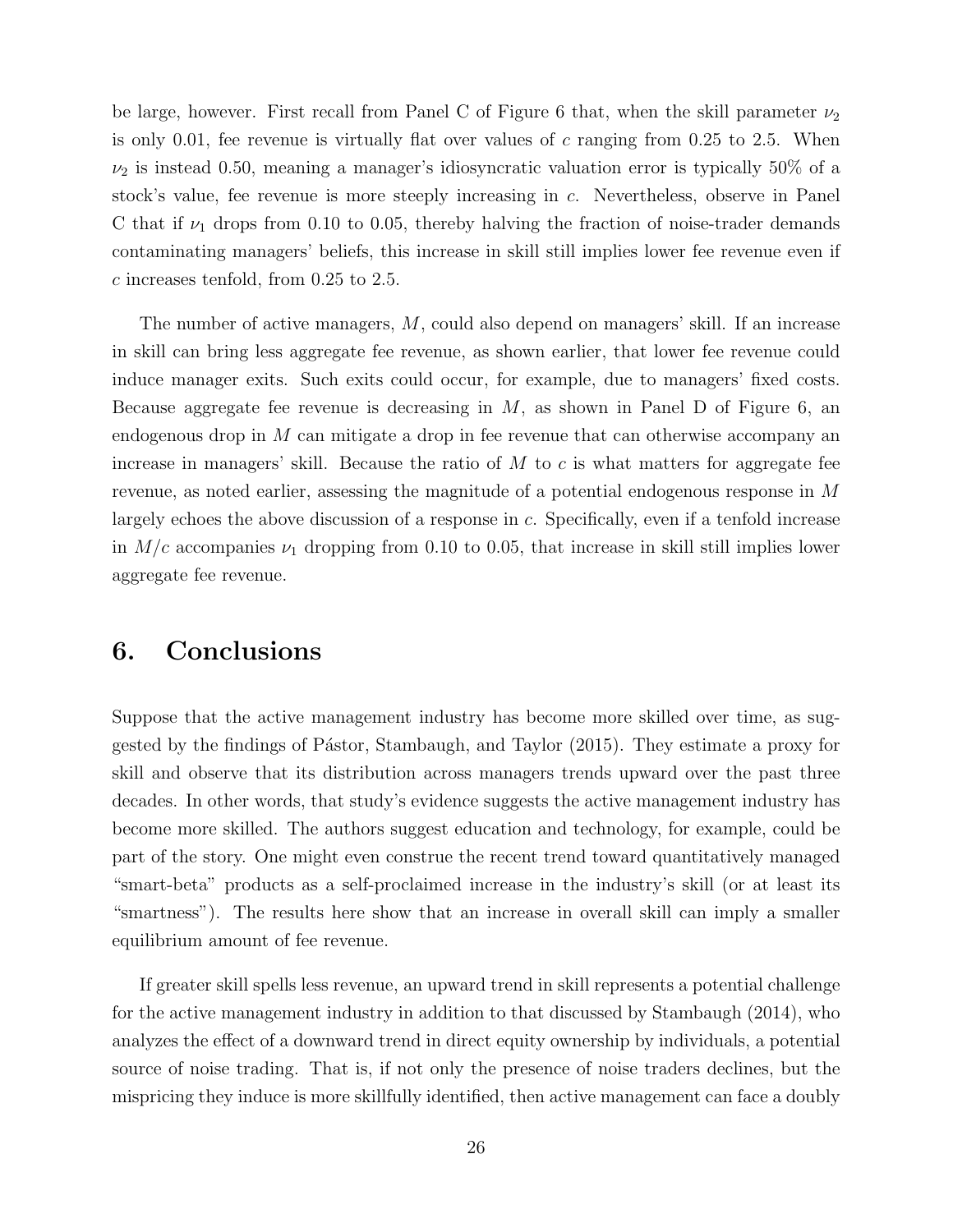strong headwind in maintaining its presence in the money management industry. Of course an industry of competing active managers cannot decide to calm that headwind by becoming less skilled. Applying more skill is in each manager's individual interest, because more-skilled managers make more than less-skilled managers, as also implied by the model presented here.

Fee revenue can decline through a loss of AUM, a drop in the fee rate, or both. The product of those quantities, fee revenue, is what the model's equilibrium determines uniquely. Recent decades have seen active management lose AUM market share to passive-index competition while the typical fee rate for active management also declined. In the case of equity mutual funds, for example, over the period from 2000 to 2018, active management lost 20% in market share while also reducing its fee rate by 30 basis points.<sup>3</sup>

For settings in which there is a negative relation between skill and industry size, there is at least an imperfect analogy to the situation faced by any industry that gets more efficient at producing a good or service for which the capacity to consume is relatively constrained. The more efficient the industry becomes in exploiting its productive resources, the less of those resources it needs to employ. A notable example comes from agriculture, where efficiency gains play a big role in that sector's employing a much smaller share of the U.S. labor force than it once did (e.g., Dimitri, Effland, and Conklin, 2005). The capacity for consuming the active management industry's output is constrained in the sense that the industry can go no further than to drive its equilibrium net alpha to zero. Being more skilled in identifying mispriced assets can enable the industry to accomplish that job with less resources.

Even though the industry can earn less by becoming better at what it does, the model does imply that greater skill produces stronger price correction in stocks. With this positive externality, there can still be a societal benefit to having active managers be more skilled. Having prices more accurately reflect underlying fundamentals can allow more efficient resource allocations.

 $3$ Of total equity mutual fund assets, the fraction under active management went from 91% to 71%, while the asset-weighted average expense ratio of active equity funds went from 1.06% to 0.76%. (Investment Company Institute, 2019).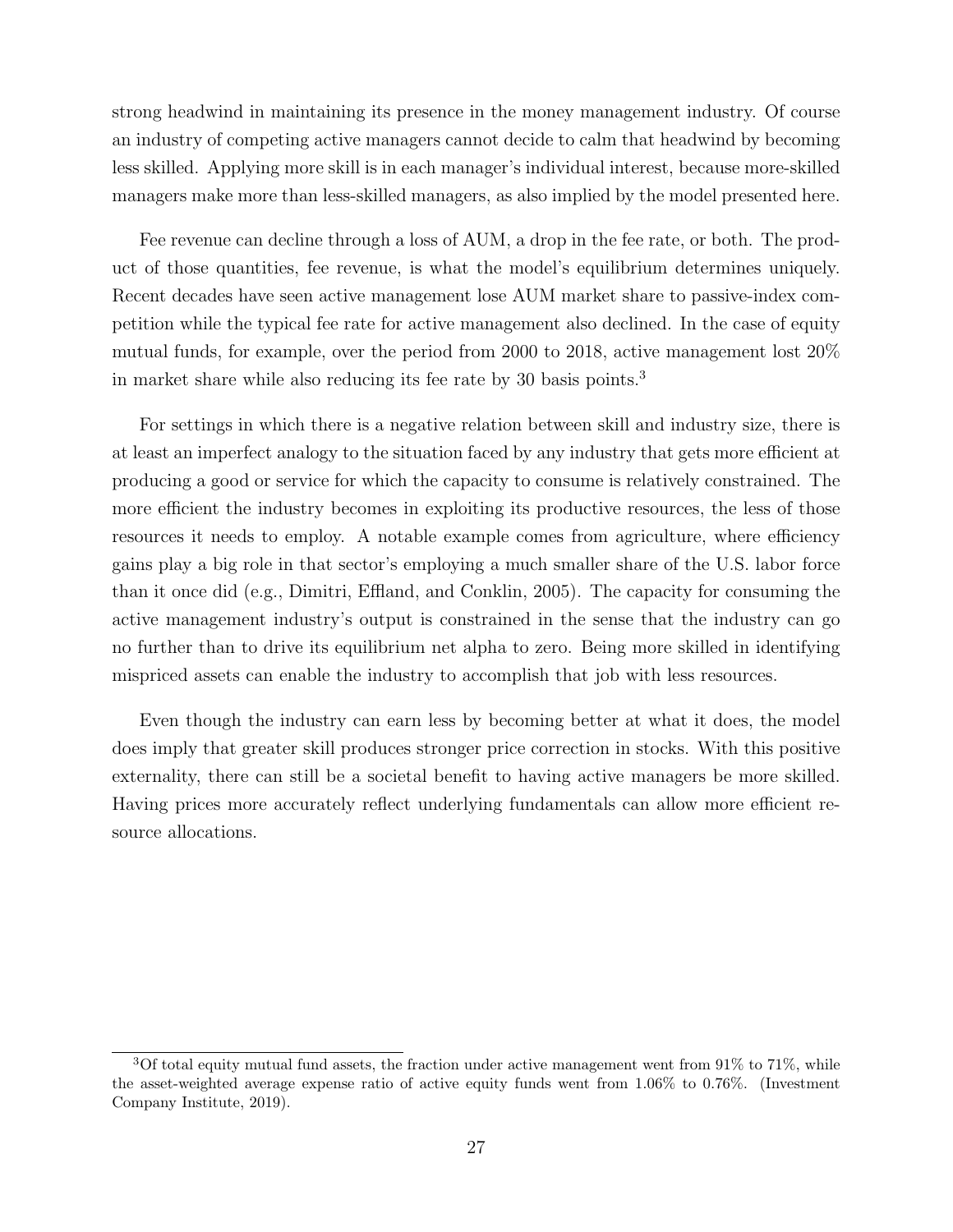### Appendix

**Proof of Proposition 1:** Define the N-element vectors  $\alpha$ ,  $\tilde{\alpha}^{(j)}$ ,  $\phi^{(j)}$  and  $\iota$ , whose *i*-th elements equal  $\alpha_i$ ,  $\tilde{\alpha}_i^{(j)}$   $\phi_i^{(j)}$  $i^{(j)}$ , and 1, respectively. Also define the  $N \times N$  matrix P with *i*-th diagonal element equal to  $p_i$  and all non-diagonal elements equal to zero. Manager j's equilibrium fee revenue in equation (16) can then be written as

$$
F^{(j)} = \frac{f^{(j)}(\lambda^{(j)}\phi^{(j)'}\tilde{\alpha}^{(j)} - f^{(j)})}{c\phi^{(j)'}P^{-1}\phi^{(j)}},
$$
\n(A1)

and the corresponding Lagrangian to the manager's maximization problem as described there is

$$
\mathcal{L} = \frac{f^{(j)}(\lambda^{(j)}\phi^{(j)'}\tilde{\alpha}^{(j)} - f^{(j)})}{c\phi^{(j)'}P^{-1}\phi^{(j)}} - \tilde{\xi}(\iota'\phi^{(j)}).
$$
 (A2)

Differentiating with respect to  $\phi^{(j)}$  and multiplying through by  $(c/f^{(j)}) (\phi^{(j)'}P^{-1}\phi^{(j)})$  gives

$$
\lambda^{(j)}\tilde{\alpha}^{(j)} - \frac{2(\lambda^{(j)}\phi^{(j)'}\tilde{\alpha}^{(j)} - f^{(j)})}{\phi^{(j)'}P^{-1}\phi^{(j)}}P^{-1}\phi^{(j)} - \xi\iota = 0,
$$
\n(A3)

where  $\xi$  is the rescaled Lagrange multiplier. Multiplying through by P and rearranging gives

$$
\phi^{(j)} = \frac{\lambda^{(j)} \phi^{(j)} P^{-1} \phi^{(j)}}{2 \left( \lambda^{(j)} \phi^{(j)} \tilde{\alpha}^{(j)} - f^{(j)} \right)} \left( P \tilde{\alpha}^{(j)} - \xi P \iota \right). \tag{A4}
$$

It follows readily from (28) that the market-weighted combination of the  $\tilde{\alpha}_i^{(j)}$  $i^{(j)}$ 's is zero:  $\iota' P \tilde{\alpha}^{(j)} = 0$ . Therefore, since  $\iota' \phi^{(j)} = 0$ , multiplying both sides of equation (A4) by  $\iota'$ implies  $\xi = 0$ , and thus

$$
\phi^{(j)} = \frac{\lambda^{(j)} \phi^{(j)} P^{-1} \phi^{(j)}}{2 \left( \lambda^{(j)} \phi^{(j)} \tilde{\alpha}^{(j)} - f^{(j)} \right)} P \tilde{\alpha}^{(j)}.
$$
\n(A5)

Multiplying both sides of equation (A5) by  $\phi^{(j)}P^{-1}$  and simplifying gives

$$
\lambda^{(j)}\phi^{(j)'}\tilde{\alpha}^{(j)} - 2f^{(j)} = 0,\tag{A6}
$$

which is the same as the first-order condition obtained by differentiating  $\mathcal L$  with respect to  $f^{(j)}$ , so the latter condition is satisfied for any positive  $f^{(j)}$ . That is, the choice of fee rate does not affect maximized fee revenue. Pre- and post-multiplying  $P^{-1}$  by each side of equation (A5) and then dividing through by  $\phi^{(j)'}P^{-1}\phi^{(j)}$  gives, after rearranging,

$$
\phi^{(j)'}P^{-1}\phi^{(j)} = \frac{4\left(\lambda^{(j)}\phi^{(j)'}\tilde{\alpha}^{(j)} - f^{(j)}\right)^2}{\lambda^{(j)^2}\tilde{\alpha}^{(j)'}P\tilde{\alpha}^{(j)}} = \frac{4f^{(j)^2}}{\lambda^{(j)^2}\tilde{\alpha}^{(j)'}P\tilde{\alpha}^{(j)}},\tag{A7}
$$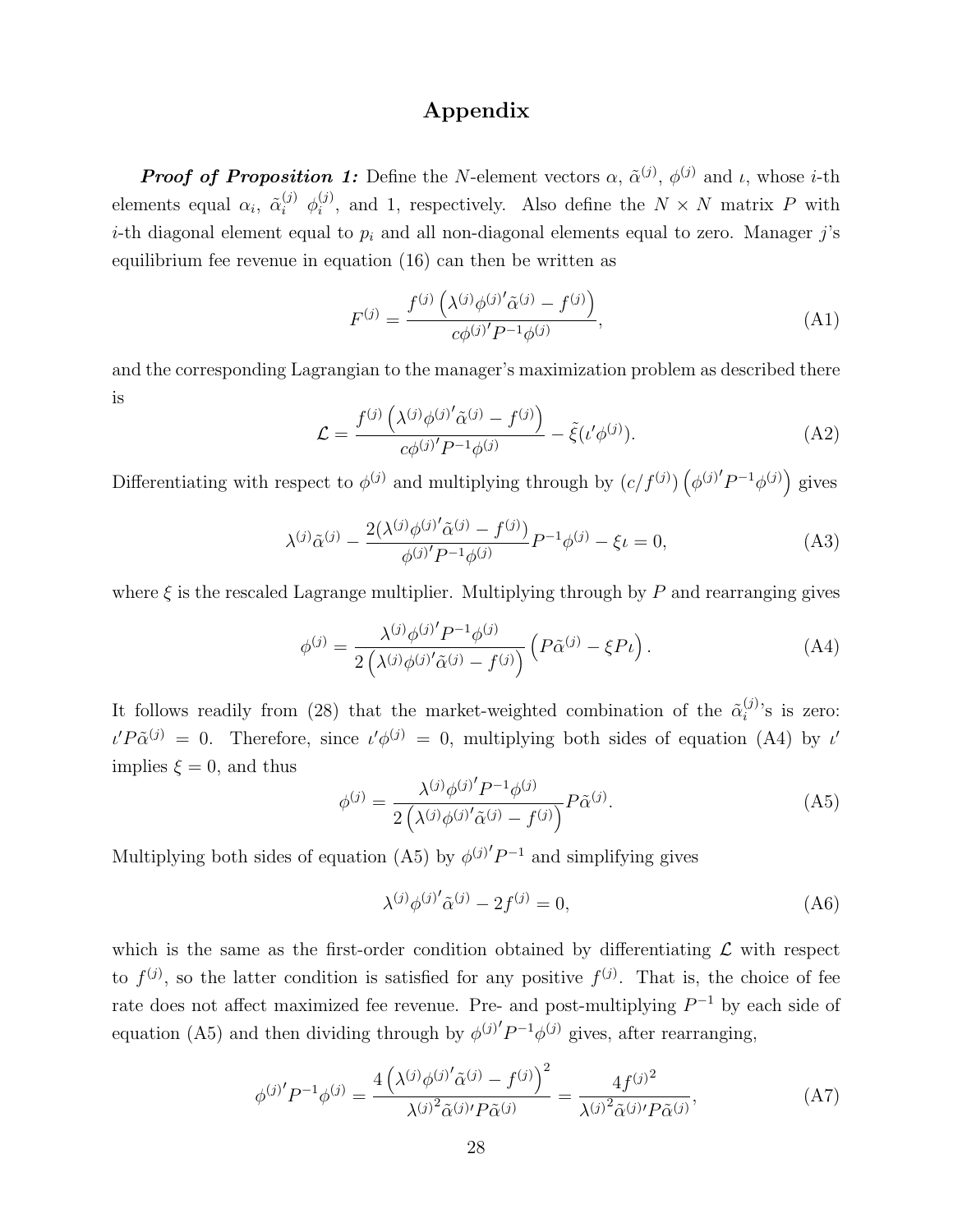with the second equality applying equation (A6). Substituting the right-hand side of that second equality for  $\phi^{(j)'}P^{-1}\phi^{(j)}$  in equation (A1) and again applying equation (A6) gives

$$
F^{(j)} = \frac{\lambda^{(j)}^2 \tilde{\alpha}^{(j)} P \tilde{\alpha}^{(j)}}{4c}.
$$
 (A8)

To obtain  $\lambda^{(j)}$ , first substitute the right-hand side of equation (A7) for  $\phi^{(j)'}P^{-1}\phi^{(j)}$  in equation (A5) and simplify, again using equation (A6), to obtain

$$
\phi^{(j)} = \frac{2f^{(j)}}{\lambda^{(j)}\tilde{\alpha}^{(j)'}P\tilde{\alpha}^{(j)}}P\tilde{\alpha}^{(j)}\tag{A9}
$$

$$
= \frac{\phi^{(j)'}\tilde{\alpha}^{(j)}}{\tilde{\alpha}^{(j)}P\tilde{\alpha}^{(j)}}P\tilde{\alpha}^{(j)}.
$$
\n(A10)

Multiplying both sides of equation (A10) by  $\alpha'$  gives

$$
\phi^{(j)'}\alpha = \left(\frac{\alpha' P\tilde{\alpha}^{(j)}}{\tilde{\alpha}^{(j)} P\tilde{\alpha}^{(j)}}\right) \phi^{(j)'}\tilde{\alpha}^{(j)},\tag{A11}
$$

and the condition in equation (15) therefore implies

$$
\lambda^{(j)} = \frac{\alpha' P \tilde{\alpha}^{(j)}}{\tilde{\alpha}^{(j)} P \tilde{\alpha}^{(j)}}.
$$
\n(A12)

Substituting the right-hand side of equation (A12) for  $\lambda^{(j)}$  in equation (A8) gives, after rearranging,

$$
F^{(j)} = \frac{1}{4c} \left( \alpha' P \alpha \right) \left( \frac{\alpha' P \tilde{\alpha}^{(j)}}{\left( \tilde{\alpha}^{(j)} P \tilde{\alpha}^{(j)} \right)^{1/2} \left( \alpha' P \alpha \right)^{1/2}} \right)^2.
$$
 (A13)

The equivalance of equation (A13) to the result stated in the proposition is easily seen by noting that the value-weighted  $\alpha_i$ 's and  $\tilde{\alpha}_i^{(j)}$  $i^{(j)}$ 's are zero,

$$
\sum_{i=1}^{N} \left( \frac{p_i}{N p_m} \right) \alpha_i = \sum_{i=1}^{N} \left( \frac{p_i}{N p_m} \right) \tilde{\alpha}_i^{(j)} = 0 \tag{A14}
$$

and therefore

$$
\alpha' P \alpha = N p_m \sum_{i=1}^{N} \left( \frac{p_i}{N p_m} \right) \alpha_i^2 = N p_m \text{Var}^*(\alpha_i), \tag{A15}
$$

$$
\tilde{\alpha}^{(j)}P\tilde{\alpha}^{(j)} = Np_m \sum_{i=1}^{N} \left(\frac{p_i}{Np_m}\right) (\tilde{\alpha}_i^{(j)})^2 = Np_m \text{Var}^*(\tilde{\alpha}_i^{(j)}),\tag{A16}
$$

and

$$
\alpha' P \tilde{\alpha}^{(j)} = N p_m \sum_{i=1}^{N} \left( \frac{p_i}{N p_m} \right) \alpha_i \tilde{\alpha}_i^{(j)} = N p_m \text{Cov}^*(\alpha_i, \tilde{\alpha}_i^{(j)}).
$$
 (A17)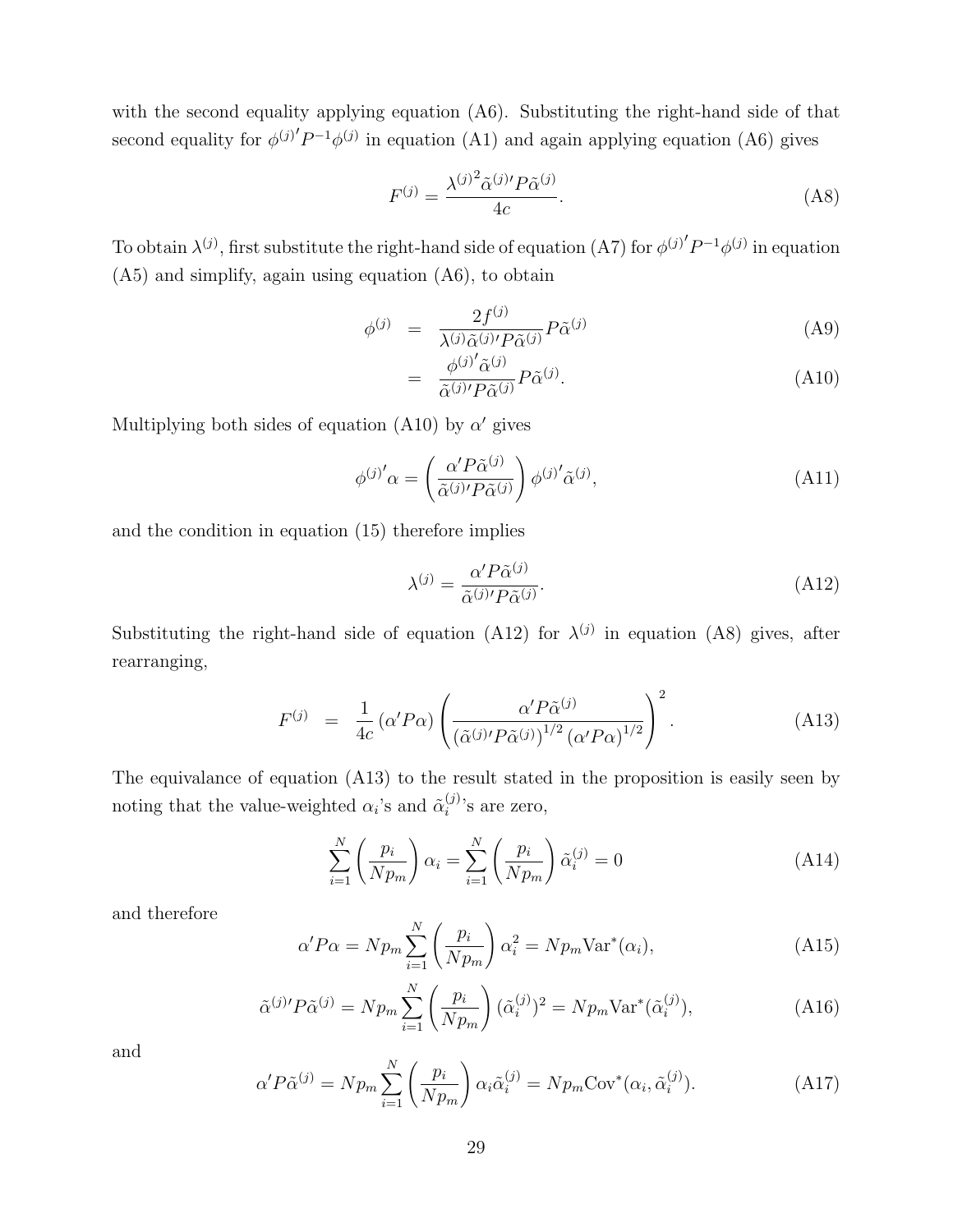**Proof of Proposition 2:** Equation (20) for  $\phi_i^{(j)}$  $i^{(j)}$  follows directly as the *i*-th element of  $\phi^{(j)}$  in equation (A9), substituting from equation (A16) for  $\tilde{\alpha}^{(j)}P\tilde{\alpha}^{(j)}$  and then noting  $\phi_{m,i} = p_i/(N p_m)$ . From equations (13), (A7) and (A8) and the relation  $W^{(j)} = F^{(j)}/f^{(j)}$ ,

$$
C^{(j)} = c \left(W^{(j)}\right)^2 \phi^{(j)} P^{-1} \phi^{(j)}
$$
  
\n
$$
= c \left(\frac{F^{(j)}}{f^{(j)}}\right)^2 \phi^{(j)} P^{-1} \phi^{(j)}
$$
  
\n
$$
= c \left(\frac{F^{(j)}}{f^{(j)}}\right) \left(\frac{\lambda^{(j)}^2 \tilde{\alpha}^{(j)} P \tilde{\alpha}^{(j)}}{4cf^{(j)}}\right) \phi^{(j)} P^{-1} \phi^{(j)}
$$
  
\n
$$
= c \left(\frac{F^{(j)}}{f^{(j)}}\right) \left(\frac{\lambda^{(j)}^2 \tilde{\alpha}^{(j)} P \tilde{\alpha}^{(j)}}{4cf^{(j)}}\right) \left(\frac{4f^{(j)^2}}{\lambda^{(j)}^2 \tilde{\alpha}^{(j)} P \tilde{\alpha}^{(j)}}\right)
$$
  
\n
$$
= F^{(j)}, \qquad (A18)
$$

giving equation (22). If trading costs equal fee revenue, then  $C^{(j)}/W^{(j)} = f^{(j)}$  in equation (12). Applying the condition in equation (2) then implies that  $g^{(j)} = 2f^{(j)}$ , giving equation (23). Equation (24) is equivalent to equation (A12), noting the relations in equations (A16) and (A17).

**Proof of Proposition 3:** Let  $\epsilon_i$  denote the unexpected benchmark-adjusted return, so  $\alpha_i = r_i - \epsilon_i$ . Also let  $x^{(j)} = \frac{\lambda^{(j)} \tilde{\psi}^{(j)}}{2f^{(j)}}$ , so from equation (20),  $\tilde{\alpha}_i^{(j)} = x^{(j)} \phi_i^{(j)}/\phi_{m,i}$ . Substituting for  $\alpha_i$  and  $\tilde{\alpha}_i^{(j)}$  $i^{(j)}$  in equation (19) then gives

$$
\rho^{(j)} = \frac{\text{Cov}_i^*(x^{(j)} \phi_i^{(j)} / \phi_{m,i}, r_i - \epsilon_i)}{\left[\text{Var}^*(\alpha_i) \text{Var}^*(x^{(j)} \phi_i^{(j)} / \phi_{m,i})\right]^{1/2}} = \left(\frac{\text{Var}^*(r_i)}{\text{Var}^*(\alpha_i)}\right)^{1/2} \left(\frac{\text{Cov}_i^*(\phi_i^{(j)} / \phi_{m,i}, r_i)}{\left[\text{Var}^*(r_i) \text{Var}^*(\phi_i^{(j)} / \phi_{m,i})\right]^{1/2}}\right),
$$
\n(A19)

noting that the Cov<sub>i</sub><sup>\*</sup>( $\phi_i^{(j)}/\phi_{m,i}, \epsilon_i$ ) = 0. Substituting for  $\rho^{(j)}$  into equation (17) gives the result, as the rightmost ratio in equation  $(A19)$  is the only quantity dependent on j.

**Proof of Proposition 4:** I conjecture an equilibrium in which the moments in equations (A16) and (A17), and thus the quantities  $\lambda^{(j)}$  and  $\rho^{(j)}$ , are equal across managers, and then I verify that these conditions are satisfied by the resulting equilibrium prices. Define  $W = \sum_{j=1}^{M} W^{(j)}$ . Let  $\phi_i$  denote the weight on stock i in the aggregate active portfolio,

$$
\phi_i = \sum_{j=1}^{M} \frac{W^{(j)}}{W} \phi_i^{(j)}.
$$
\n(A20)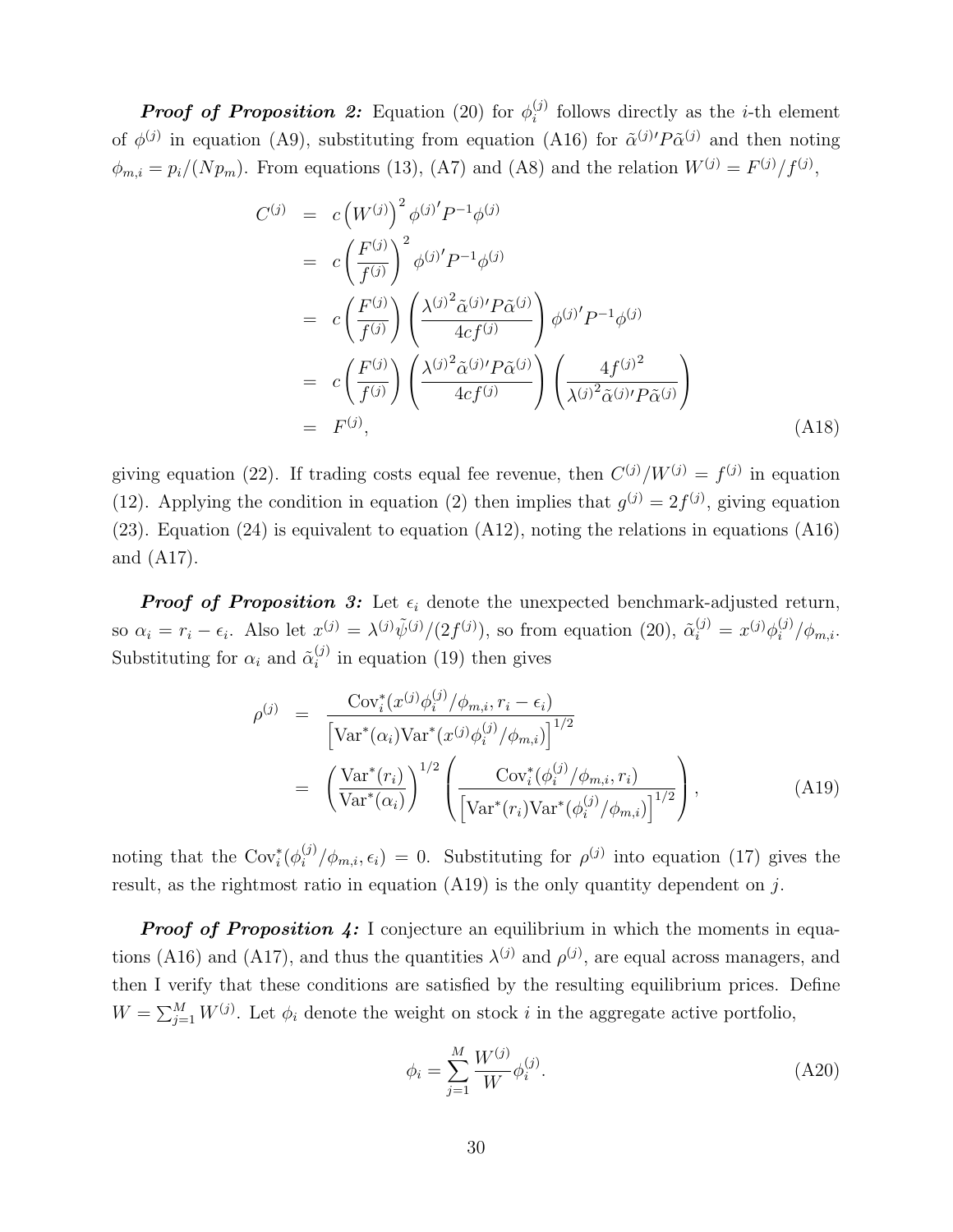The total stock-market wealth of investors is  $(1-h)Np_m$ , and thus  $\phi_{S,i}$  in equation (29) equals

$$
\phi_{S,i} = \left(\frac{W}{(1-h)Np_m}\right)(\phi_{m,i} + \phi_i) + \left(1 - \frac{W}{(1-h)Np_m}\right)\phi_{m,i}
$$

$$
= \phi_{m,i} + \left(\frac{W}{(1-h)Np_m}\right)\phi_i.
$$
(A21)

Substituting into equation (29) gives

$$
h\phi_{H,i} + (1-h)\left(\phi_{m,i} + \left(\frac{W}{(1-h)Np_m}\right)\phi_i\right) = \phi_{m,i},\tag{A22}
$$

or, using equation (A20),

$$
h\left(\phi_{H,i} - \phi_{m,i}\right) = -\frac{W}{N p_m} \phi_i.
$$
\n(A23)

Multiplying through by  $Np_m$  and using equation (A20) gives

$$
h(\hat{p}_i - p_i) = -\sum_{j=1}^{M} W^{(j)} \phi_i^{(j)}.
$$
 (A24)

Combining equations (A8) and (A9), noting  $W^{(j)} = F^{(j)}/f^{(j)}$ , gives

$$
W^{(j)}\phi_i^{(j)} = \left(\frac{\lambda^{(j)}^2 \tilde{\alpha}^{(j)'} P \tilde{\alpha}^{(j)}}{f^{(j)} 4c}\right) \left(\frac{2f^{(j)}}{\lambda^{(j)} \tilde{\alpha}^{(j)'} P \tilde{\alpha}^{(j)}} P \tilde{\alpha}^{(j)}\right)
$$
  

$$
= \left(\frac{\lambda^{(j)}}{2c}\right) P \tilde{\alpha}^{(j)}
$$
  

$$
= \left(\frac{\lambda \mu}{2c}\right) \left(\tilde{p}_i^{(j)} - p_i\right), \tag{A25}
$$

where the last equality uses equation (6) and the assumption that  $\lambda^{(j)} = \lambda$ . Substituting into equation (A24), using equation (27), and noting that the idiosyncratic  $\zeta_i^{(j)}$  $i^{(j)}$ 's average to zero across managers,

$$
h(\hat{p}_i - p_i) = -\sum_{j=1}^M \left(\frac{\lambda \mu}{2c}\right) (\tilde{p}_i^{(j)} - p_i)
$$
  
\n
$$
= -\sum_{j=1}^M \left(\frac{\lambda \mu}{2c}\right) [(1 - \nu_1)\bar{p}_i + \nu_1 \hat{p}_i + \nu_2 \zeta_i^{(j)} \bar{p}_i - p_i]
$$
  
\n
$$
= -\left(\frac{M\lambda \mu}{2c}\right) \left[ (1 - \nu_1)\bar{p}_i + \nu_1 \hat{p}_i + \nu_2 \bar{p}_i \left(\frac{1}{M} \sum_{j=1}^M \zeta_i^{(j)}\right) - p_i \right]
$$
  
\n
$$
= -\left(\frac{M\lambda \mu}{2c}\right) [\bar{p}_i + \nu_1 (\hat{p}_i - \bar{p}_i) - p_i].
$$
 (A26)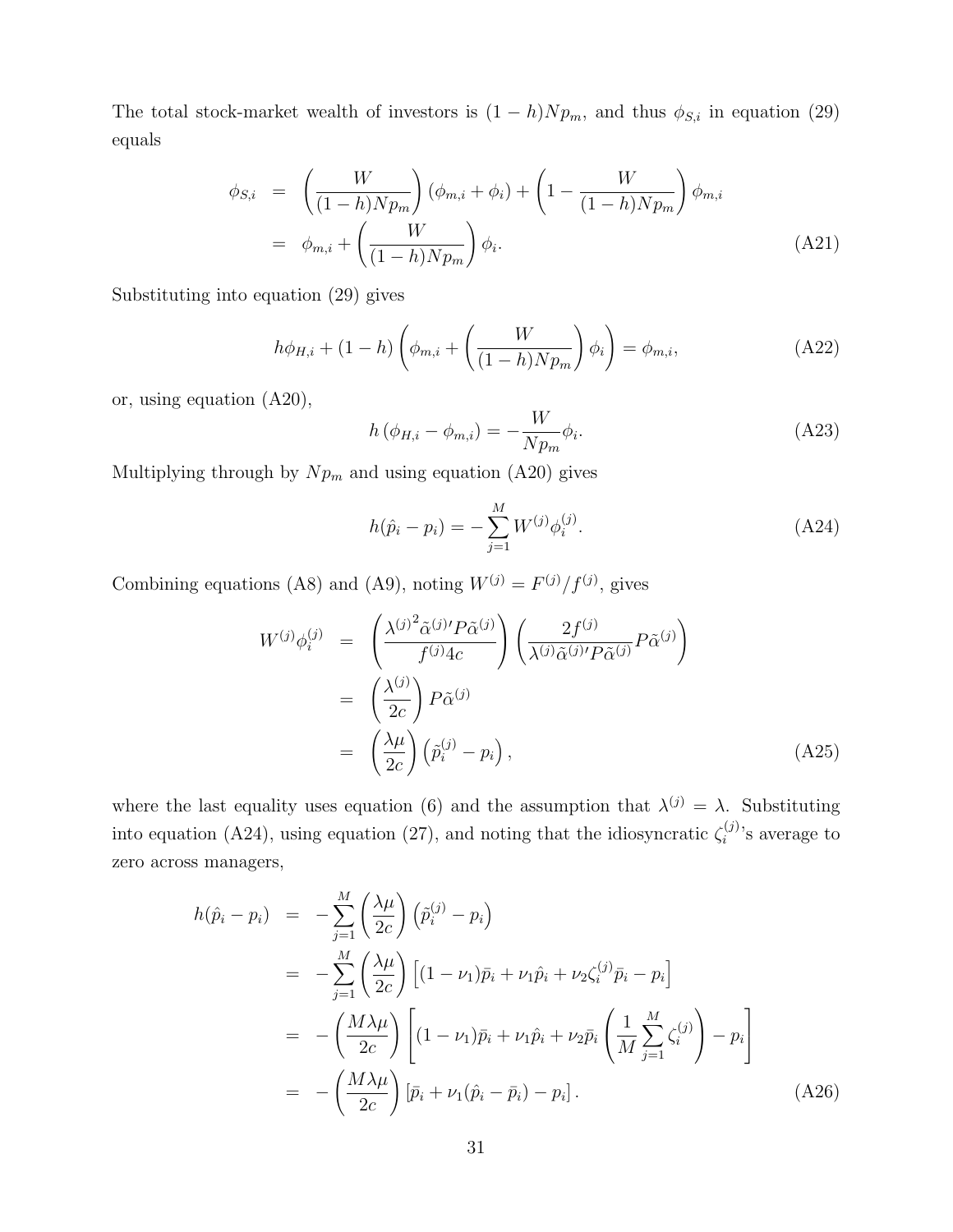Equation (A26) can then be rearranged as

$$
p_i = \bar{p}_i + \theta \left( \hat{p}_i - \bar{p}_i \right), \tag{A27}
$$

where

$$
\theta = \frac{1 + \nu_1 q(\theta)}{1 + q(\theta)}.
$$
\n(A28)

and

$$
q(\theta) = \lambda \frac{M\mu}{2ch}.\tag{A29}
$$

Next is to verify that with equilibrium prices of the form in equation (A27), the moments in equations (A16) and (A17), and thus the quantities  $\lambda^{(j)}$  and  $\rho^{(j)}$ , are equal across managers, as conjectured. First note, using equation (5) and the definition of  $\psi$  in equation (18) that

$$
\psi = \sum_{i=1}^{N} \frac{p_i}{N p_m} \mu^2 \left( \frac{\bar{p}_i - p_i}{p_i} \right)^2 \n= \sum_{i=1}^{N} \frac{p_i}{N p_m} \mu^2 \left( \frac{-\theta (\hat{p}_i - \bar{p}_i)}{\bar{p}_i + \theta (\hat{p}_i - \bar{p}_i)} \right)^2 \n= \theta^2 \mu^2 \left( \frac{1}{N} \right) \sum_{i=1}^{N} \frac{[(\hat{p}_i - \bar{p}_i)/p_m]^2}{\bar{p}_i/p_m + \theta [(\hat{p}_i - \bar{p}_i)/p_m]},
$$
\n(A30)

which is the same as equation (35). Proceeding similarly using equation (6) and the definition of  $\tilde{\psi}^{(j)}$  in equation (21) gives

$$
\tilde{\psi}^{(j)} = \sum_{i=1}^{N} \frac{p_i}{N p_m} \mu^2 \left( \frac{\tilde{p}_i^{(j)} - p_i}{p_i} \right)^2 \n= \frac{\mu^2}{N p_m} \sum_{i=1}^{N} \frac{\left[ (\nu_1 - \theta)(\hat{p}_i - \bar{p}_i) + \nu_2 \zeta_i^{(j)} \bar{p}_i \right]^2}{\bar{p}_i + \theta(\hat{p}_i - \bar{p}_i)} \n= (\nu_1 - \theta)^2 \mu^2 \left( \frac{1}{N} \right) \sum_{i=1}^{N} \frac{\left[ (\hat{p}_i - \bar{p}_i)/p_m \right]^2}{\bar{p}_i / p_m + \theta[(\hat{p}_i - \bar{p}_i)/p_m]} + \nu_2^2 \frac{\mu^2}{p_m} \left( \frac{1}{N} \right) \sum_{i=1}^{N} \frac{\bar{p}_i^2}{\bar{p}_i + \theta(\hat{p}_i - \bar{p}_i)} \left( \zeta_i^{(j)} \right)^2 \n+ 2(\nu_1 - \theta) \nu_2 \frac{\mu^2}{p_m} \left( \frac{1}{N} \right) \sum_{i=1}^{N} \frac{(\hat{p}_i - \bar{p}_i)\bar{p}_i}{\bar{p}_i + \theta(\hat{p}_i - \bar{p}_i)} \zeta_i^{(j)} \n= \frac{(\nu_1 - \theta)^2}{\theta^2} \psi + \nu_2^2 \frac{\mu^2}{p_m} \left[ \frac{1}{N} \sum_{i=1}^{N} \frac{\bar{p}_i^2}{\bar{p}_i + \theta(\hat{p}_i - \bar{p}_i)} \right] \left[ \frac{1}{N} \sum_{i=1}^{N} \left( \zeta_i^{(j)} \right)^2 \right] \n+ 2(\nu_1 - \theta) \nu_2 \frac{\mu^2}{p_m} \left[ \frac{1}{N} \sum_{i=1}^{N} \frac{(\hat{p}_i - \bar{p}_i)\bar{p}_i}{\bar{p}_i + \theta(\hat{p}_i - \bar{p}_i)} \right] \left[ \frac{1}{N} \sum_{i=1}^{N} \zeta_i^{(j)} \right] \n= \frac{(\nu_1 - \theta)^2}{\theta^2} \psi + \nu_2^2 \frac{\mu^2}{p
$$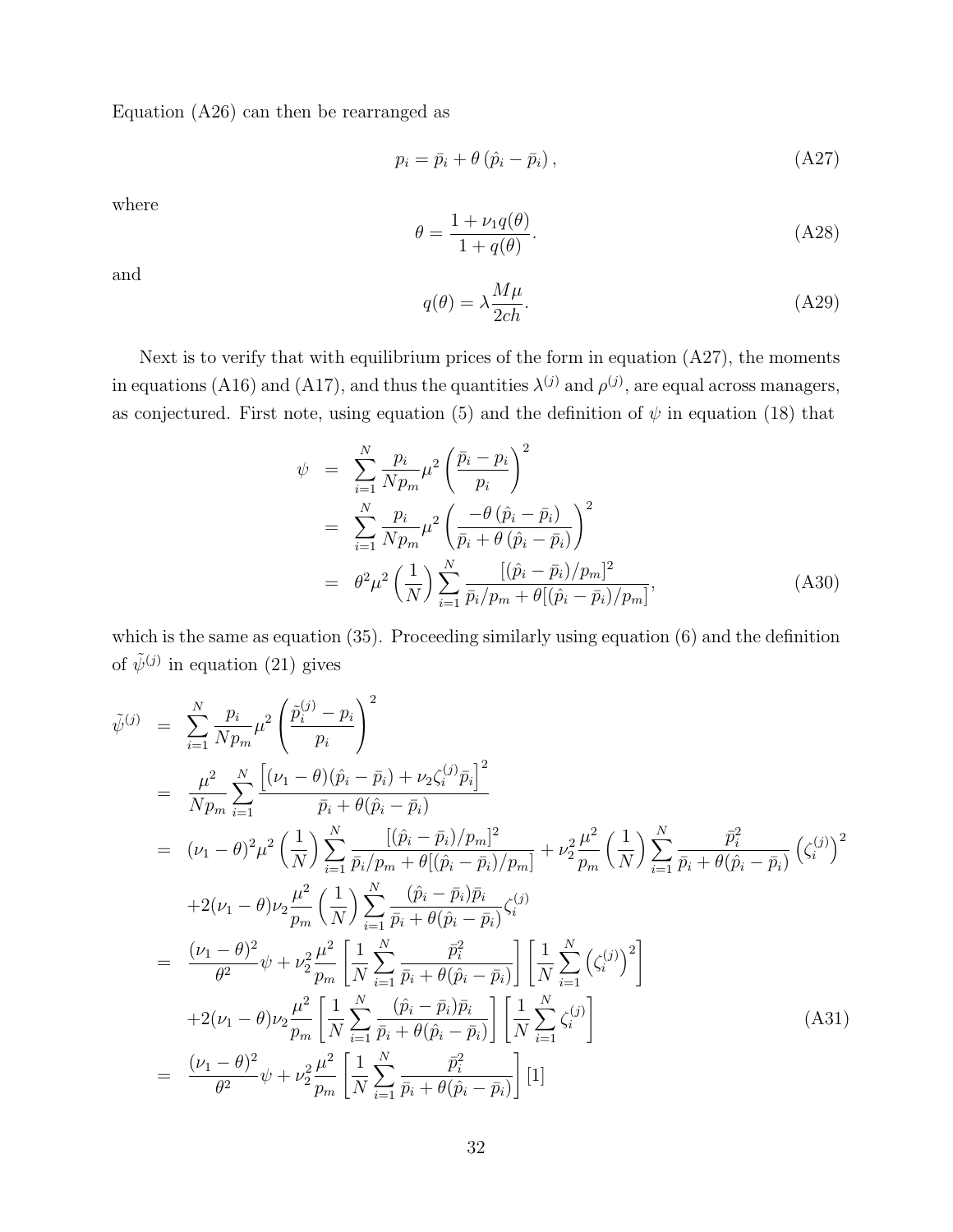$$
+2(\nu_1 - \theta)\nu_2 \frac{\mu^2}{p_m} \left[ \frac{1}{N} \sum_{i=1}^N \frac{(\hat{p}_i - \bar{p}_i)\bar{p}_i}{\bar{p}_i + \theta(\hat{p}_i - \bar{p}_i)} \right] [0]
$$
  
=  $\left(\frac{\theta - \nu_1}{\theta}\right)^2 \psi + \nu_2^2 \mu^2 \left(\frac{1}{N}\right) \sum_{i=1}^N \frac{(\bar{p}_i/p_m)^2}{\bar{p}_i/p_m + \theta(\hat{p}_i - \bar{p}_i)/p_m},$  (A32)

which is identical across j and the same as equation  $(36)$ . The equality in  $(A31)$  follows from the assumption that the  $\zeta_i^{(j)}$  $\hat{p}_i$ 's are independent of the  $\bar{p}_i$ 's and  $\hat{p}_i$ 's across *i*, so that the mean of the product is the product of the means. Applying again the assumed idiosyncratic properties of the  $\zeta_i^{(j)}$ <sup>(j)</sup>'s along with equations (5) and (6) and the definition of  $\rho^{(j)}$  in equation (19) gives

$$
\left(\tilde{\psi}\psi\right)^{1/2}\rho^{(j)} = \sum_{i=1}^{N} \frac{p_i}{Np_m} \mu^2 \left(\frac{(\tilde{p}_i^{(j)} - p_i)(\bar{p}_i - p_i)}{p_i}\right)
$$
\n
$$
= \frac{\mu^2}{Np_m} \sum_{i=1}^{N} \frac{\left[ (1 - \nu_1)\bar{p}_i + \nu_1\hat{p}_i + \nu_2\zeta_i^{(j)}\bar{p}_i - \bar{p}_i - \theta(\hat{p}_i - \bar{p}_i) \right] (\bar{p}_i - p_i)}{p_i}
$$
\n
$$
= \frac{\mu^2}{p_m} \left(\frac{1}{N}\right) \sum_{i=1}^{N} \frac{\left[ (\theta - \nu_1)(\bar{p}_i - \hat{p}_i) + \nu_2\zeta_i^{(j)}\bar{p}_i \right] (\bar{p}_i - p_i)}{p_i}
$$
\n
$$
= \frac{\mu^2}{p_m} \left(\frac{1}{N}\right) \sum_{i=1}^{N} \frac{\theta - \nu_1}{\theta} \frac{(\bar{p}_i - p_i)^2}{p_i} + \nu_2 \frac{\mu^2}{p_m} \left(\frac{1}{N}\right) \sum_{i=1}^{N} \zeta_i^{(j)} \frac{\theta(\bar{p}_i - \hat{p}_i)\bar{p}_i}{\bar{p}_i + \theta(\hat{p}_i - \bar{p}_i)}
$$
\n
$$
= \frac{\theta - \nu_1}{\theta} \frac{\mu^2}{p_m} \left(\frac{1}{N}\right) \sum_{i=1}^{N} \frac{(\bar{p}_i - p_i)^2}{p_i} + 0
$$
\n
$$
= \frac{\theta - \nu_1}{\theta} \psi,
$$
\n(A33)

which is also identical across  $j$ . Equation (37) follows immediately from equation (A33). The verification for the cross-sectional moments is thus complete, implying that  $\lambda_{(j)}$  in equation  $(A12)$  is also identical across j. Also, equation (30) then follows directly from equation (17). Equation (31) directly follows, multiplying  $F$  by  $M$  and then dividing by the stock market's value,  $Np_m$ . Using equation (A12) along with equation (A33) gives

$$
\lambda = \frac{\alpha' P \tilde{\alpha}^{(j)}}{\tilde{\alpha}^{(j)} P \tilde{\alpha}^{(j)}}
$$
\n
$$
= \frac{\text{Cov}^*(\tilde{\alpha}_i, \alpha_i)}{\text{Var}^*(\tilde{\alpha}_i)}
$$
\n
$$
= \frac{\rho(\psi \tilde{\psi})^{1/2}}{\tilde{\psi}}
$$
\n
$$
= \frac{\theta - \nu_1}{\theta} \left(\frac{\psi}{\tilde{\psi}}\right), \tag{A34}
$$

which when substituted into equation  $(A29)$  gives equation  $(34)$ .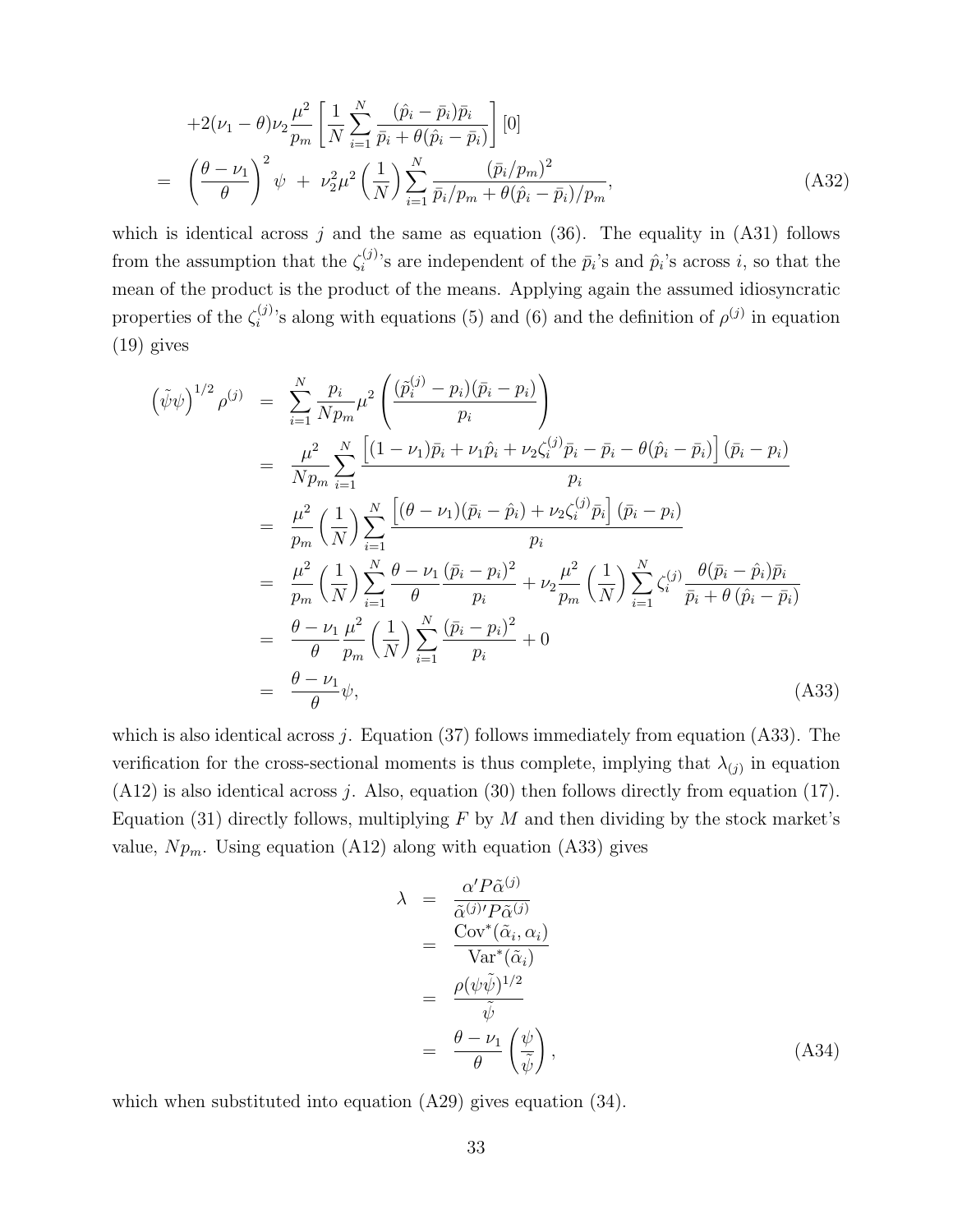**Proof of Proposition 5:** From the previous proposition, all managers earn the same equilibrium fee revenue, F, so  $W^{(j)} = F/f^{(j)}$ . Because  $W = \sum_{j=1}^{M} W^{(j)}$ ,

$$
\frac{W^{(j)}}{W} = \frac{\bar{f}}{M f^{(j)}},\tag{A35}
$$

with  $\bar{f}$  defined in equation (39). Using these weights along with previous results gives

$$
\phi_{i} = \sum_{j=1}^{M} \frac{W^{(j)}}{W} \phi_{i}^{(j)}
$$
\n
$$
= \sum_{j=1}^{M} \frac{\bar{f}}{Mf^{(j)}} \frac{2f^{(j)}}{\tilde{\alpha}^{(j)'}P\alpha} P\tilde{\alpha}^{(j)}
$$
\n
$$
= \frac{2\bar{f}\mu}{N p_{m} \rho (\psi \tilde{\psi})^{1/2}} \left(\frac{1}{M}\right) \sum_{j=1}^{M} (\tilde{p}_{i}^{(j)} - p_{i})
$$
\n
$$
= \frac{2\bar{f}\mu}{N p_{m} \rho (\psi \tilde{\psi})^{1/2}} \left(\frac{1}{M}\right) \sum_{j=1}^{M} [(v_{1} - \theta)(\hat{p}_{i} - \bar{p}_{i}) + \nu_{2} \zeta_{i}^{(j)} \bar{p}_{i}]
$$
\n
$$
= \frac{2\bar{f}\mu}{N p_{m} (\frac{\theta - \nu_{1}}{\theta}) \psi} \left(\frac{1}{M}\right) \sum_{j=1}^{M} [(v_{1} - \theta)(\hat{p}_{i} - \bar{p}_{i}) + \nu_{2} \zeta_{i}^{(j)} \bar{p}_{i}]
$$
\n
$$
= \frac{2\bar{f}\mu}{N p_{m} (\frac{\theta - \nu_{1}}{\theta}) \psi} \left[(v_{1} - \theta)(\hat{p}_{i} - \bar{p}_{i}) + \nu_{2} \bar{p}_{i} (\frac{1}{M}) \sum_{j=1}^{M} \zeta_{i}^{(j)}\right]
$$
\n
$$
= \frac{2\bar{f}\mu}{N p_{m} (\frac{\theta - \nu_{1}}{\theta}) \psi} [(v_{1} - \theta)(\hat{p}_{i} - \bar{p}_{i}) + 0]
$$
\n
$$
= -\frac{2\bar{f}\mu \theta}{N p_{m} (\frac{\theta - \nu_{1}}{\theta}) \psi}, \qquad (A36)
$$

which is equation (38).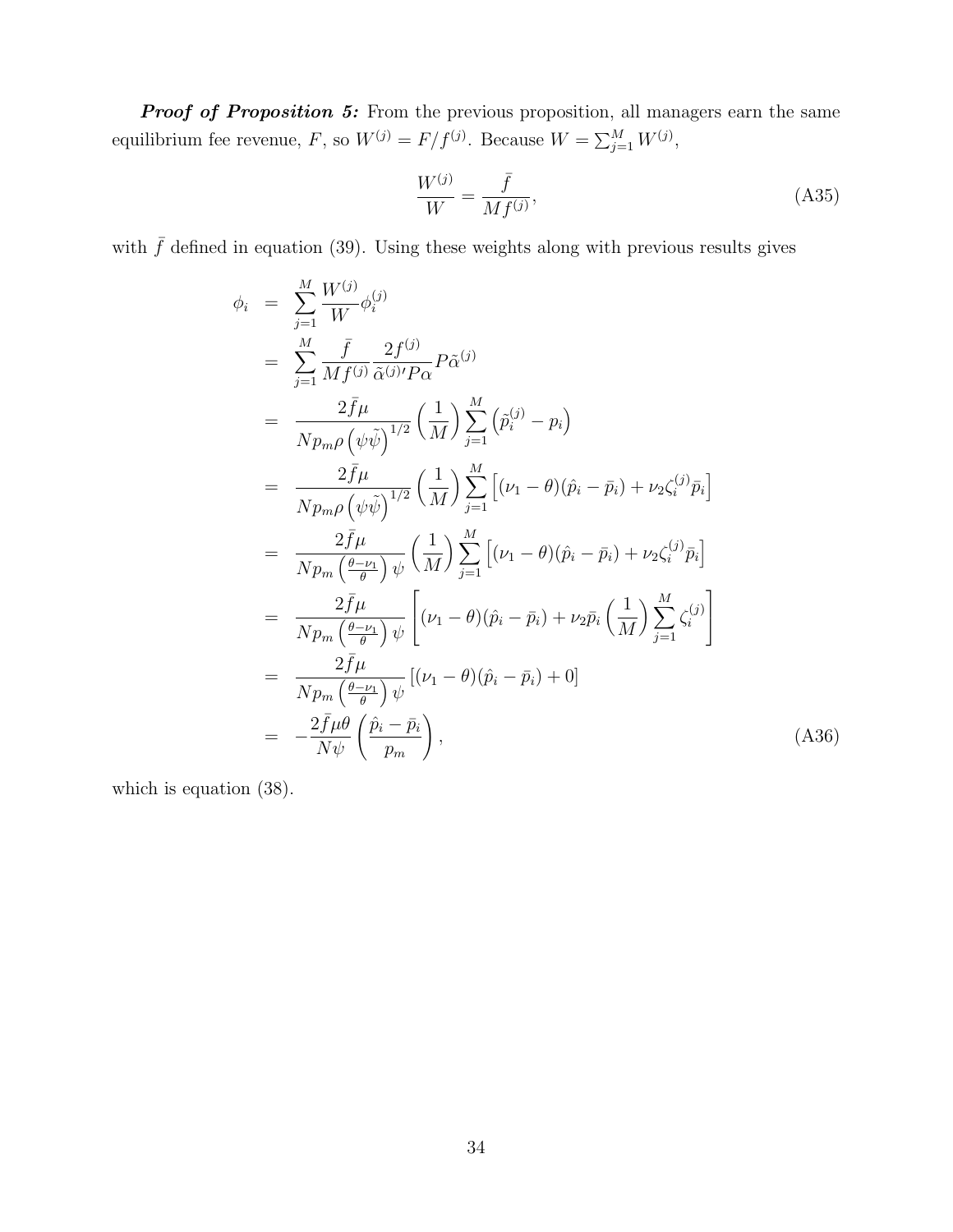

Figure 1. Noise Trading Densities. The figure plots alternative specifications of a Weibull density for approximating the cross-sectional distribution of  $N\phi_{H,i}$ , where N is the number of stocks in the market and  $\phi_{H,i}$  is the aggregate weight that noise traders place in stock *i*. All densities have 1.0 as the mean and differ with respect to the shape parameter  $k$ .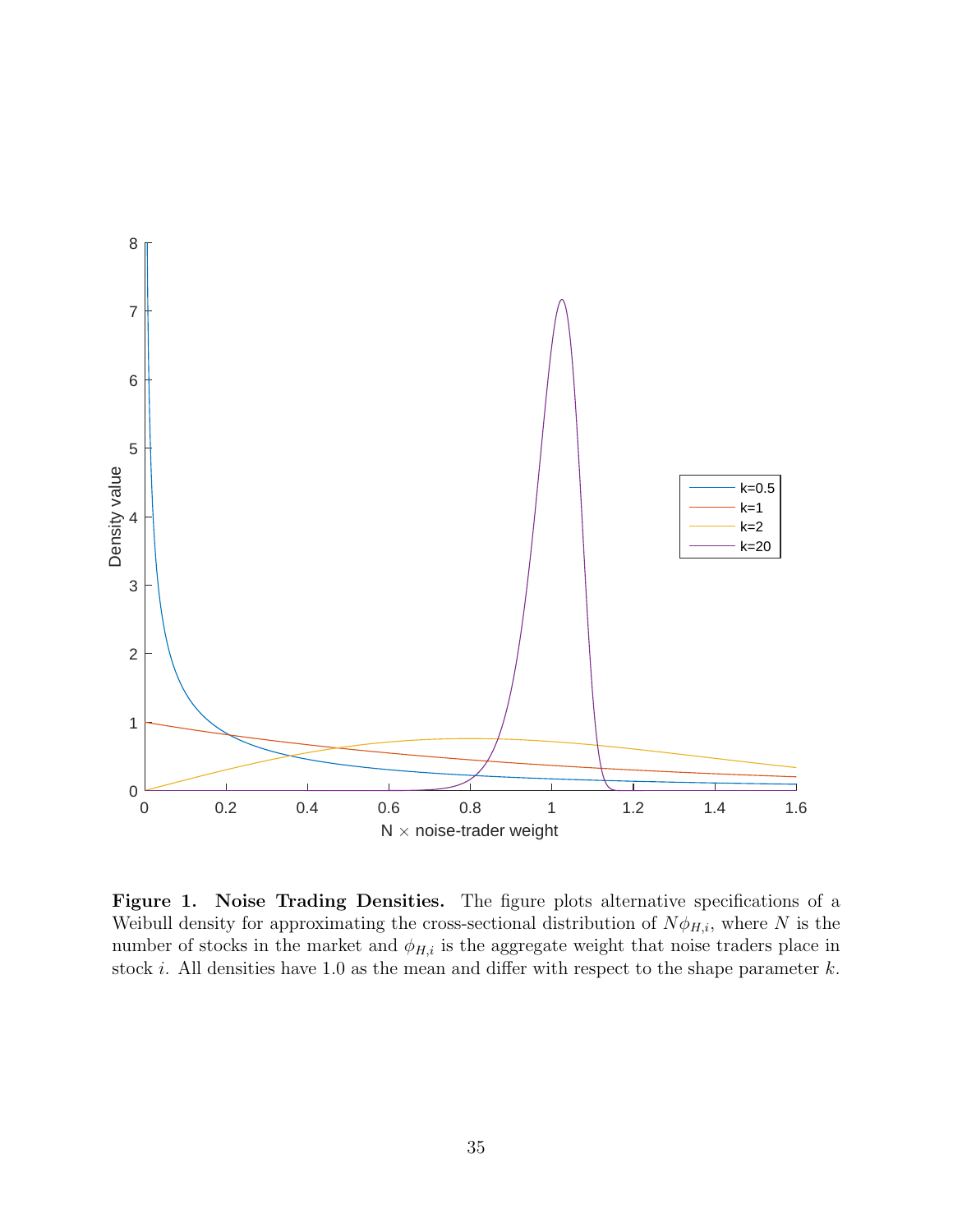

Figure 2. Fee revenue versus  $\nu_1$ . The parameter  $\nu_1$  represents the fraction of noisetrader distortions present in active manager's beliefs, and  $\nu_2$  is the standard deviation of each manager's idiosyncratic deviations of beliefs relative to fundamental value. Fee revenue is stated as a fraction of the stock market's total capitalization.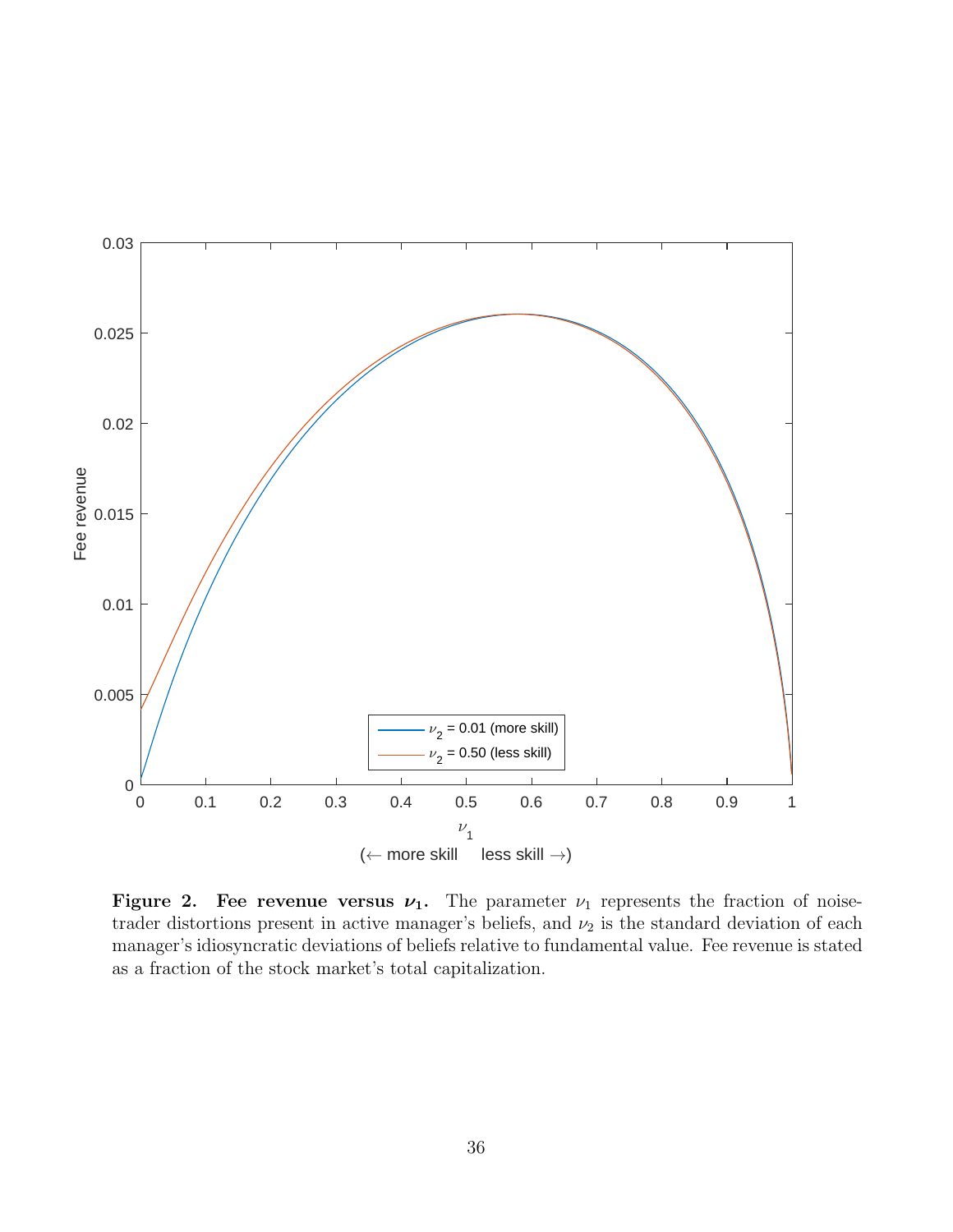

Figure 3. Fund skill and stock mispricing versus  $\nu_1$ . The parameter  $\nu_1$  represents the fraction of noise-trader distortions present in active manager's beliefs,  $\nu_2$  is the standard deviation of each manager's idiosyncratic deviations of beliefs relative to fundamental value,  $\rho$ reflects skill, and  $\psi$  reflects mispricing.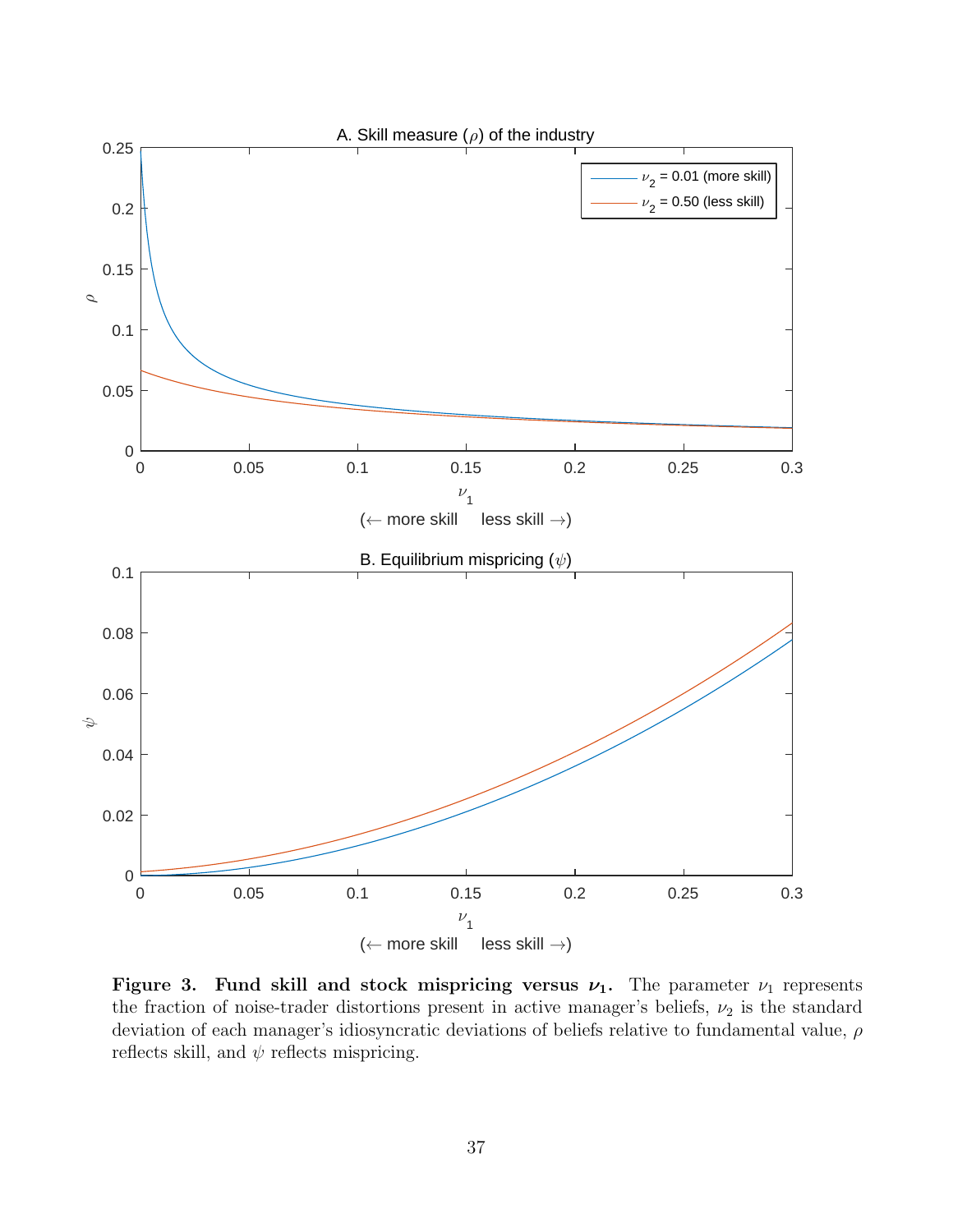

Figure 4. Mispricing correction and active position versus  $\nu_1$ . The parameter  $\nu_1$  represents the fraction of noise-trader distortions present in active manager's beliefs, and  $\nu_2$  is the standard deviation of each manager's idiosyncratic deviations of beliefs relative to fundamental value. The quantity  $1 - \theta$ , plotted in Panel A, is the fraction of noise-trader distortions eliminated by active management. Active management's active position (AP), plotted in Panel B, is stated as a fraction of the stock market's total capitalization.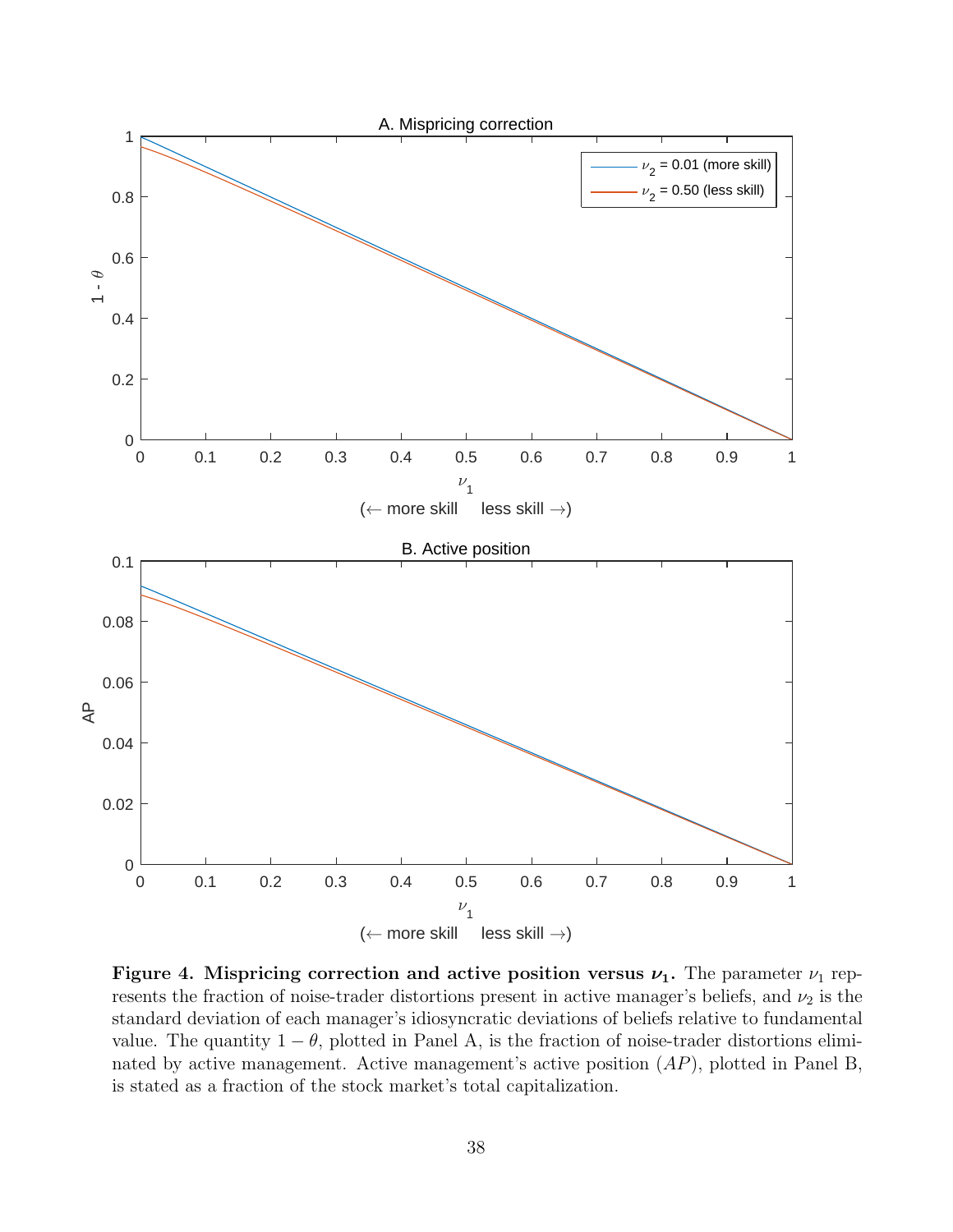

Figure 5. Fee revenue versus  $\nu_2$ . The parameter  $\nu_2$  is the standard deviation of each manager's idiosyncratic deviations of beliefs relative to fundamental value, and  $\nu_1$  represents the fraction of noise-trader distortions present in active manager's beliefs. Panel B displays the relation over an expanded range relative to that in Panel A.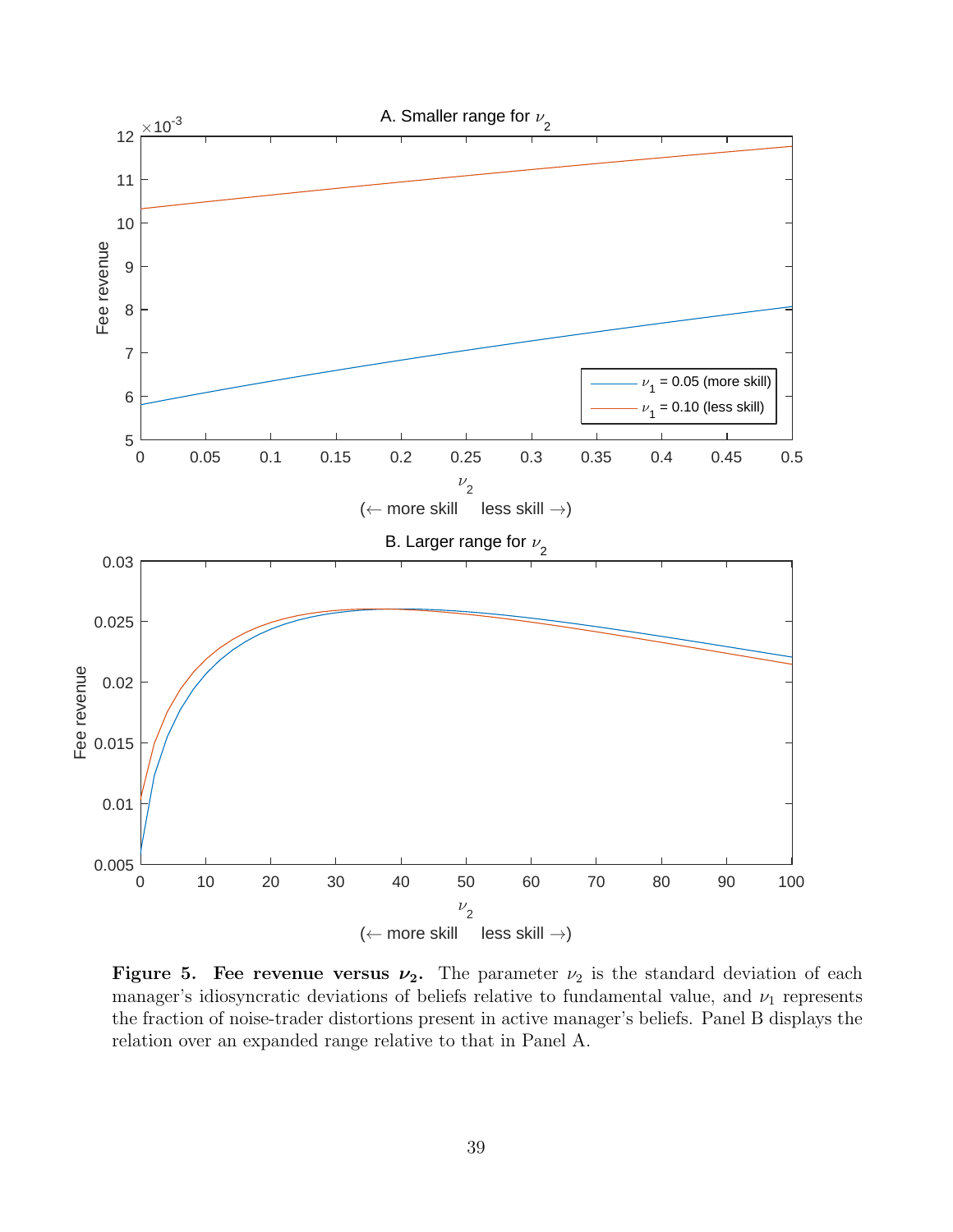

Figure 6. Fee revenue versus  $k, h, c,$  and  $M$ . The dispersion and skewness in noisetraders's demands are decreasing in the parameter  $k$ ; h is the fraction of the market owned by noise traders; proportional stock-trading costs increase in the parameter c; M is the number of active managers. The parameter  $\nu_1$  represents the fraction of noise-trader distortions present in active manager's beliefs, and  $\nu_2$  is the standard deviation of each manager's idiosyncratic deviations of beliefs relative to fundamental value.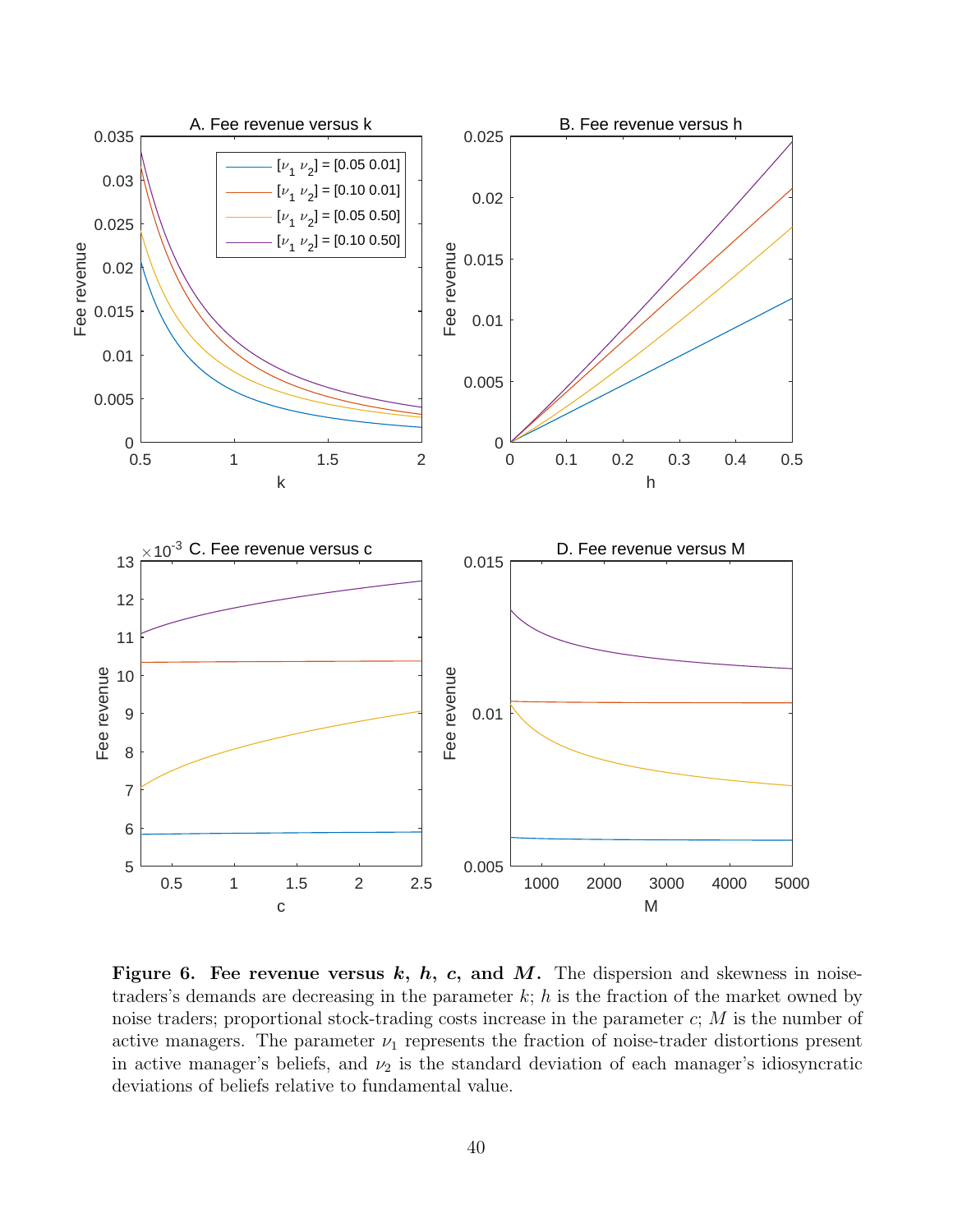### References

- Akbas, Ferhat, Will J. Armstrong, Sorin Sorescu, and Avanidhar Subrahmanyam, 2015, Smart money, dumb money, and capital market anomalies, *Journal of Financial Eco*nomics 118, 355–382.
- Barber, Brad M., and Terrance Odean, 2008, All that glitters: The effect of attention and news on the buying behavior of individual and institutional investors, Review of Financial Studies 21, 785–818.
- Barber, Brad M., Terrance Odean, and Ning Zhu, 2009, Systematic noise, *Journal of Finan*cial Markets 12, 547–569.
- Berk, Jonathan B., and Richard C. Green, 2004, Mutual fund flows and performance in rational markets, Journal of Political Economy 112, 1269–1295.
- Berk, Jonathan, and Jules H. van Binsbergen, 2015, Measuring skill in the mutual fund industry, Journal of Financial Economics 118, 1–20.
- Blume, Marshall E., Jean Crockett, and Irwin Friend, 1974, Stock ownership in the United States: Characteristics and trends, *Survey of Current Business* 54 (November), 16–40.
- Blume, Marshall E., and Irwin Friend, 1975, The asset structure of individual portfolios and some implications for utility functions, *Journal of Finance* 30, 585–603.
- Cremers, K.J. Martijn, and Antti Petajisto, 2009, How active is your fund manager? A new measure that predicts performance, *Review of Financial Studies* 22, 3329–3365.
- Daniel, Kent, Mark Grinblatt, Sheridan Titman, and Russ Wermers, 1997, Measuring mutual fund performance with characteristic-based benchmarks, *Journal of Finance* 52, 1035– 1058.
- Dasgupta, Amil, Andrea Plat, and Michela Verardo, 2011, Institutional trade persistence and long-term equity returns, Journal of Finance 66, 635–653.
- Dávila, Eduardo, and Cecilia Parlatore, 2019, Trading costs and informational efficiency, Working paper, Yale University and New York University.
- DeVault, Luke, Richard Sias, and Laura Starks, 2019, Sentiment metrics and investor demand, *Journal of Finance*, 74, 985–1024.
- Dimitri, Carolyn, Anne Effland, and Neilson Conklin, 2005, The 20th Century transformation of U.S. agriculture and farm policy, Economic Information Bulletin Number 3, United States Department of Agriculture.
- Dorn, Daniel, Gur Huberman, and Paul Sengmueller, 2008, Correlated trading and returns, Journal of Finance 58, 885–920.
- Edelen, Roger M., Richard Evans, and Gregory B. Kadlec, 2007, Scale effects in mutual fund performance: The role of trading costs, Working paper, Echo Investment Advisors, Boston College, and Virginia Tech.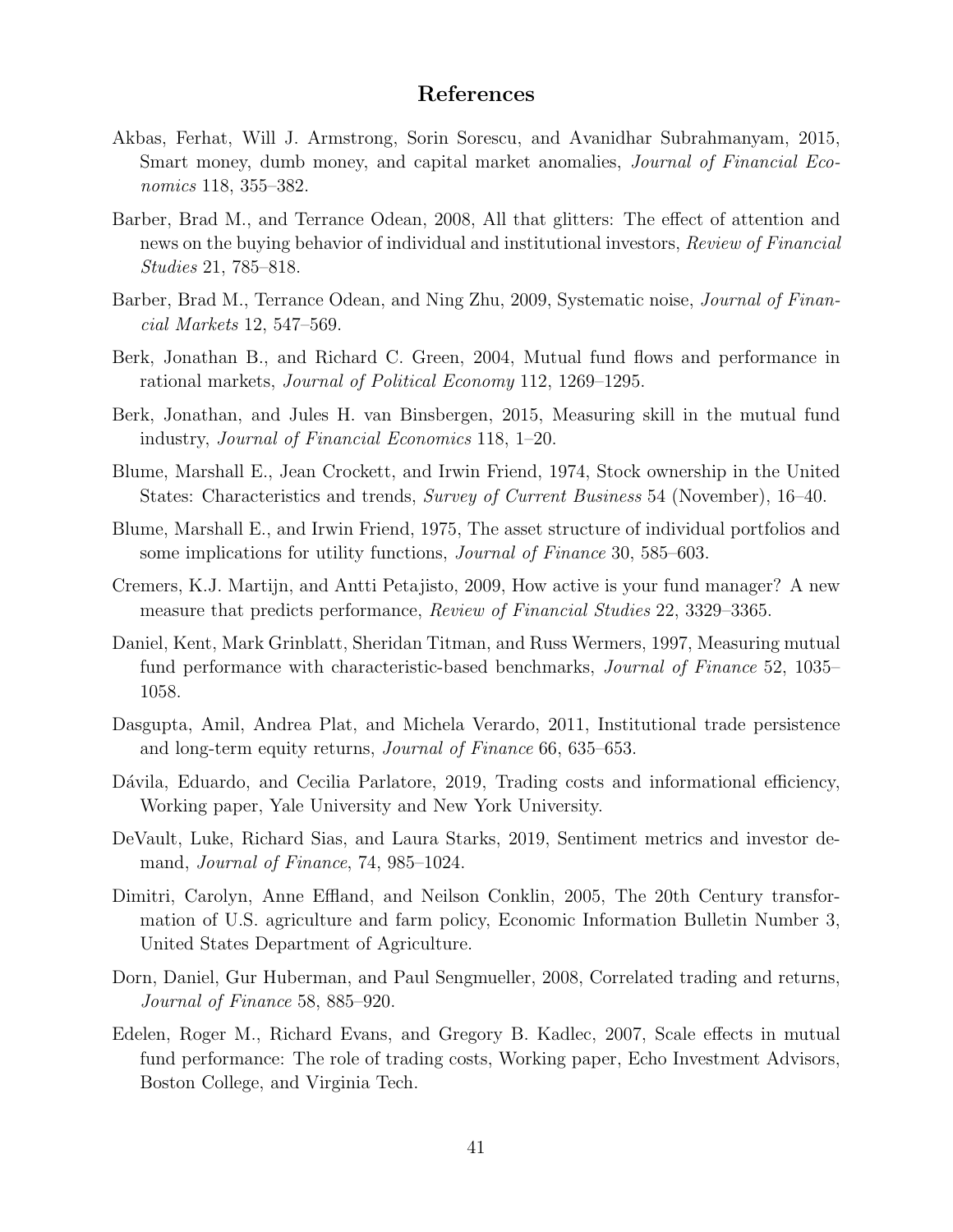- Edelen, Roger, Richard Evans, and Gregory Kadlec, 2013, Shedding light on "invisible" costs: Trading costs and mutual fund performance, Financial Analysts Journal 69 (January/February), 33–44.
- Edelen, Roger M., Ozgur S. Ince, and Gregory B. Kadlec, 2016, Institutional investors and stock return anomalies, Journal of Financial Economics 119, 472–488.
- Feng, Lei, and Mark S. Seasholes, 2004, Correlated trading and location, Journal of Finance 59, 2117–2144.
- French, Kenneth R., 2008, The cost of active investing, Journal of Finance 63, 1537–1573.
- Garcia, Diego, and Joel M. Vanden, 2009, Information acquisition and mutual funds, Journal of Economic Theory 144, 1965–1995.
- Gârleanu, Nicolae, and Lasse Heje Pedersen, 2018, Efficiently inefficient markets for assets and asset management, Journal of Finance 73, 1663–1712.
- Glode, Vincent, Richard C. Green, and Richard Lowery, 2012, Financial expertise as an arms race, Journal of Finance 67, 1723–1759.
- Goetzmann, William N., and Alok Kumar, 2008, Equity portfolio diversification, Review of Finance 12, 433–463.
- Grinblatt, Mark, and Sheridan Titman, 1993, Performance measurement without benchmarks: An examination of mutual fund returns, *Journal of Business* 66, 47–68.
- Grossman, Sanford J., and Joseph E. Stiglitz, 1980, On the impossibility of informationally efficient markets, American Economic Review 70, 393–408.
- Investment Company Institute, 2019, 2019 Investment Company Fact Book.
- Kacperczyk, Marcin, Stijn van Nieuwerburgh, and Laura Veldkamp, Time-varying fund manager skill, Journal of Finance 69, 1455–1484.
- Kazperczyk, Marcin, Clemens Sialm, and Lu Zheng, 2008, Unobserved actions of mutual funds, Review of Financial Studies 21, 2379–2416.
- Kelly, Morgan, 1995, All their eggs in one basket: Portfolio diversification of US households, Journal of Economic Behavior and Organization 27, 87–96.
- Lease, Ronald C., Wilbur G. Lewellen, and Gary G. Schlarbaum, 1974, The individual investor: Attributes and attitudes, Journal of Finance 29, 413–433.
- McLean, R. David, and Jeffrey Pontiff, 2016, Does academic research destroy stock return predictability?, Journal of Finance 71, 5–31.
- Pástor, Luboš, and Robert F. Stambaugh, 2012, On the size of the active management industry, Journal of Political Economy 120, 740–781.
- Pástor, Ľuboš, Robert F. Stambaugh, and Lucian A. Taylor, 2015, Scale and skill in active management, *Journal of Financial Economics* 116, 23–45.